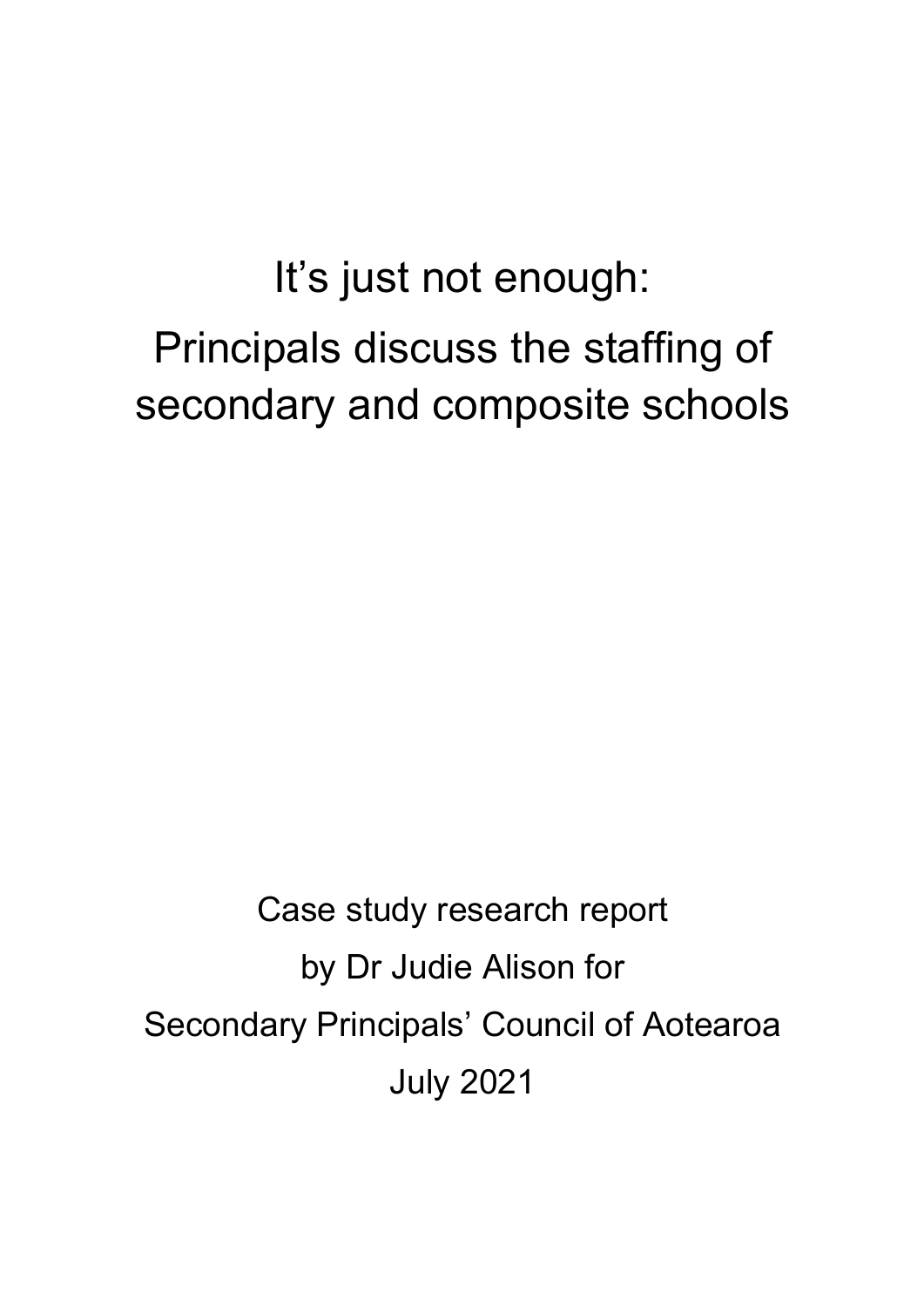Secondary Principals' Council of Aotearoa PO Box 2119 Wellington [www.ppta.org.nz](http://www.ppta.org.nz/)

Copyright SPC/NZPPTA

ISBN 978-0-473-58552-5

Author: Dr Judie Alison, Independent Researcher

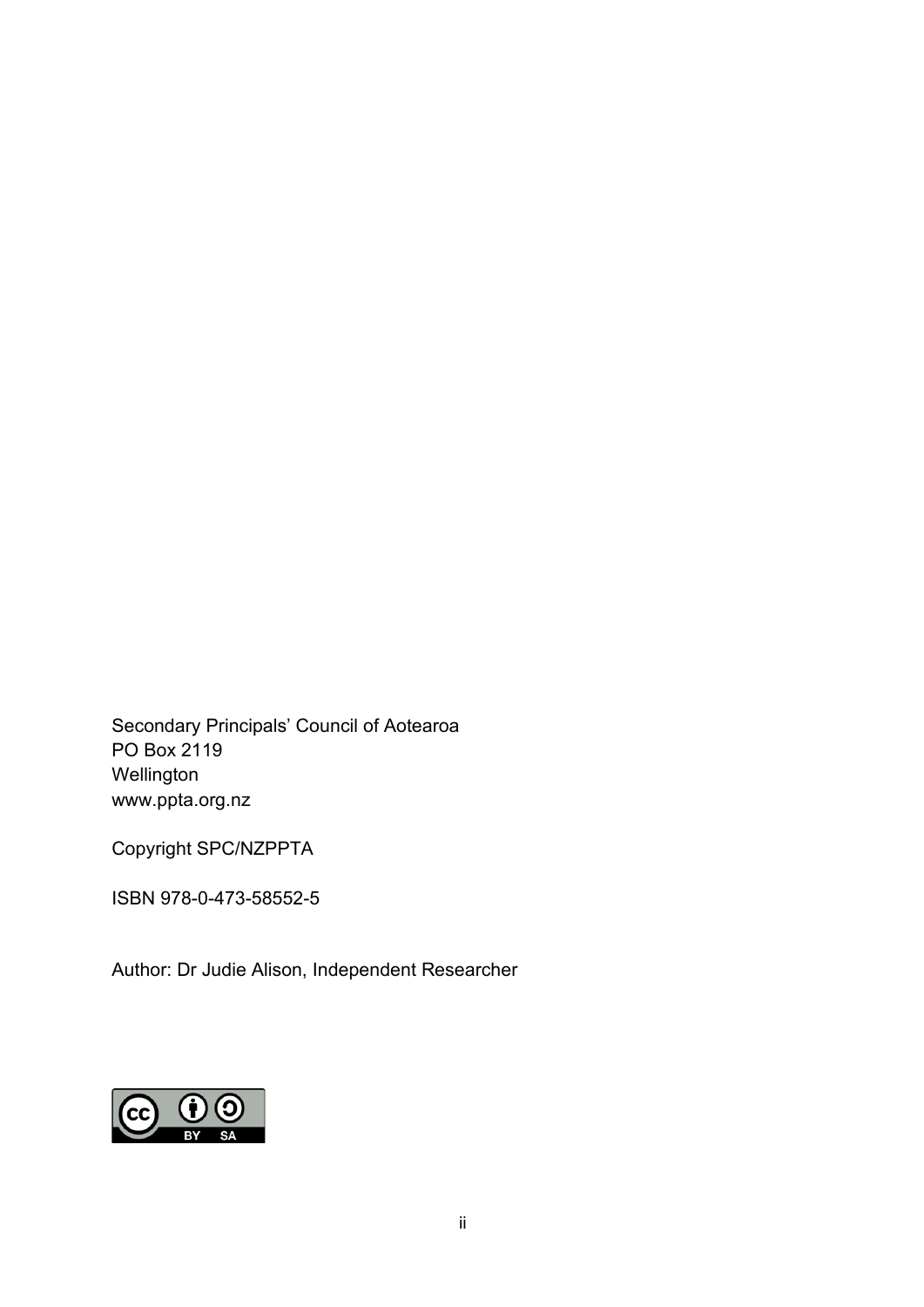# <span id="page-2-0"></span>Contents

| Managing the Maximum Average Class size and maximum contact hours10 |  |
|---------------------------------------------------------------------|--|
|                                                                     |  |
|                                                                     |  |
|                                                                     |  |
|                                                                     |  |
|                                                                     |  |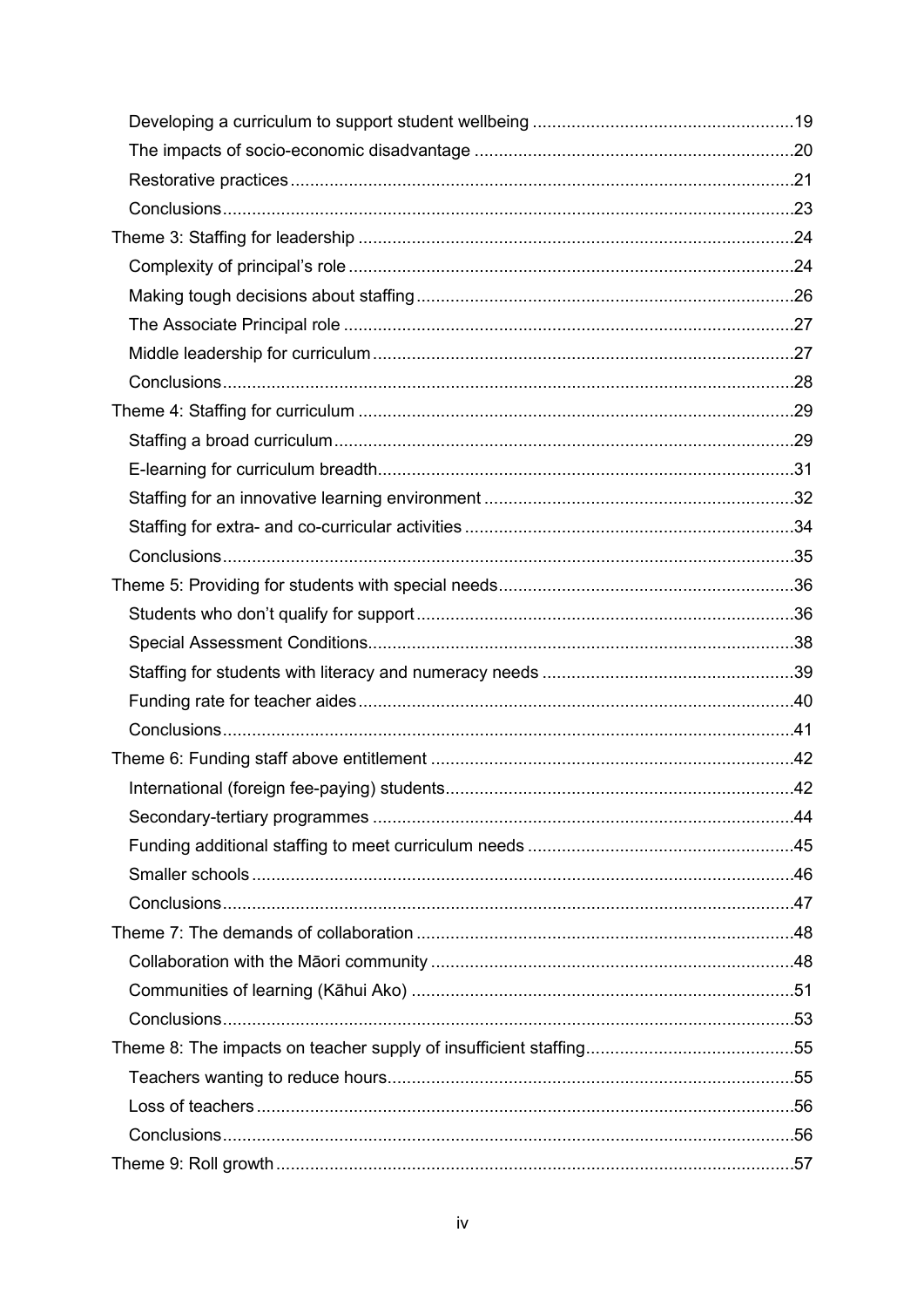| Overall conclusions…………………………………………………………………………………………59 |  |
|---------------------------------------------------------|--|
|                                                         |  |
|                                                         |  |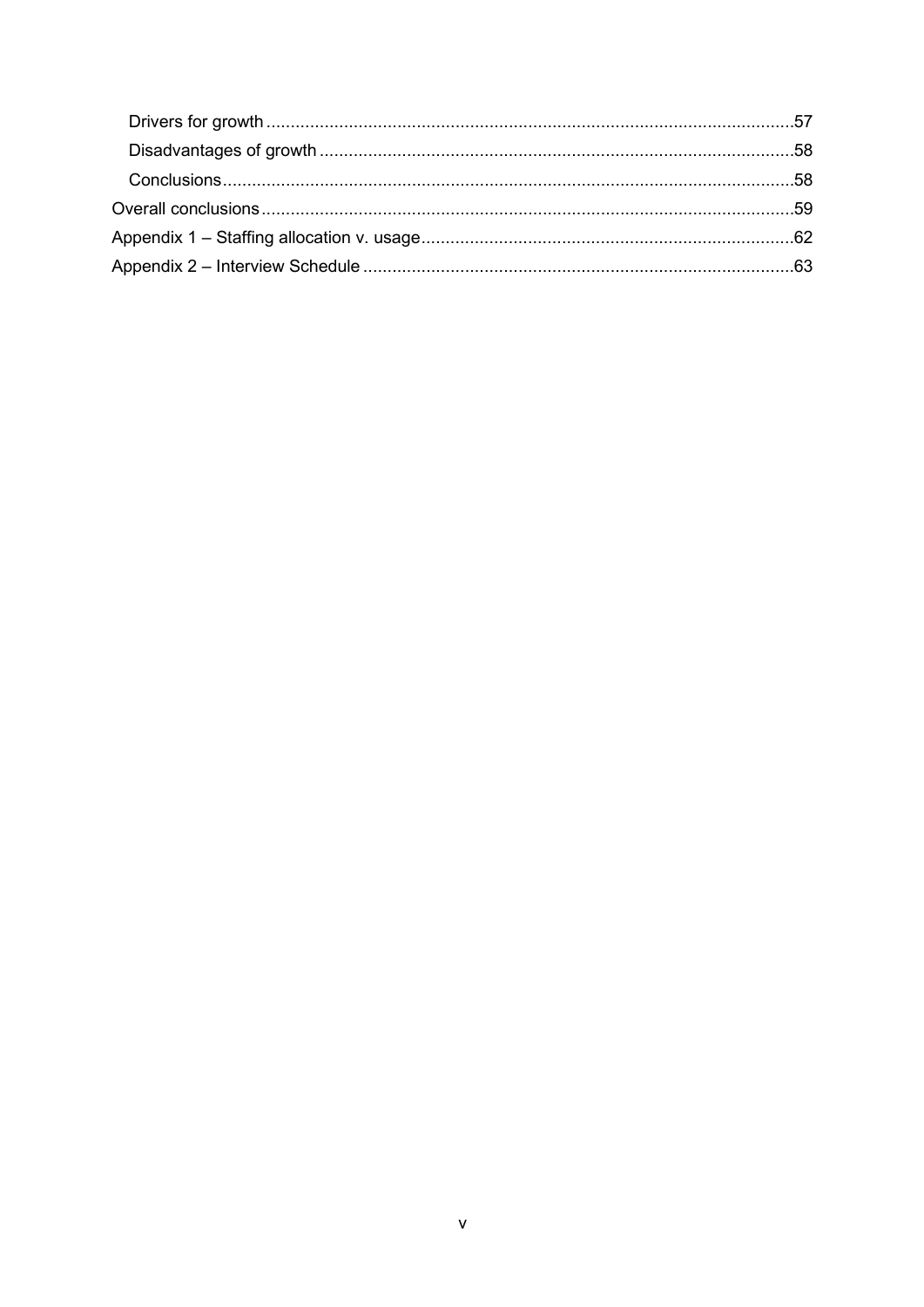# <span id="page-5-0"></span>Glossary of terms

| <b>ASTCA</b> | Area Schools Teachers' Collective Agreement                                                                                                                                  |
|--------------|------------------------------------------------------------------------------------------------------------------------------------------------------------------------------|
| BoT          | <b>Board of Trustees</b>                                                                                                                                                     |
| CoL          | Community of Learning. The original name for what is now also known<br>as Kāhui Ako, communities of schools working together on shared<br>goals related to student learning. |
| <b>FTTE</b>  | Full-time teacher equivalent. This is expressed in decimal points, e.g. a<br>full-time teacher is 1.0.                                                                       |
| HoD          | <b>Head of Department</b>                                                                                                                                                    |
| Kāhui Ako    | <b>Community of Learning</b>                                                                                                                                                 |
| <b>LSC</b>   | <b>Learning Support Coordinator</b>                                                                                                                                          |
| <b>MAC</b>   | Maximum Average Class size per full-time teacher, as required by the<br><b>STCA</b>                                                                                          |
| <b>NCEA</b>  | National Certificate of Educational Achievement, New Zealand's<br>qualification system for secondary school students                                                         |
| <b>NELPs</b> | <b>National Education Learning Priorities</b>                                                                                                                                |
| <b>NZEI</b>  | New Zealand Education Institute: Te Riu Roa, the union representing<br>primary, early childhood and area school teachers and support staff in<br>schools                     |
| <b>ORS</b>   | Ongoing Resourcing Scheme for students with special needs, under<br>which students are categorised as having High or Very High needs                                         |
| <b>PPTA</b>  | New Zealand Post Primary Teachers' Association: Te Wehengarua, the<br>union representing secondary and area school teachers and principals                                   |
| <b>SAC</b>   | Special Assessment Conditions, support for students who have<br>sensory, physical, medical or learning difficulties doing NCEA<br>qualifications                             |
| <b>SENCO</b> | <b>Special Education Needs Coordinator</b>                                                                                                                                   |
| <b>SLT</b>   | Senior Leadership Team - the principal, associate principal, deputy<br>principals, and assistant principals.                                                                 |
| <b>SPC</b>   | Secondary Principals' Council of Aotearoa, the council representing<br>principals who are members of PPTA                                                                    |
| <b>STCA</b>  | <b>Secondary Teachers' Collective Agreement</b>                                                                                                                              |
| TA           | Teacher aides                                                                                                                                                                |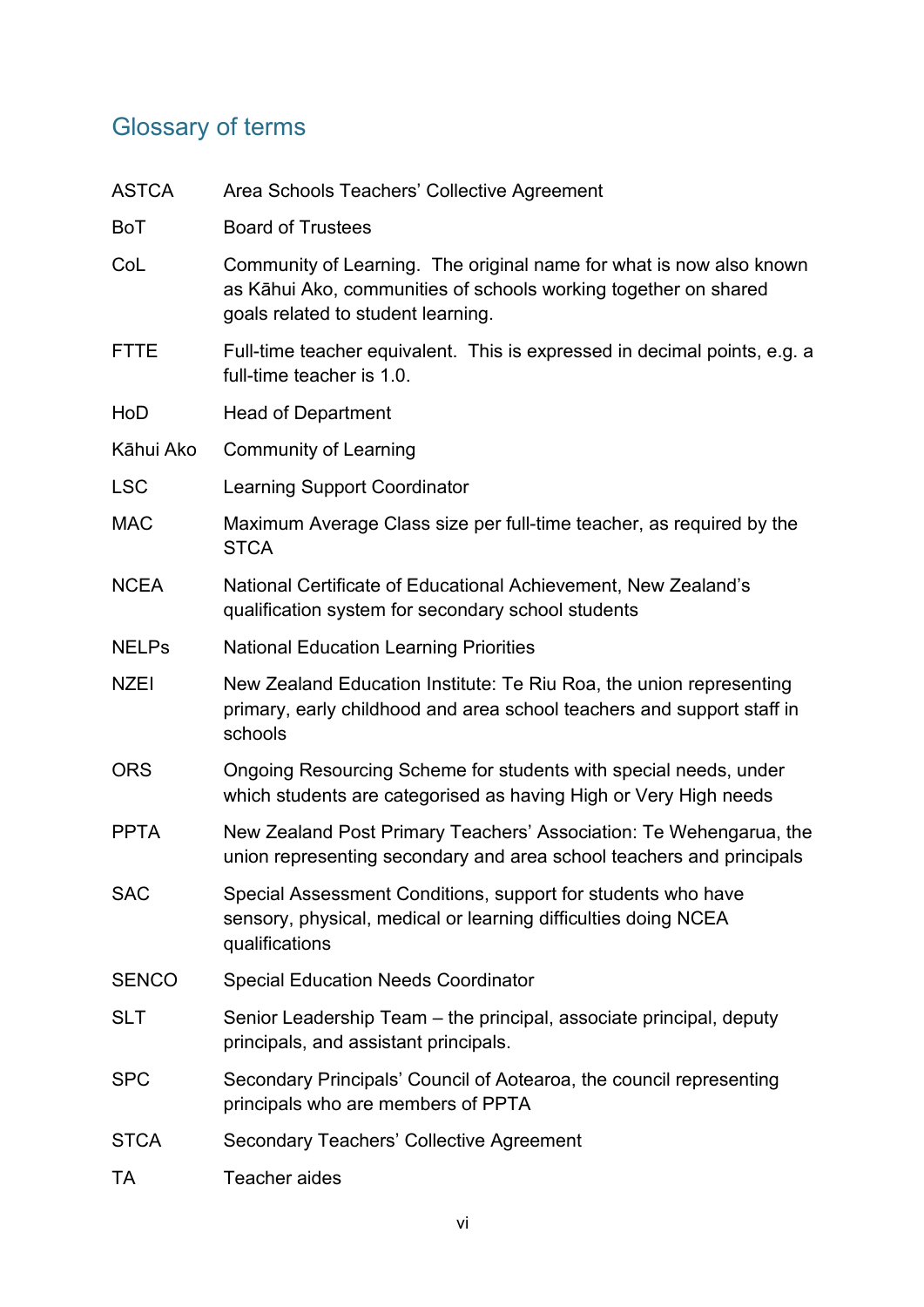## <span id="page-6-0"></span>Acknowledgements

My sincere thanks to all the principals and other senior leaders in the case study schools who participated in interviews that were up to 2 hours at a time. They shared their knowledge and their views freely, and were impressive in their understanding of the complexities of secondary and composite school staffing, and their absolute commitment to doing the very best they can for the students in their care, and the communities to which they belong.

I would also like to thank Rob Willetts, the staffing guru at PPTA National Office, for his endless patience in answering my questions, finding resources and information for me to supply to principals in response to questions they asked, and generally supporting me in this project.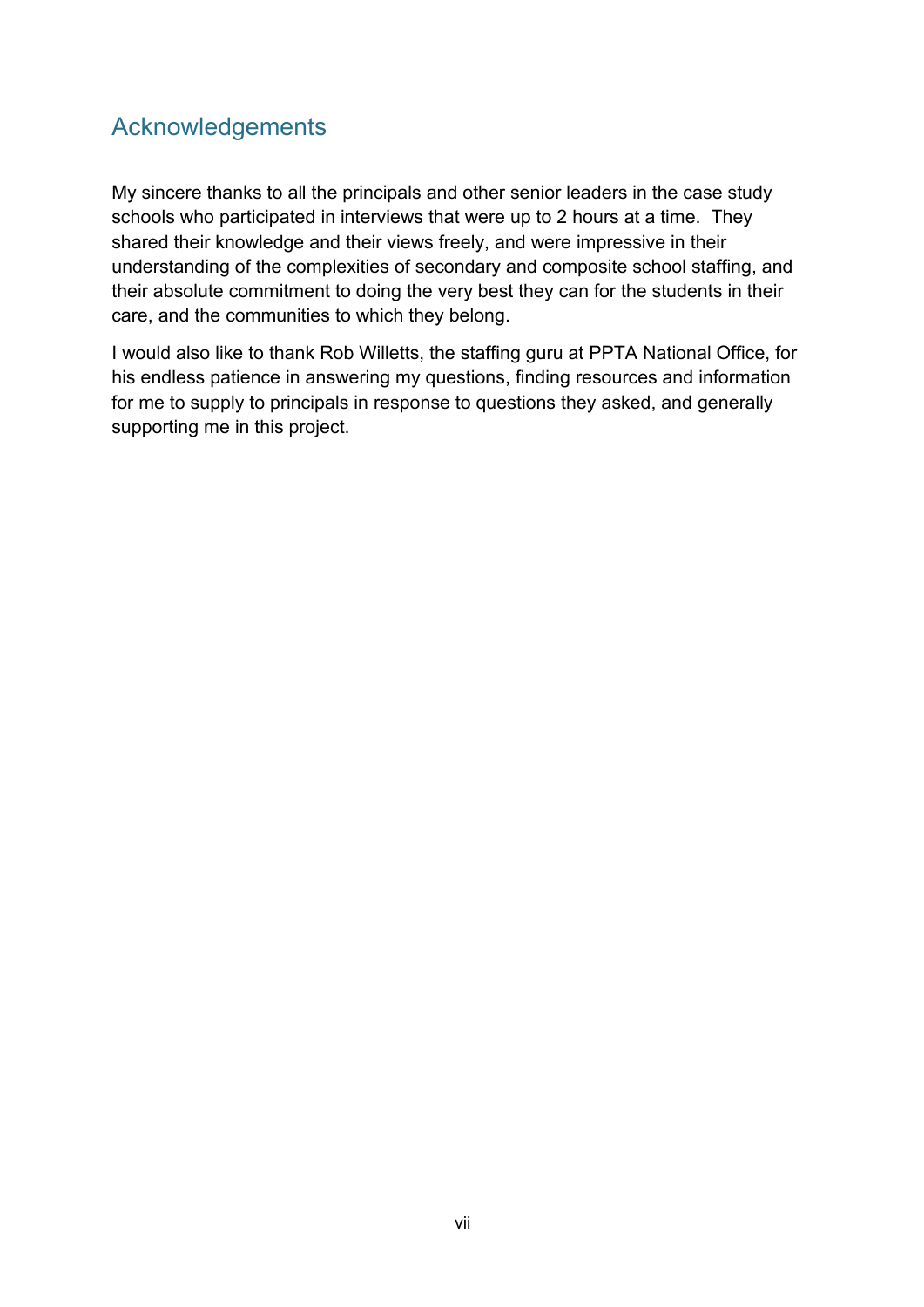# <span id="page-7-0"></span>Executive Summary

#### <span id="page-7-1"></span>The research

The research reported here was commissioned by SPC, The Secondary Principals' Council of Aotearoa, as part of collecting a body of evidence to present to a Staffing Summit in Wellington, 15-16 July 2021.

A representative sample of ten schools was constructed from a list of schools that had volunteered to be part of the study. Face to face interviews were conducted with the principals of secondary and composite schools that covered a wide range of geographical areas, school types, size and socio-economic status of schools. This fieldwork was conducted in June and July 2021.

#### <span id="page-7-2"></span>The effects of subject specialism

Secondary schooling is distinguished from primary schooling by the extent of subject specialisation offered to students. Whether these subjects are taught in isolation by a single teacher or, as in some highly innovative schools, taught alongside or merged with another subject, the teachers of these subjects must ensure that their students are able to achieve at the levels necessary to be able to access the pathways they wish to follow beyond school.

The degree of specialism, and the extent of student choice, increases with each level of secondary schooling. As an example, by Year 13 the junior level subject Science splits into five separate subjects: Physics, Chemistry, Biology, Earth and Space Science, and Agricultural and Horticultural Science, and students wishing to pursue Science-related careers will choose, from those of the five that the school is able to offer, one or more science at that level.

It is this subject specialist character of secondary schools that makes staffing them so much more complex than staffing a primary school with students remaining with one teacher for all or most of the day in a single cohort-based group.

Developing a timetable to meet the pathway needs of every student in a secondary school is not a task for the faint-hearted, and it is made much harder when the overall quantum of teachers is simply not enough.

#### <span id="page-7-3"></span>Pastoral care and guidance counselling

Secondary schools are required to make guidance counselling available to their students, and this is generally done by employing one or more qualified (usually at Masters level) school guidance counsellor. In addition, schools need to establish comprehensive pastoral care systems, usually consisting of a Deputy Principal with responsibility for pastoral care, overseeing a group of deans, who in turn oversee a group of form/whanau/tutor teachers who would most often follow the students in their form class through the year levels of the school, either as a "vertical group" (Years 7 or 9 to 13 in a single group) or a "horizontal group" (a single year level in a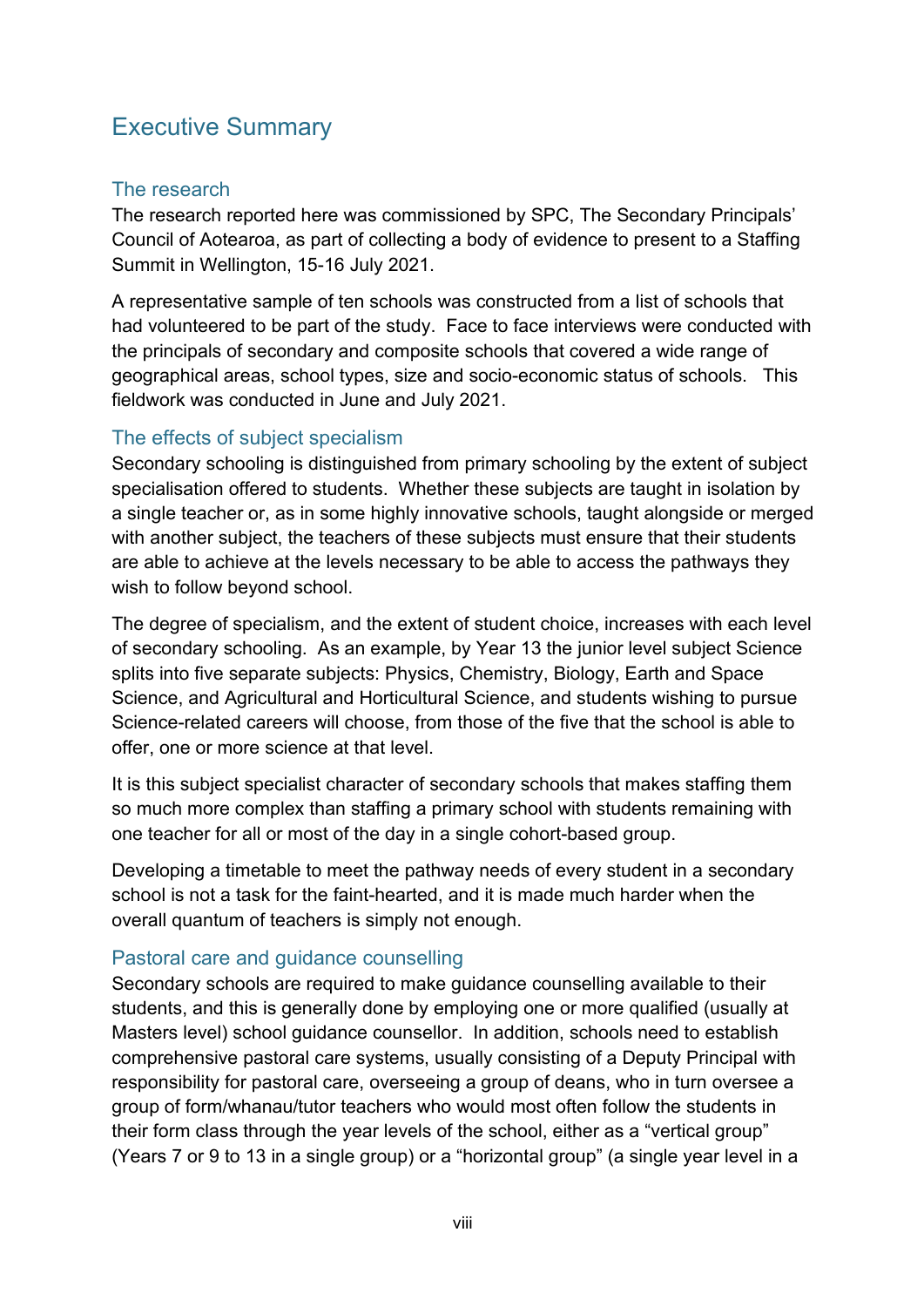group). This form teacher role is additional to teachers' subject specialist teaching roles.

Secondary schools receive an allocation of staffing called 'base guidance' that is calculated on their Year 9 to 15 roll. (But there is no allocation for students in Years 7 and 8 who may be in a secondary school, e.g. a Year 7-15 school, an area school, or a Kura Kaupapa Māori.) Principals have been calling for many years for improvements to this staffing allocation, and the needs have accelerated over that time.

This was echoed by principals in the case study schools. Some of the reasons why, for them, this need is becoming more urgent included Covid-19 and its effects on students and their families, a rapidly increasing incidence of anxiety among young people, and the negative aspects of social media.

The case study schools were having to draw staffing from other areas to adequately provide for their pastoral care and guidance needs, in particular from the staffing provided for curriculum. This has a cost, in terms of less curriculum breadth, students being taught in multi-level classes, and larger class sizes than are optimal for student learning. The principals described the difficult compromises they had to make in order to meet their students' needs in this area.

#### <span id="page-8-0"></span>Leadership in secondary schools

The complex and subject specialist nature of secondary schools means that there need to be more tiers of leadership. Not only does a secondary school have a principal and a number of deputy principals who oversee curriculum issues, pastoral care and guidance systems, staff wellbeing, timetabling, property matters and more. It must also provide for curriculum leadership in all the specialist subjects it offers.

The principals in the case study schools talked about the complexity of their role, and how this was shared out among their team of associate, deputy and/or assistant principals. In addition, they expressed concern that the time available for middle leaders to manage their subject specialist areas was insufficient for the wide range of tasks they needed to do. These included curriculum development and innovation, managing change in NCEA requirements, quality assurance of NCEA assessments, leading the professional learning of their staff, managing resources, and more. One principal admitted that being a Head of English at a previous time in his career had been "the longest hours [he] ever did".

#### <span id="page-8-1"></span>Staffing the curriculum

It is a big challenge, even in smaller secondary schools, to put teachers with the right level of subject knowledge in front of classes that are big enough to be viable to staff, but not so big that students and teachers suffer. Everything that leads a school to draw on its curriculum staffing for other purposes, such as pastoral care and guidance, makes this task even harder.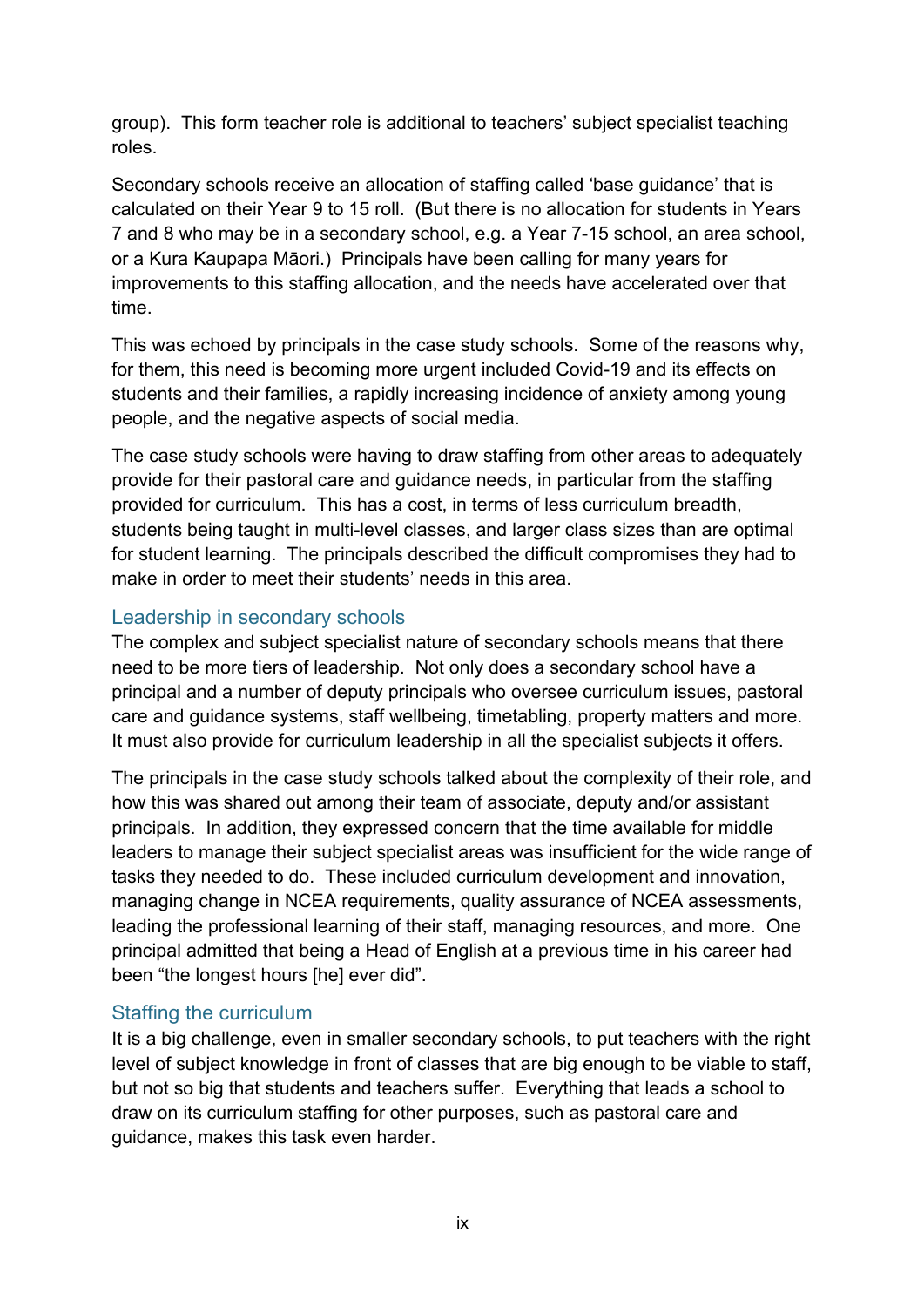In the case study schools, there was mention of having to resort to multi-level classes (where up to four different levels of a subject are being taught at the same time), split classes (where two teachers share the lessons between them across a week, perhaps one teaching three lessons and a different teacher the fourth), overlarge classes (including a few over 30), and simply not being able to offer a subject because there was not enough staffing available.

It has been claimed by some advocates that e-learning is a 'silver bullet' to ensure that students can access the full breadth of the curriculum. The principals in this study who had experience of this were generally not convinced. One principal had analysed the NCEA course endorsements achieved by his students and found that the vast majority of these came from classes where they were face-to-face with a teacher. They were far less successful in their e-learning classes. On the other hand, the principal of the Kura Kaupapa Māori was disappointed that e-learning offerings seemed to have declined in recent years, as access to subject specialist teachers who are fluent in Te Reo Māori is a constant challenge for Kura.

Ministry of Education discourses encourage and celebrate curriculum innovation, and all new school buildings are required to be flexible in ways that enable such innovation. However, it should not be assumed that innovative curriculum requires fewer teachers; the case study schools engaged in innovation had found that this required the same or more staffing.

#### <span id="page-9-0"></span>Staffing for special needs

Most of the case study schools had students who had been classified as having High or Very High Ongoing Resourcing needs, which meant that some staffing came with them as long as they remained on the roll.

However, it was the students who missed out on this ORS staffing that these schools found harder to cater for, and principals said they had many students in this category. One principal listed some of the complex needs that might be evident in this group of students: mental health issues, autism spectrum disorders, ADHD, oppositional defiance, dyslexia, dyscalculia, dyspraxia, and more. Another principal talked extensively about the complex family and whanau issues her students faced. A Christchurch principal talked about trauma-affected students, many of whom would have been at a very vulnerable age during the 2010-2011 earthquakes, and affected by the ongoing stresses of housing remediation, financial pressures, and more.

#### <span id="page-9-1"></span>Funding staff above entitlement

As a consequence of secondary schools receiving insufficient staffing from the state, many of them resort to finding other ways to fund extra teachers.

One option that has been available to some schools but not others, hence creating significant inequities, is the recruiting of international, or foreign fee-paying students (FFPs). Some of the case study schools, especially those in major urban areas, had had significant numbers of FFPs, one school reaching 122 students prior to Covid-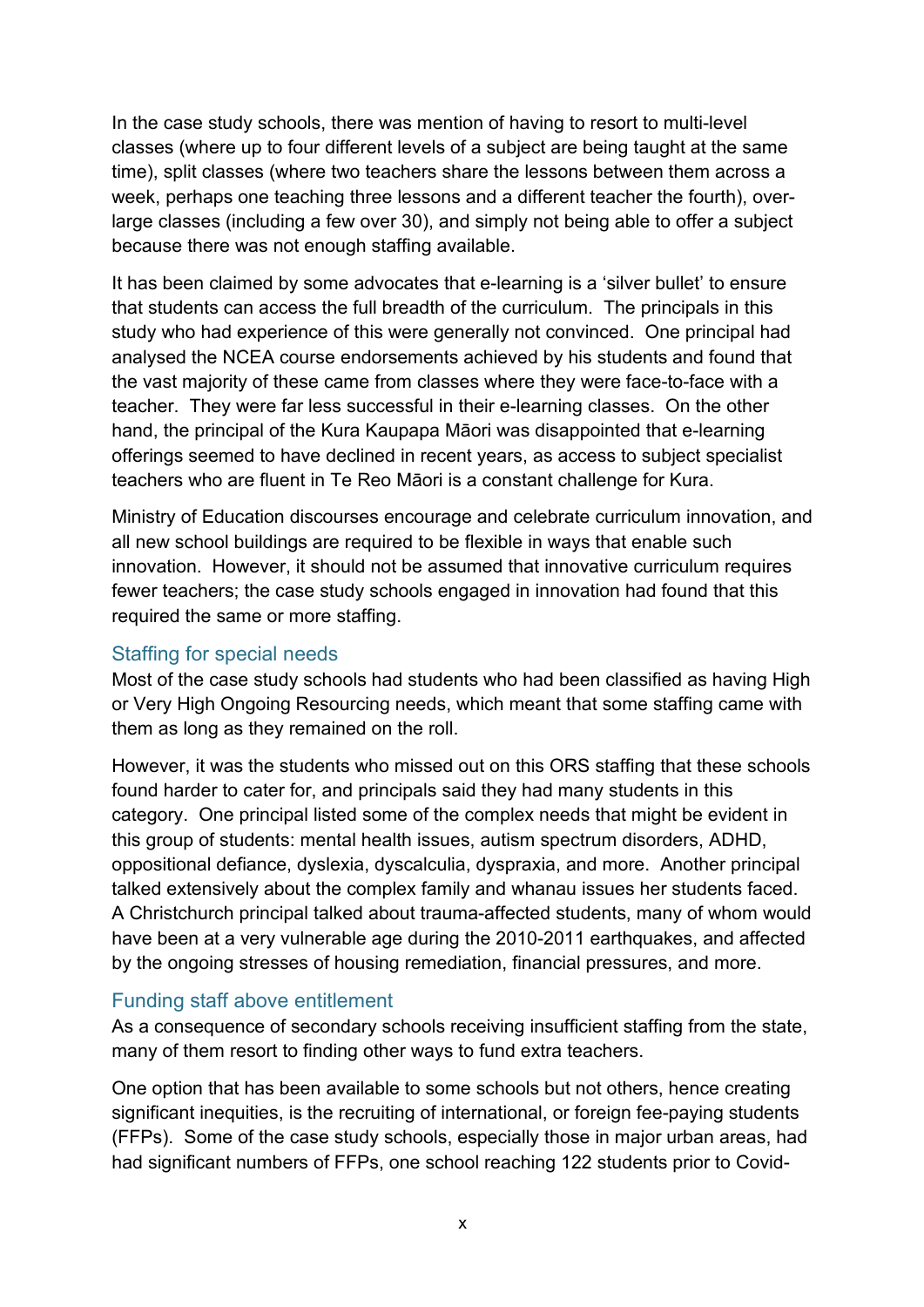19. However, Covid-19 and consequent border closures have had a disastrous effect on this source of income, and this seems unlikely to change in the next year or two. This means that at the end of this year, some of these principals may be having to make cut-backs in their staffing and fund redundancies for staff hired out of FFP funds.

Some schools, for various reasons, have accumulated funds and are able to use these to fund additional staff for a limited time at least. Most, however, don't have such funding sources.

Many of the case study schools were involved with secondary-tertiary programmes which meant that some of their students were taken out of the entitlement staffing calculations and funded through the Operations Grant. This did not seem to be a major problem for schools, but it can lead to quite a large pool of teachers being counted as 'additional staffing' rather than 'entitlement staffing'.

#### <span id="page-10-0"></span>The demands of collaboration

It feels to principals that the demands on them to collaborate with others have increased in recent years, and one described this area as taking "a helluva lot of time". The two areas of collaboration that principals talked about most were collaboration with whānau and with their local Māori community more widely, and collaboration with other schools, usually through Kāhui Ako or Communities of Learning.

Collaboration with Māori through working with Rūnanga or other Iwi organisations and individuals puts pressure, not only on the school, but on the Māori end of the partnership. Some principals talked about their local Rūnanga being small and having few Kaumātua or Kuia to advise them. Principals talked about learning how to ensure that their relationships with Māori organisations were true partnerships rather than the school 'using' local Māori in order to be able to tick off the box for collaboration.

While most case study schools were in Kāhui Ako, this initiative of the previous National government could not be said to have received resounding applause from the case study principals. In some cases, it was working well and the school was benefiting; the area school's collaboration with a group of other area schools was one example of this. In other cases, enthusiasm was more muted. Secondary schools, under the previous government, were under pressure to form a Kāhui Ako that matched the concept of "a pipeline", a progression of students from a given set of primary and intermediate schools into a particular secondary school. But many of these schools have found that this "pipeline" is notional only, and that only a minority of students from other schools in the Kāhui Ako end up on their rolls. Some principals could see other benefits from working with their primary colleagues, however.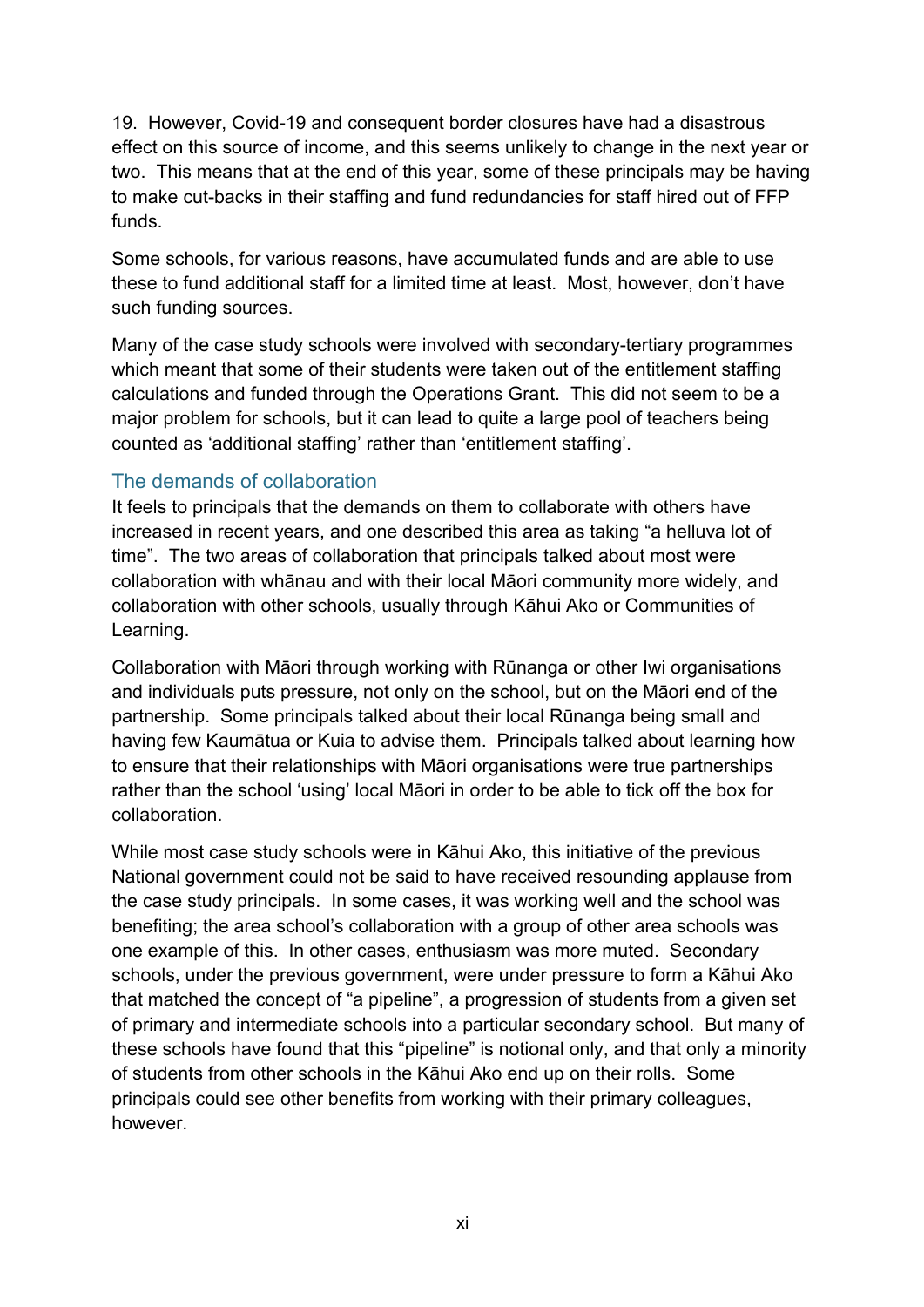#### <span id="page-11-0"></span>The impacts on teacher supply of insufficient staffing

Having too few teachers in a school means those that are there are having to work harder to meet the needs of all of the students. Unprompted, four of the ten principals talked about how this pressure was leading to teachers seeking to move from full-time to part-time positions, in order to be able to improve their work-life balance. This is a grave concern when a steady supply of qualified and suitable teachers cannot be guaranteed.

#### <span id="page-11-1"></span>Roll growth

A number of the case study schools were facing roll growth over the next few years as a result of housing developments. Some principals talked about the pressures of roll growth on their ability to maintain their school cultures and dynamics. At the same time, they noted that there were some benefits to having a larger roll.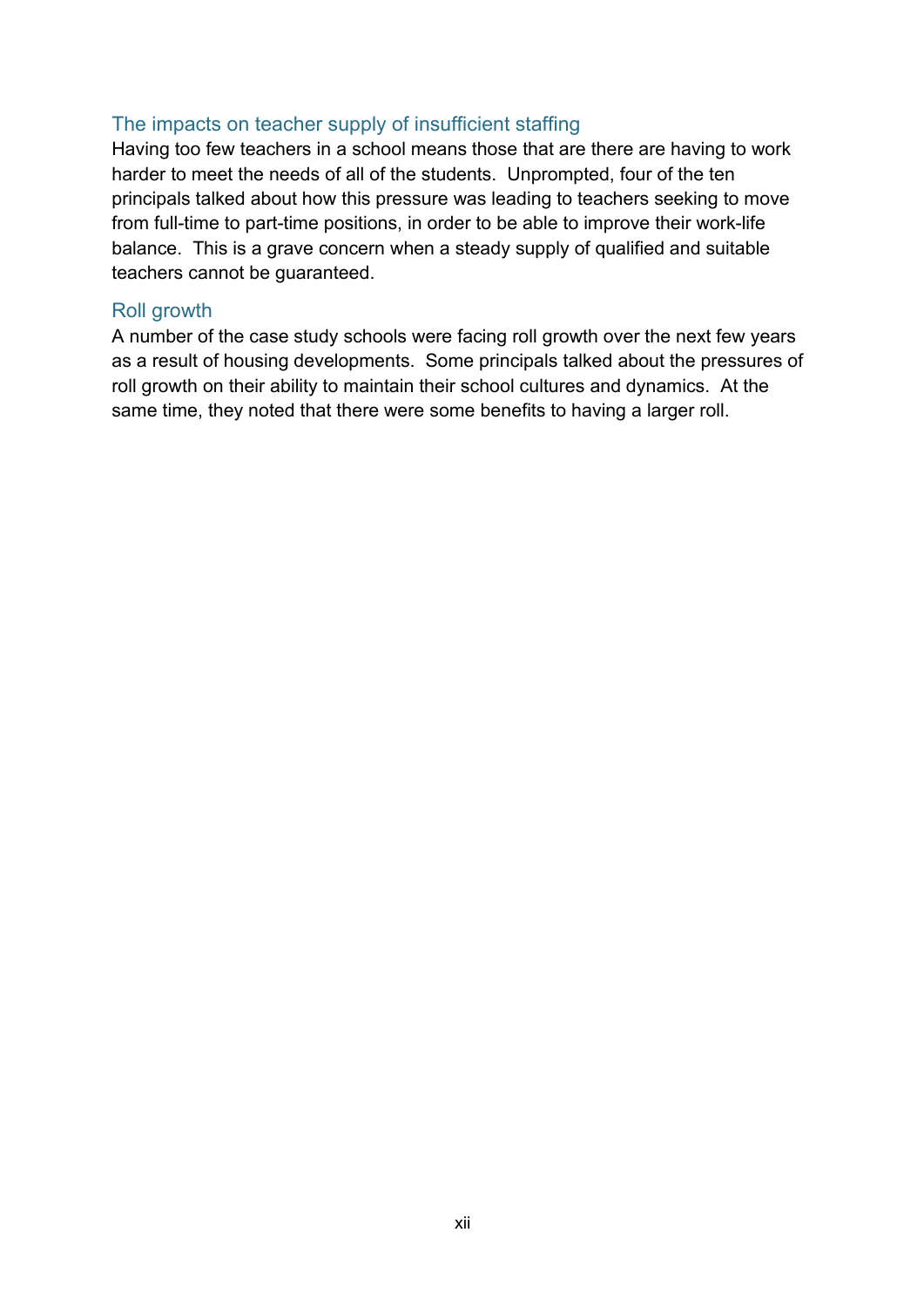## <span id="page-12-0"></span>**Introduction**

#### <span id="page-12-1"></span>**Background**

The Secondary Principals' Council of Aotearoa commissioned this case study research as part of gathering information to present to a Staffing Summit in July 2021.

This Summit focused on staffing needs in secondary education by considering a range of evidence. This included presentations by keynote speakers, results from a survey of principals, and this case study research.

The purpose of this research was to provide a qualitative analysis of the gaps between resourcing and need in the secondary sector, by interviewing principals in a range of schools.

## <span id="page-12-2"></span>Definition of secondary schooling

For the purposes of this research, secondary schooling is defined to cover students in year levels 9 to [1](#page-12-3)5,<sup>1</sup> or, in secondary or composite schools with year 7 and 8 students, inclusive of those students.

This sounds complicated, and it is. In some urban areas, intermediate schools have been closed as a result of Ministry-mandated reorganisations, and the Year 7 and 8 students placed in secondary schools. In some rural areas, there are longstanding Year 7 to 15 schools where an intermediate school would not be viable but access to some subject specialist teaching was favoured by the community. (Intermediate schools are a kind of halfway house between primary schooling, where the student generally spends the whole day in one classroom with the same generalist teacher, and secondary schooling, where the student moves between subject specialist teachers for much of the day. Most intermediate schools have some subject specialist teachers, e.g. for Technology, Arts, or Physical Education.)

'Composite schools' have students at both secondary (year 9 – 15) and primary (year 1 – 8) level. These include:

- Area schools, which include all year levels, from year 1 to 15 (established under Section 190 of the Education and Training Act 2020 or Section 146 of the Education Act 1989) – one of these was included in the research;
- Kura Kaupapa Māori, which are designated special character schools (established under Section 201 of the Education and Training Act 2020 or Section 155 of the Education Act 1989) – one of these was included in the research.

In this report, for brevity, I have generally used the term 'secondary school' to include both secondary and composite schools, because the research was mainly concerned

<span id="page-12-3"></span><sup>1</sup> While most students leave school after Year 13, schools can have Year 14 and 15 students, so schools are described as Years 1 to 15, 9 to 15, etc.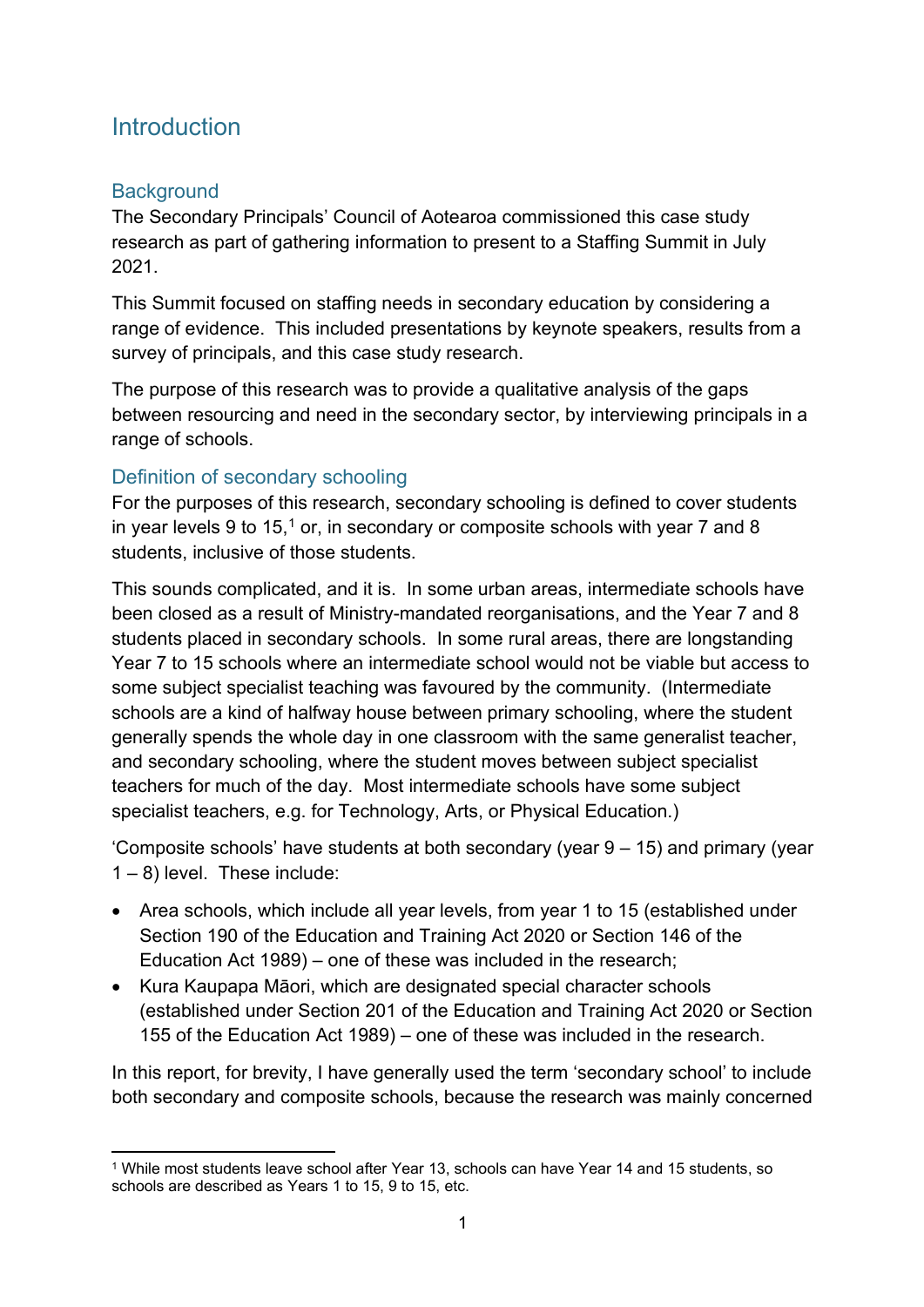with staffing for secondary specialist provision, including in the two composite schools.

## <span id="page-13-0"></span>Staffing for secondary education

The way that a school generates the staffing it receives from the Ministry of Education for a given year has become increasingly mystifying to many principals.

The first school I visited had sent me a Confirmed Staffing Entitlement notice from the Ministry of Education that ran to 8 pages, and illustrated most of the components of staffing.

As with all secondary schools, there are three major components to the school's staffing:

- Curriculum (including Maori medium staffing) which is based on the number of students at each year level. (Students taught in Te Reo Māori as the language of instruction generate a higher level of staffing.) This staffing is intended to cover the STCA entitlements for non-contact time, as well as curriculum contact. For this school, this was 55.4 FTTE.
- Base guidance, which varies depending on the students at Years 9 to 15 enrolled in the school – for this school it was 2.7 FTTE.
- Management, which is a combination of a base management allowance plus roll-related allowance - for this school it was 6.1 FTTE. [2](#page-13-1)

In addition, there are a number of other packages of staffing that a school might receive. The ones identified on this first school's notice were:

- The school hosts an RTLB cluster of 42 RTLBs, plus a manager, generating 43 FTTE.
- The school has 41 ORS funded students with High and Very High needs, plus associated teaching, management and salary units, plus teacher aide staff.
- The school has five Blind and Low Vision and Ko Taku Reo (Deaf and Hearing Impaired) students, generating 0.35 FTTE.
- The school hosts a Teen Parent Unit, generating 3.5 FTTE.
- The school is part of a Kahui Ako (Community of Learning) consisting of ten schools,and has one Across Community teacher and nine Within School teachers, each generating either 0.4 FTTE or 0.08 FTTE staffing to cover their time working on Kahui Ako tasks.
- The school receives staffing for three beginning teachers (0.24 FTTE each) and three second year teachers (0.14 FTTE each).
- The school receives additional staffing of 1.1 FTTE for Instrumental and Vocal Tuition for its students.

<span id="page-13-1"></span><sup>2</sup> The intricacies of how this is calculated can be seen at

https://www.education.govt.nz/school/funding-and-financials/resourcing/school-staffing/entitlementstaffing/#guide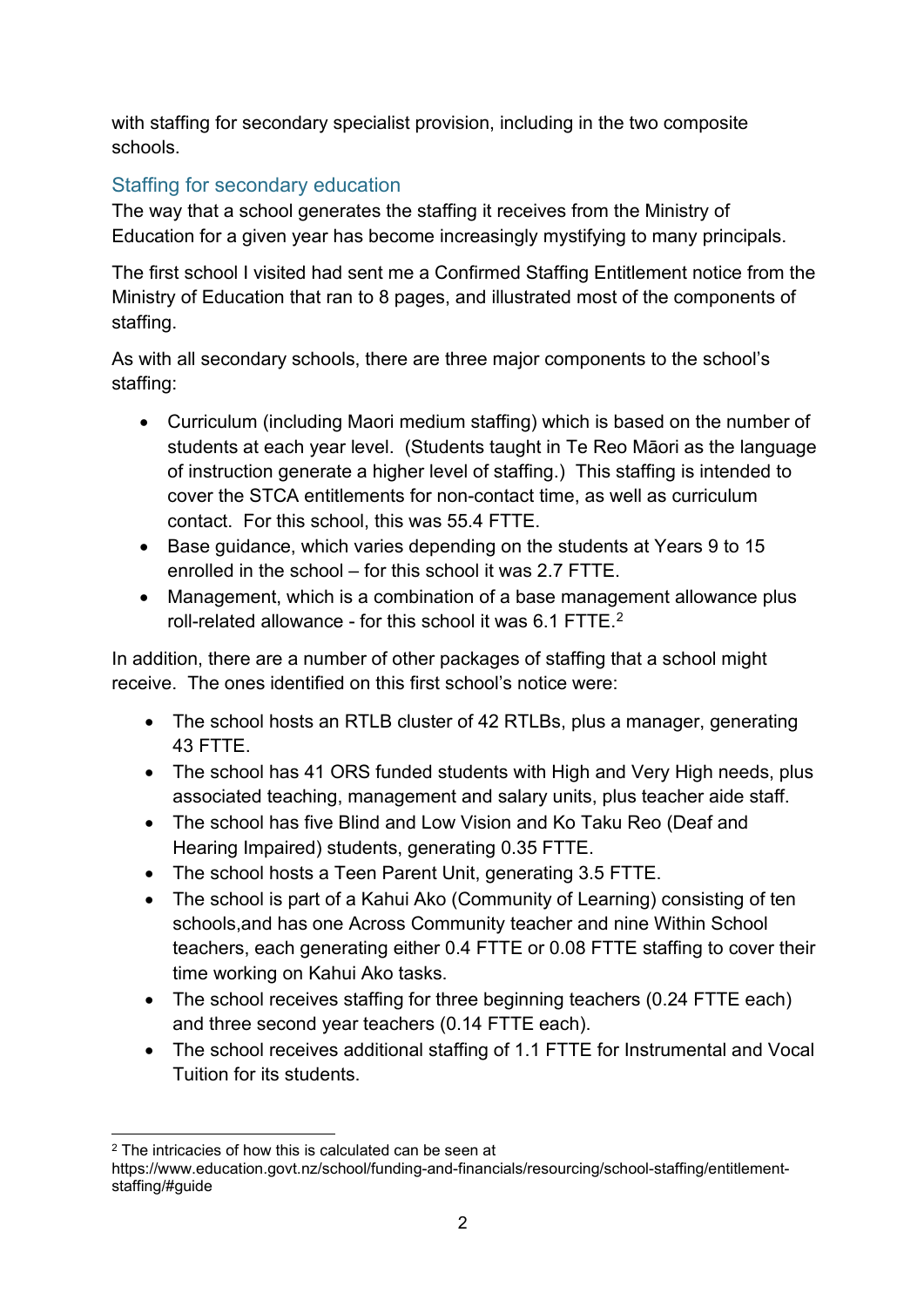• The school receives 0.16 FTTE for its Specialist Classroom Teacher, and 0.16 FTTE for a teacher who has a Study Support Grant which gives them relief from a small amount of teaching so that they can work on their study.

There are also sources of staffing that don't show on the notice, but contribute to the employment of further teachers using the Operations Grant:

- The school hosts Foreign Fee-Paying students, and has to hire teachers from the fees to meet their needs.
- The school runs Secondary-Tertiary programmes that meant about 30 Year 12 and 13 students were removed from staffing and funded for 0.8 FTTE because one day of the week they were at a tertiary institution. The school needs to employ teachers from this funding to cover shortfalls caused by these students being out of school for 1 day a week.

#### <span id="page-14-0"></span>"It's just not enough" (principal)

And yet, despite all these bits and pieces of staffing that schools may or may not receive, the principals of the case study schools were unanimous that the staffing they receive from the Ministry of Education is simply not enough to do what the government, their communities and their students expect of them, and that they have to make really hard compromises just to get by with what they have. This report describes how these compromises play out, and the unmet needs that can leave principals struggling to sleep at night. [3](#page-14-2)

#### <span id="page-14-1"></span>The researcher

This case study research was conducted by Dr Judie Alison, a former secondary school teacher, middle leader, and PPTA activist who was an Advisory Officer at PPTA National Office from 2002 to 2018. In the latter capacity she focused largely on professional issues (curriculum, qualifications, professional learning, pastoral care, etc), but also contributed to a number of PPTA policy initiatives related to staffing. Her Doctoral research, which she completed in 2007, used New Zealand's transition to a standards-based school qualifications system, the NCEA, as a case study for the policy gaps that can develop between schools and policy-makers. Since 2018, she has worked as an independent researcher.

<span id="page-14-2"></span><sup>3</sup> Appendix 1 provides an analysis of four of the case study schools' actual usage of staffing versus their allocation.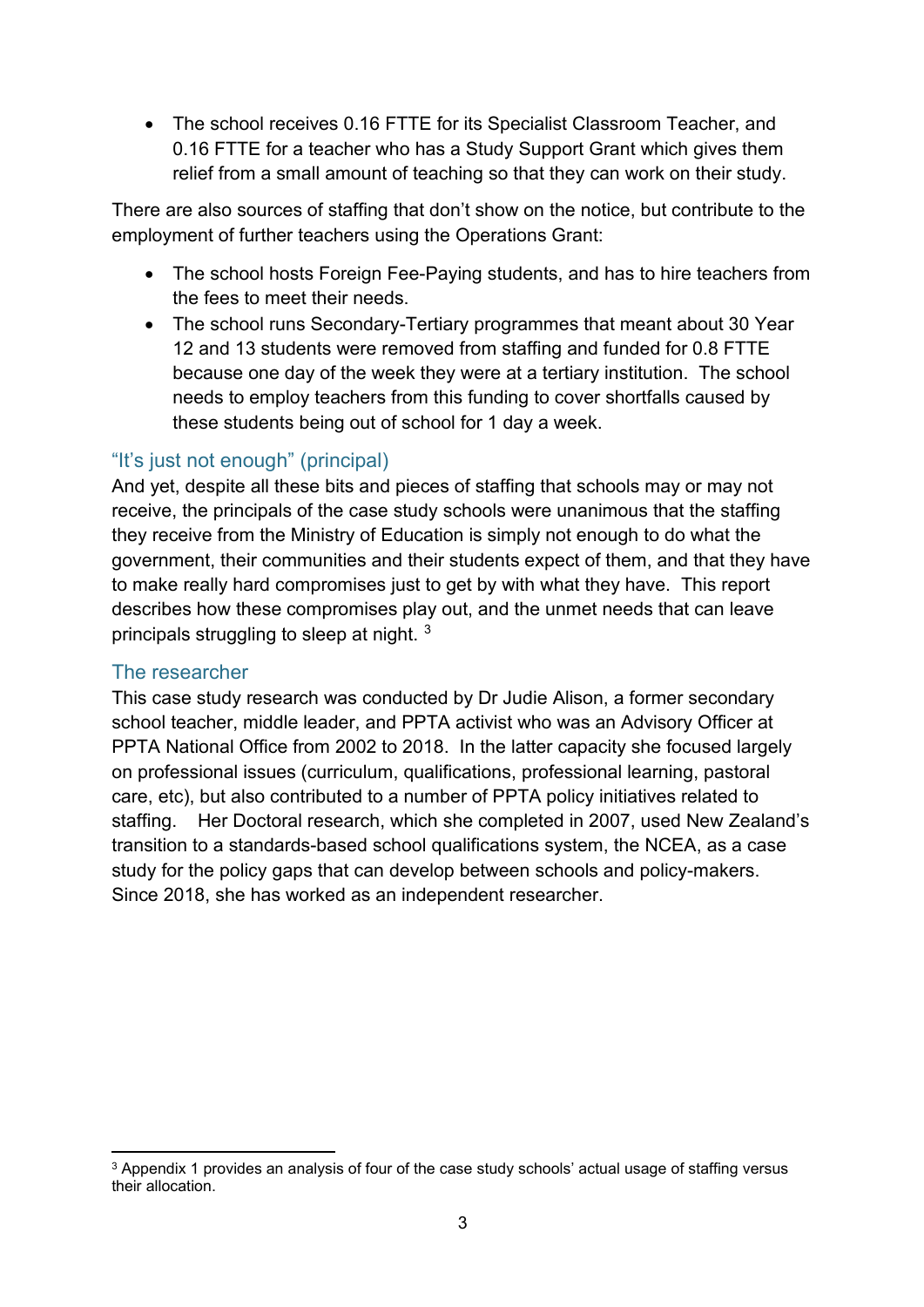# <span id="page-15-0"></span>**Methodology**

#### <span id="page-15-1"></span>The research process

The research was conducted during June and July 2021. Interviews were face to face, except for the Kura Kaupapa Māori interview where Zoom needed to be used.

All principals in the sample were asked to make themselves available for an interview of up to two hours. They were encouraged to include in the interview another senior leader with good knowledge of staffing, and/or the timetabler, and/or another relevant staff member. Others were present in four of the interviews, usually another senior leader. This means that where a school is quoted in this report, the voice is usually the principal's but not in every case. In one school the principal was in an acting capacity, but this has not been identified because it might risk the school's anonymity.

An interview schedule was supplied in advance to enable participants to give prior thought to the issues being canvassed. (The interview schedule is attached here as Appendix 2.)

Before the interview, principals were asked to supply their most recent Confirmed Staffing Entitlement notice from the Ministry of Education, and a completed spreadsheet showing their staffing usage. All principals supplied their Confirmed Staffing Entitlement notice. The spreadsheet was felt by some schools to be an excessive time requirement, and in those cases alternative information about staffing usage was supplied instead.

#### <span id="page-15-2"></span>Selection of the case study schools

The Secondary Principals' Council called for expressions of interest for this research. 21 schools had volunteered by the time the sample needed to be drawn.

The researcher selected a sample of ten of these schools, using Ministry of Education information about decile, size, etc, and considering the feasibility of getting to the schools in the time available. This resulted in a sample that covered a wide range of schools, in terms of:

- Locality type, i.e. main urban, urban, provincial, or rural
- A range of regions (covering Auckland, Waikato, Hawke's Bay, Manawatu, Wellington, Canterbury, Otago and Southland)
- Socio-economic status of the school catchment (as evidenced by decile grouping)
- School size (from about 140 to 1800 students)
- School type, i.e. 7-15, 9-15, area school, Kura Kaupapa Māori, secondary school incorporating a Rumaki (Māori immersion unit), co-ed/single sex.

Interviews were recorded and detailed notes taken. Principals were promised that their schools would not be identified in presentations or in this report, without their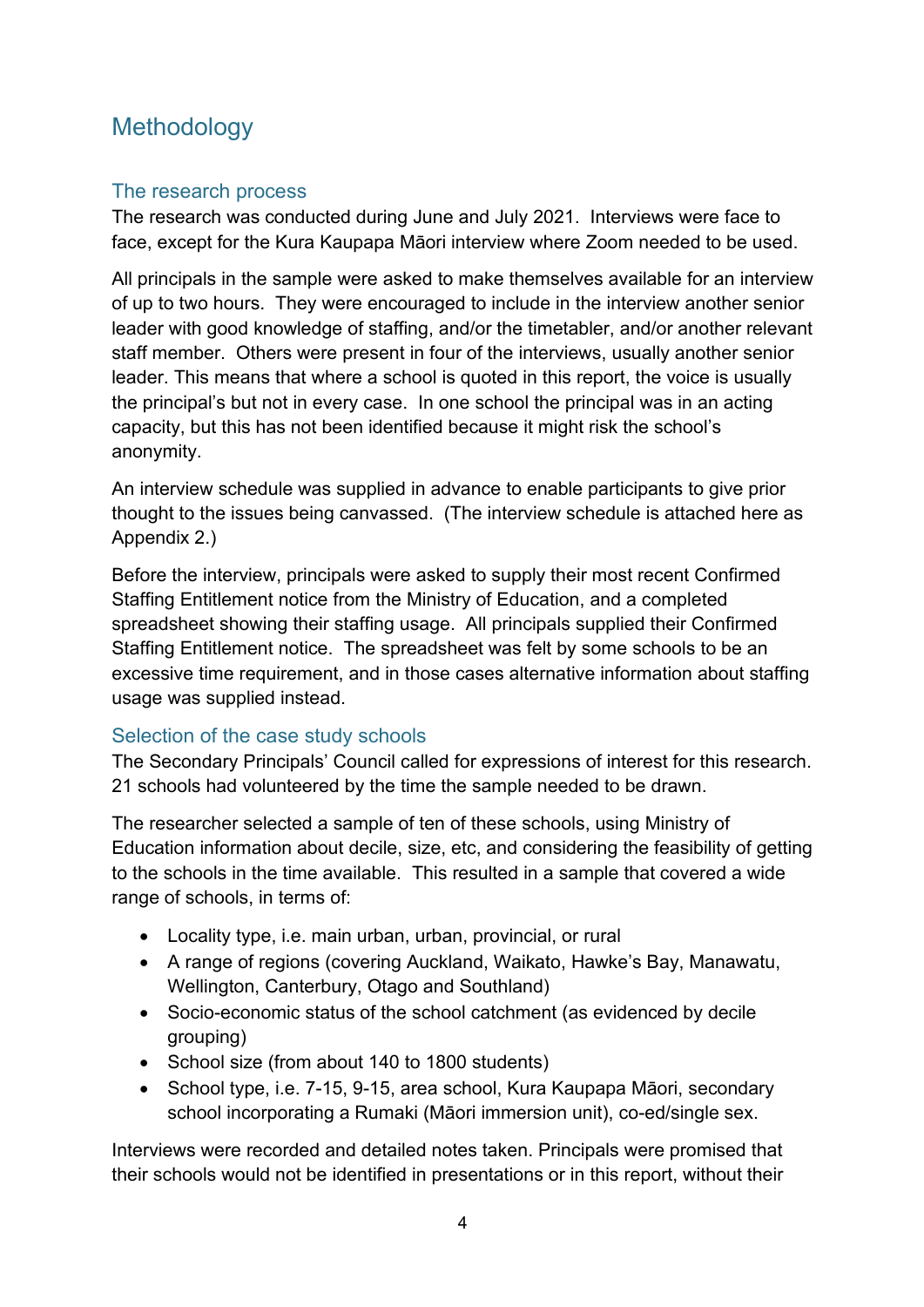explicit consent. School information supplied has been securely stored by the researcher.

#### <span id="page-16-0"></span>Linking the case studies

As the interviews progressed, the researcher identified themes that were emerging, and these were very similar to those identified as the focus for the principals' summit. These broad themes were:

- The complexity of staffing a secondary school
- Staffing for pastoral care and guidance counselling
- Staffing for leadership
- Staffing for curriculum
- Providing for students with special needs
- Funding staff above entitlement
- The demands of collaboration
- The impacts on teacher supply of insufficient staffing
- Roll growth.

This report is organised around these nine themes, with a Conclusions section that summarises the key findings.

#### <span id="page-16-1"></span>Report style

It is a convention in research reports that when a participant is quoted, there is a subsequent comment by the researcher, especially at the end of a section. In this report I have chosen instead to let many of the quotes from principals stand without further explanation, on the grounds that they speak for themselves, and very eloquently. Further comment by me would simply appear banal.

#### <span id="page-16-2"></span>Pseudonyms for schools

The participant schools were offered confidentiality, and as part of providing this, pseudonyms were chosen, in consultation with each school. Brief descriptions of then ten schools are below:

| Pseudonym             | Approximate | <b>Decile</b> | Locality   | <b>Other</b>           |
|-----------------------|-------------|---------------|------------|------------------------|
| for school            | roll size   | range         |            | characteristics        |
| <b>Bridge College</b> | 200         | $1 - 3$       | Provincial | Co-ed, Year 9-15       |
| <b>City College</b>   | 1800        | $8 - 10$      | Main urban | Co-ed, Year 9-15       |
| <b>Forest Area</b>    | 170         | $4 - 7$       | Rural      | Co-ed, area school,    |
| School                |             |               |            | <b>Year 1-15</b>       |
| Kahuarau              | 500         | $1 - 3$       | Main urban | Girls' school, Year 9- |
| Girls' College        |             |               |            | 15                     |
| Kauri College         | 250         | $8 - 10$      | Rural      | Co-ed, Year 7-15       |
| Mapuna High           | 1200        | $4 - 7$       | Main urban | Co-ed, Year 7-15       |
| Middleview            | 1200        | $4 - 7$       | Urban      | Co-ed, Year 9-15       |
| High                  |             |               |            |                        |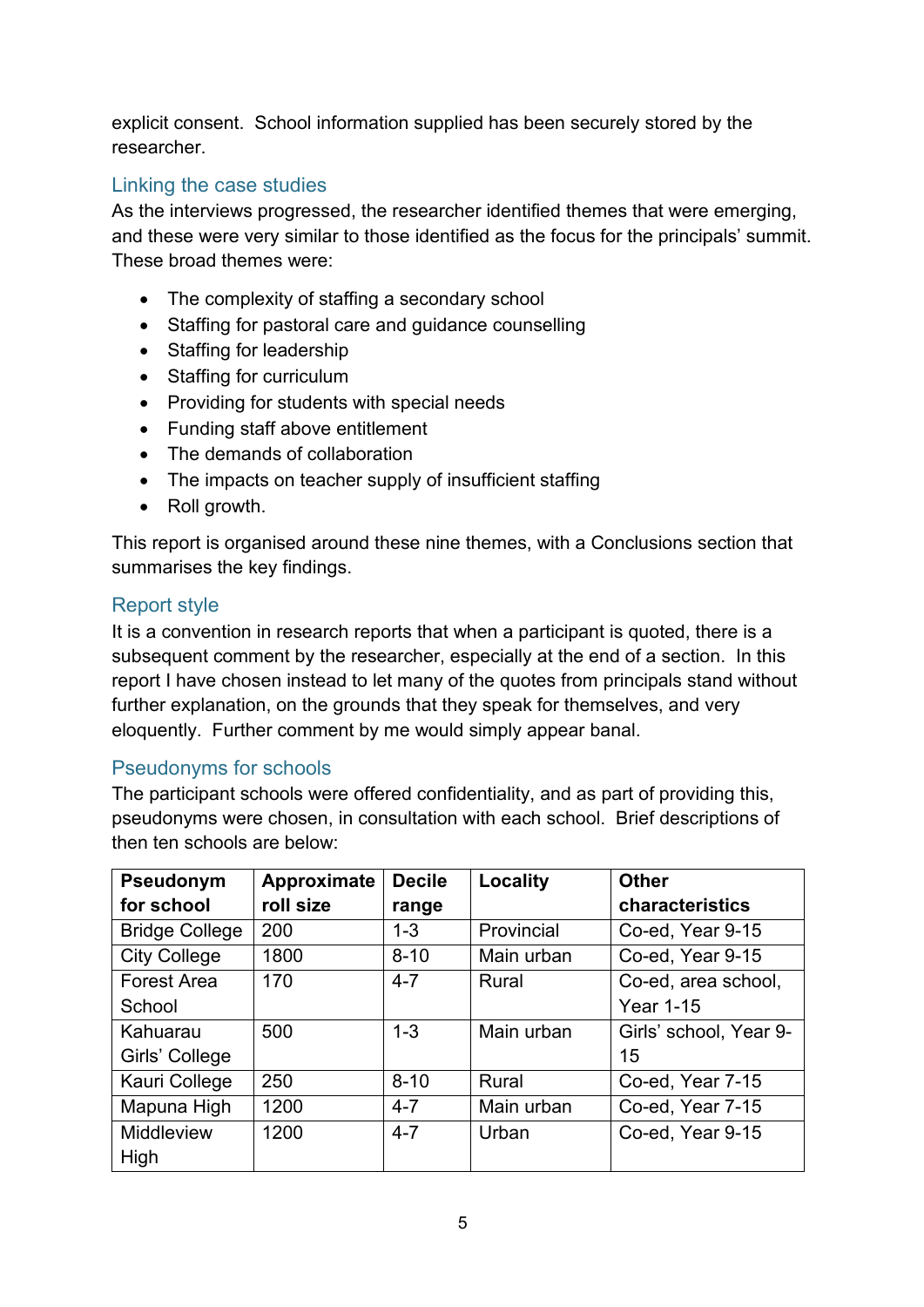| Onekiritea       | 700  | $8 - 10$ | Urban      | Co-ed, Year 9-15       |
|------------------|------|----------|------------|------------------------|
| College          |      |          |            |                        |
| Pōhutukawa       | 1400 | $8 - 10$ | Provincial | Co-ed, Year 9-15       |
| College          |      |          |            |                        |
| <b>TKKM Rimu</b> | 150  | $1 - 3$  | Provincial | Co-ed, Year 1-15,      |
|                  |      |          |            | <b>Maori immersion</b> |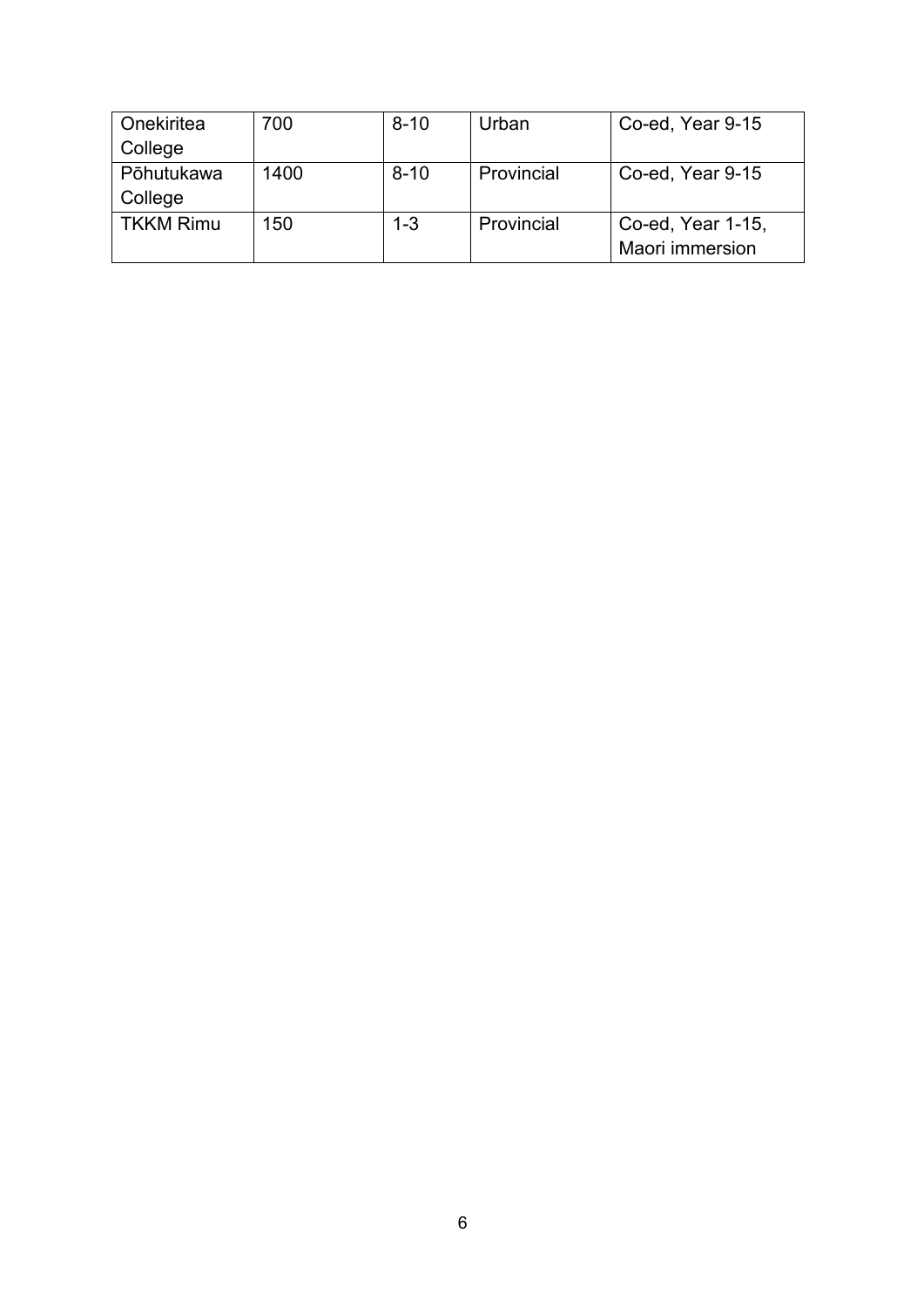# <span id="page-18-0"></span>Theme 1: Complexity of staffing a secondary school

Some of the principals interviewed were aware of the recent release of NZEI's report *Pūaotonga: Releasing the potential of every child*. They noted the list of issues raised with the NZEI panel as familiar to them as well, such as increased diversity of students, increased complexity of learning needs, expectations of more studentcentred teaching, a broader and more complex curriculum, insufficient time to do the job, unmanageable workloads, and a sense that students are missing out because teachers can't do the whole job in the time available.<sup>[4](#page-18-2)</sup>

On the other hand, these principals noted that there were many additional staffing complexities in secondary schools. Secondary schools are organised to provide subject specialisation opportunities for students in order to prepare them for a wide range of post-school pathways. Alongside that, many of them are moving into innovative ways of structuring the timetable to deliver a future-focused curriculum and to meet an increasingly wide diversity of needs as students move through their teenage years. Complexities in school structures, such as being, or becoming, a Year 7 to 15 school, or having a large Rumaki (Maori immersion unit) as a partner within the school, can also present challenges.

The Collective Agreement requirements in terms of Maximum Average Class Size and teacher non-contact time add a further layer of complexity.

#### <span id="page-18-1"></span>Subject specialisation

One complexity is that teaching in a secondary school is organised around specialist subjects. One principal commented:

Every angle is telling us to offer different pathways for students and every time we expand the number of pathways, it expands the complexities of the timetable and it's not like in a primary school when you've got 120 students and you can put them in six classes of 20. But in a secondary school, we might have 32 that want to do Photography, and 20 that want to do something else, you're always going to have those unders and overs, so you can never just timetable on the basis of all the classes being 26 or 23 or whatever. (Middleview High)

For a Kura Kaupapa Māori, staffed as a composite school but with extra staffing for its Māori immersion level, provision of specialist subjects becomes even more complex. At TKKM Rimu, there are twice as many primary students as there are secondary students, and the principal saw herself as conducting "a juggling act" to provide adequately for the secondary students:

We're bottom heavy, so I'd be expecting to have the bulk of our teaching staff down the primary end, but then, we've also got to consider at the secondary level they're doing multiple subjects that require multiple teachers who are skilled in that field to be able to

<span id="page-18-2"></span><sup>4</sup> Pūaotonga Independent Review Panel (2021), *Pūaotonga: Releasing the potential of every child (2021)*, p.28, Wellington: NZEI Te Riu Roa.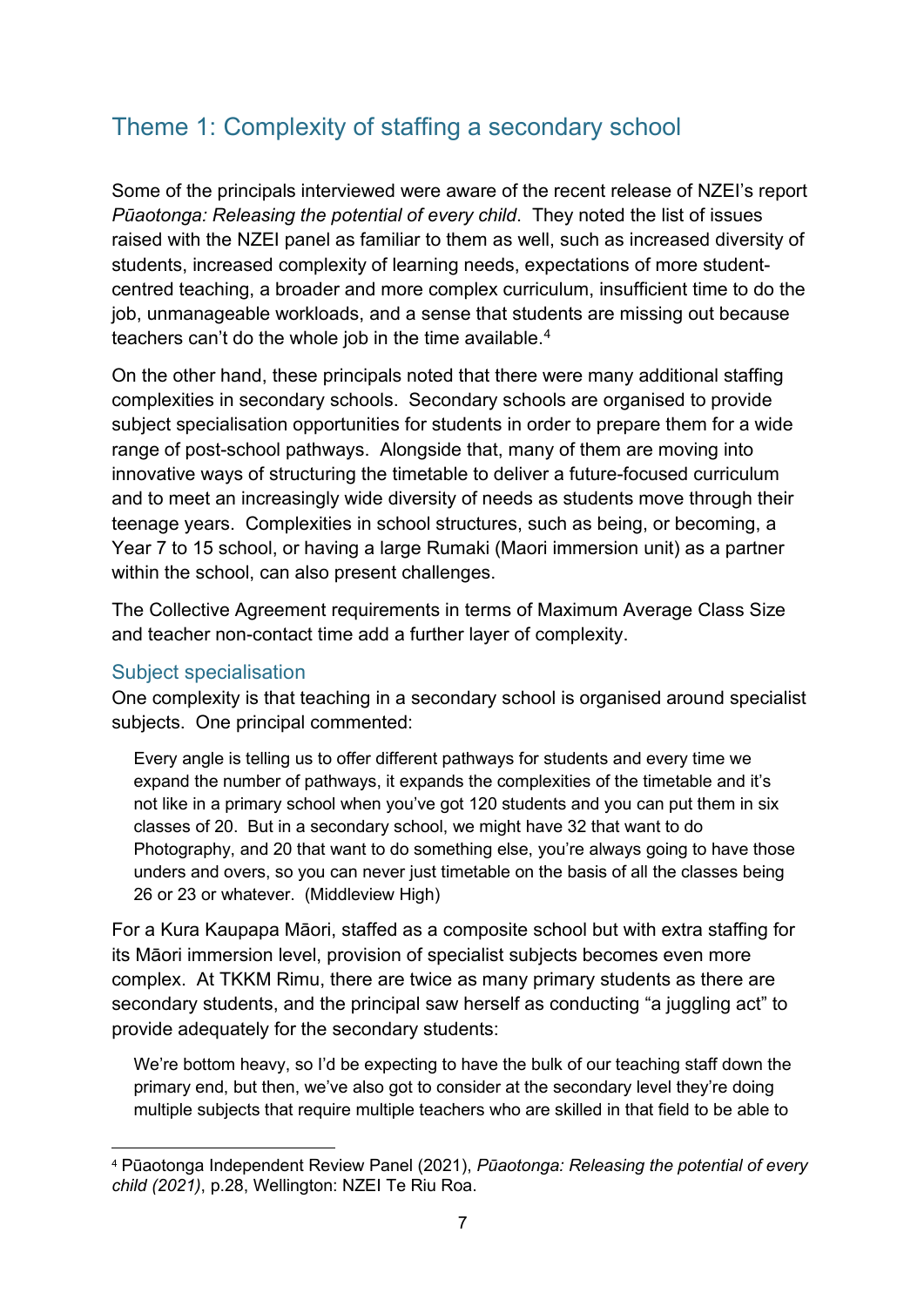deliver NCEA 1-3 adequately. So it's a really hard juggle to be able to do that out of the allocation that the Ministry give us… And it's even worse in immersion Māori because there's not enough fluent speakers and that's the requirement, they have to be fluent, or else what's the point in us providing a Kura Kaupapa Māori education if we're not finding a fundamental basic of being able to speak Māori… We have to provide immersion at the 100% level. (TKKM Rimu)

#### <span id="page-19-0"></span>Innovative timetable structures

Half of the case study schools would be seen as engaging in quite radical innovation in order to provide a curriculum that is engaging for students and meets their diverse learning needs. This is covered in more detail under Theme 4 'Staffing for curriculum', but one example here, from Onekiritea College, demonstrates the complexity of staffing such innovation. [5](#page-19-1)

At Onekiritea College, Year 9 and 10 students choose from a range of new modules every semester (2 terms), and these modules are combinations of subjects with two specialist teachers planning, teaching and assessing the module together, in the same space. Each of these teachers has to ensure that students can achieve the learning objectives for their individual subject, as well as attend to the meaningful combining of the two subjects, for example putting free-hand sketching (Art) alongside a study of botanical eco-systems (Science).

Year 9 and 10 entitlement staffing is at a ratio of 1 teacher to 23.5 students, so with two teachers for the group, the Ministry ratio would indicate 47 students in the group. However, the school sees that as too many to meet all the students' individual learning needs during the semester, so it tries to keep the groups in the 40-45 range, which the principal recognises as "sucking into our entitlement at a higher rate than we should"

On top of this complexity, the school also operates a form class system that is much more than the traditional daily or twice-daily 10-minute roll-checking session. The students spend about 3½ hours in their form class each week, and there is a separate curriculum provided for this. This time is counted as part of a teacher's teaching load. In order to make this time productive and ensure that every student's learning and pastoral care needs are met, the school keeps the form classes to 15- 17 students, and this again is a significant drain on staffing.

Many schools keep junior classes quite large, up to 30 students, in order to free up staffing to provide curriculum breadth at the senior level. Onekiritea College does not do this, but still needs to provide some subjects at the senior level that have as few as 12 students, "because we believe our kids should have access to the full range of the curriculum".

<span id="page-19-1"></span><sup>5</sup> Onekiritea College operates in a flexible learning space and would be described by the Ministry of Education as offering an innovative learning environment.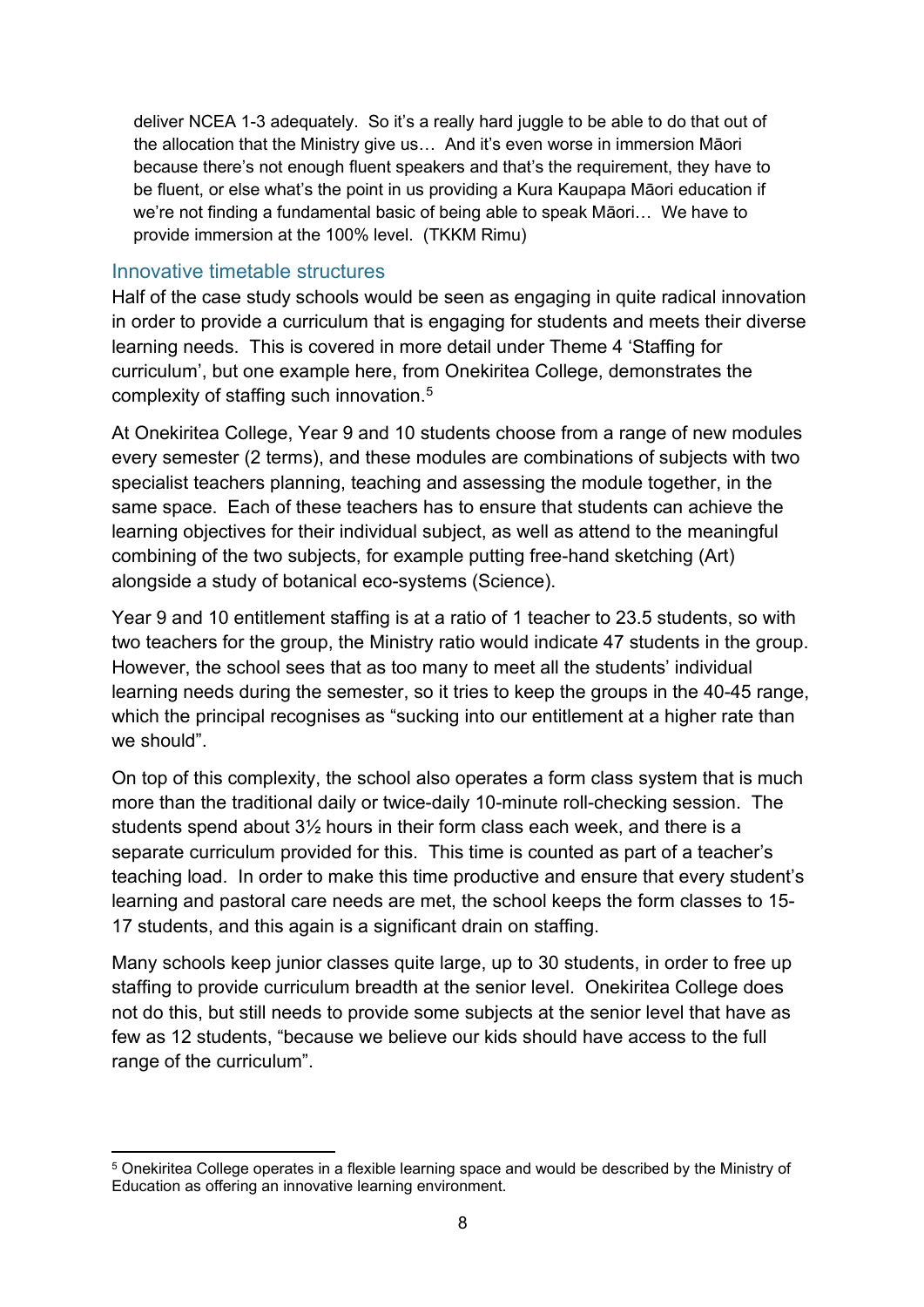And to add a further layer of complexity, the school also has all of its students working on integrated projects that are nearly year-long, for which they are in multilevel groups for most of one day a week:

We do a term's practice first, then to be a project, you have to partner up with someone in the outside world, solve a problem for them, and publicly exhibit the work. So we've got kids trying to cure cancer, trying to find out whether the parallel universe expands at the same rate as this universe, we've got kids trying to make fudge. This year, because of the Covid experience, for Year 9 and 10 we've partnered up with a business council and so that's the partner for them as we look at entrepreneurship. (Onekiritea College)

Not surprisingly, the school is funding about 6 teachers above entitlement staffing. Much of the income for this has, in the past, come from foreign fee-paying students, but this source has largely dried up in the last two years.

The principal admits that innovation on this scale is very demanding on teachers, but the success of it for students means everyone wants to keep doing it:

I've tried a few times to change the model slightly to address [teachers'] workload and they've pushed back because they know it's effective for kids. And one thing I've noticed is that the actual act of teaching in the space is quite gentle in our school, it's the below the waterline duck paddling furiously that's happening. (Onekiritea College)

#### <span id="page-20-0"></span>The effects of being a Year 7-15 secondary school

Mapuna High has the complexity of having changed from a Year 9-15 school to a Year 7 – 15 school in recent years. While the principal said she loved having the Year 7 to 8 students, it took the Ministry of Education about six years to build the necessary extra rooms required. Now that the building is there, the school has changed from a standard secondary structure of Years 9 to 13, to having a middle school (Years 7 to 10) and a senior school (Years 11 to 15). The school has grown significantly as a result, and is still feeling the growing pains of this in such problems as insufficient gymnasium space and sports fields that have been built over and not replaced as yet.

Taking on Year 7 and 8 students from closed intermediate schools means the school has become the Technology centre for six nearby primary schools as well as for its own Year 7 and 8 students, adding a further layer of complexity to its staffing.

Also, because of this change of structure, the school now has two different zones delineated, one for entry to Year 7 and 8, and the other, partly overlapping, zone for entry to Year 9 up. The principal explained:

The Ministry won't include in our zone local Year 1-8 schools, so their students can't come to us for a middle school experience, but they can come at Year 9. (Mapuna High)

Kauri College, on the other hand, has been a Year 7 – 15 school for much longer, and has found ways to make the staffing work, partly because it's a smaller school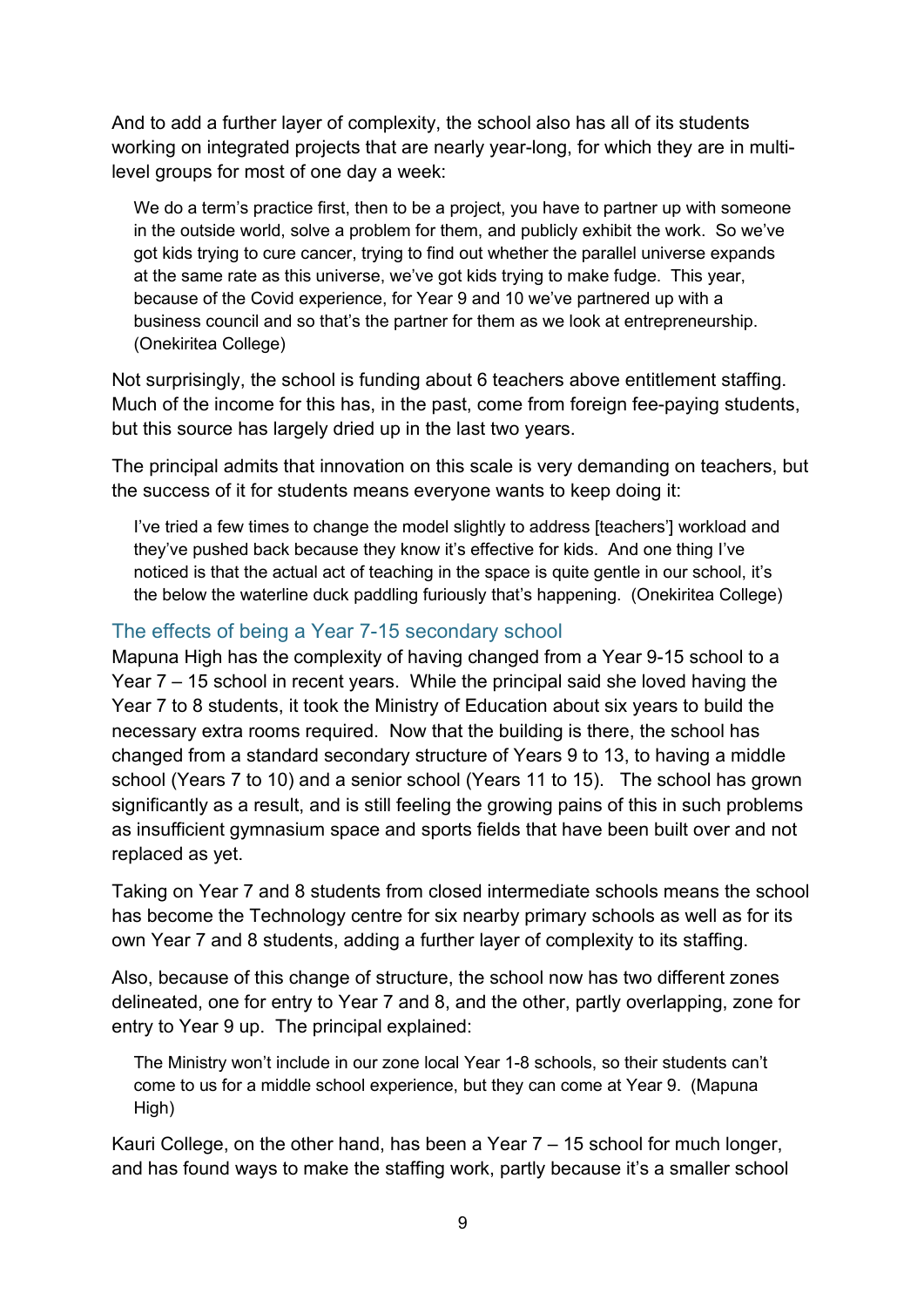than Mapuna High and therefore gets a better staffing ratio that helps to ensure a degree of curriculum breadth:

We get a better staffing ratio than a bigger school because we're 250 students, then we make sure that the younger year levels are a reasonable size. They're not large, but at Year 7 and 8 we have conjoint classes, so instead of having two Year 7 and two Year 8 classes, we have three Year 7 and 8 combined classes. That makes classes of about 26, 27. That effectively releases six senior courses we can run further up. You just have to differentiate more in the room, but in a small school you have to anyway. Then we split them into two classes at Year 9 and two at Year 10, so they're quite small classes. (Kauri College)

#### <span id="page-21-0"></span>Having a school within a school

City College is unique in that it has its own Board of Trustees constitution, signed off by the Minister of Education. This is because the school has a large Rumaki [Maori Immersion Unit] that operates as a school within a school. The Rumaki has over 200 students in Years 9 to 11. The school has worked to operate as a partnership, and the Board constitution tries to reflect that:

Because of the co-governance constitution, we have a big board, 15 people. We have me as principal and the Tumuaki [principal of the Rumaki], we have two student reps, two staff reps, parent reps from both the main school and the Rumaki. The constitution was gazetted [two years ago], it's the only one in the country. It has been a long journey to get to it, two years, and there are still issues to work out, and with the Ministry. (City College)

<span id="page-21-1"></span>Managing the Maximum Average Class size and maximum contact hours Over the last twenty years or so, PPTA has negotiated two provisions to help keep teachers' workloads manageable. These are:

- Guaranteed non-contact hours five per week for a teacher without salary units, and in addition one hour for each permanent salary unit held up to a maximum of three (with a requirement to endeavour to provide an additional hour for each additional permanent unit);
- A Maximum Average Class size of 2[6](#page-21-2) students for each teacher.<sup>6</sup> If this cannot be met, some kind of compensatory mechanism is called for.

There was no indication that any of the case study principals saw these provisions as unwarranted, in fact some of them thought they were not enough to allow their teachers to do all that they needed to do. The matter came up instead as an indication of the complexity of developing a timetable that both meets the Collective Agreement requirements and meets the needs of students.

At Pōhutukawa College, the Board has committed to minimising the number of shared classes (where two teachers split the periods for the class between them), in

<span id="page-21-2"></span> $6$  Calculated by adding the products of the number of students in each class X the contact time with the class and dividing the sum by the total contact time with all classes.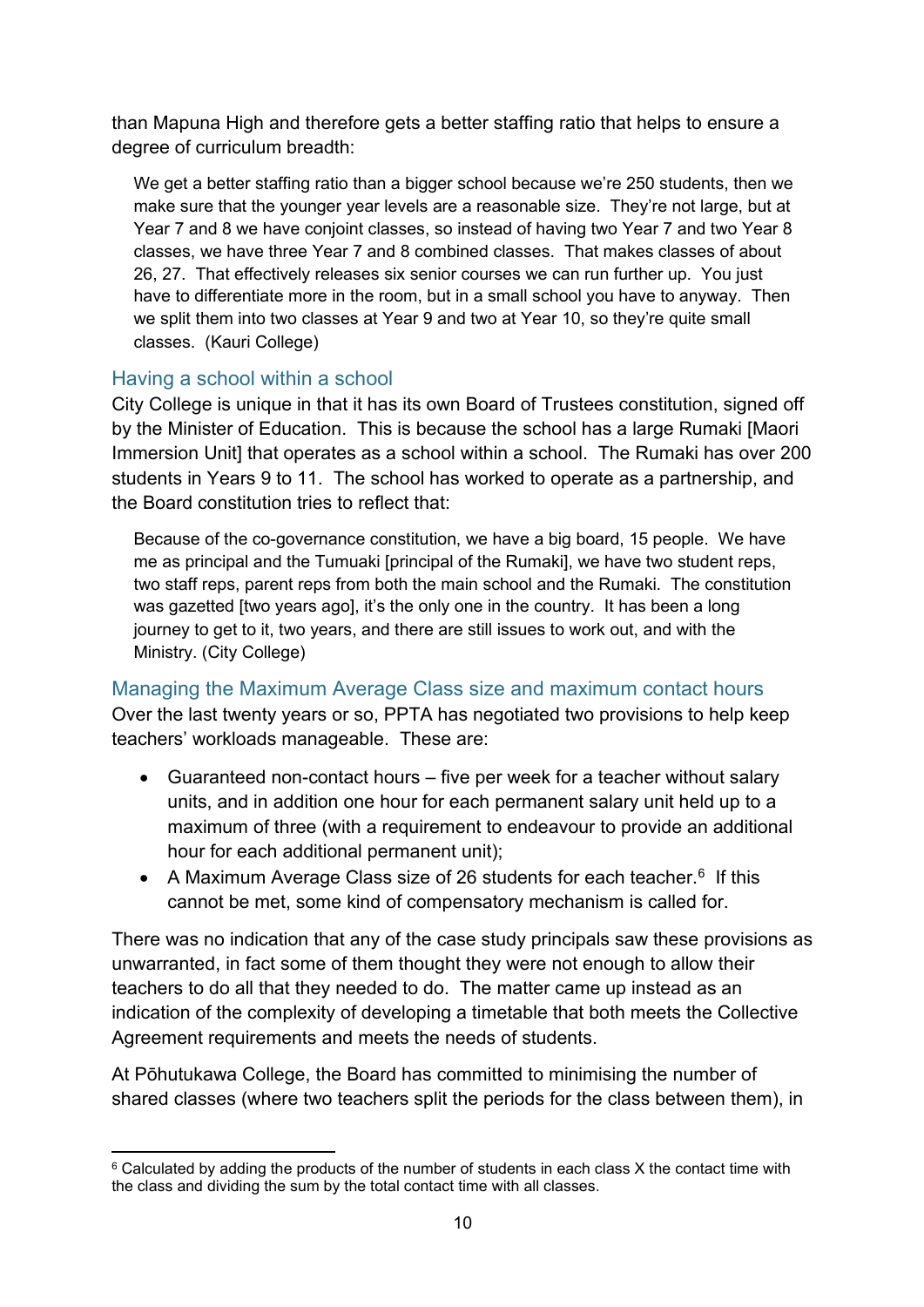the interests of both students and teachers, but this leads to complexities in meeting the STCA requirements for maximum contact hours:

We used to have around 25 or 26 teachers involved in shared classes, and now we're down to just a couple. Basically, we've got it down low. But that comes at a cost because it means… the frustration is that the formula for calculating contact hours doesn't allow for flexibility, so we end up with people that are either under-allocated or over-allocated if you don't have shared classes, so you have to compensate the overs. (Pōhutukawa College)

The school found that the teachers for whom it was more difficult to match contact hours to STCA requirements were the teachers who had no management units:

…because to get to the 20 they have to have 4 junior classes and 2 senior classes and then there are a couple of people who are deans and also have a management unit for a curriculum area and they are actually over. [The principal would like to see] additional non-contact provisions that might be negotiated for teachers, because I do think if you're a full-time teacher doing 20 hours of teaching, your job is hell, that is a tough job. We have one young man in that position, his first non-contact in the week is Wednesday Period 5, he's just running to stand still. (Pōhutukawa College)

The school provides compensatory mechanisms to any teachers who are over the maximum contact hours, but this draws on Operations Grant funds:

We provide release days as time in lieu, they can use the day how they want but they don't have to be on site. They get two a term. I sometimes wonder if that's overly generous but anyway, it's fine… They still have to write relief, a bitter pill, "I'm going to have the day off but I've got to spend the time preparing lessons." (Pōhutukawa College)

At the same time, the school has to keep an eye on the size of classes, to ensure that they don't go above the MAC of 26 per full-time teacher. The principal said:

You end up in the junior school where option classes tend to be big, up around 28 to 30, those teachers then end up having a class average over 26 that we have to compensate as well. It's okay generally for the core subjects, because generally our core classes are around 25, we've managed to keep to that, so generally they're hovering around the right number, but for example PE and Food/Nutrition, there could be up to 28 or 30 kids in the class. For Technology we try to keep to the limit of 24 kids in the class. And then we have to do the compensatory mechanism. The number requiring compensatory mechanisms is about eight [teachers]. (Pōhutukawa College)

Middleview High finds managing the MAC complex too:

Generally, we've been able to keep below [the MAC]. There are teachers way below, e.g. teaching Year 11 Te Reo, Photography. Basically if [a class is] less than 15, we combine it. We've got about a dozen classes in the senior school which are combined levels, and this puts added stress on the teacher and means the students don't get as much direct input into their learning. And some of the subjects are quite different at the different levels, like Music, Dance, Product Design, Economics, Senior Arts, Food and Nutrition…We've got workshop teachers that say they can't have more than 24, if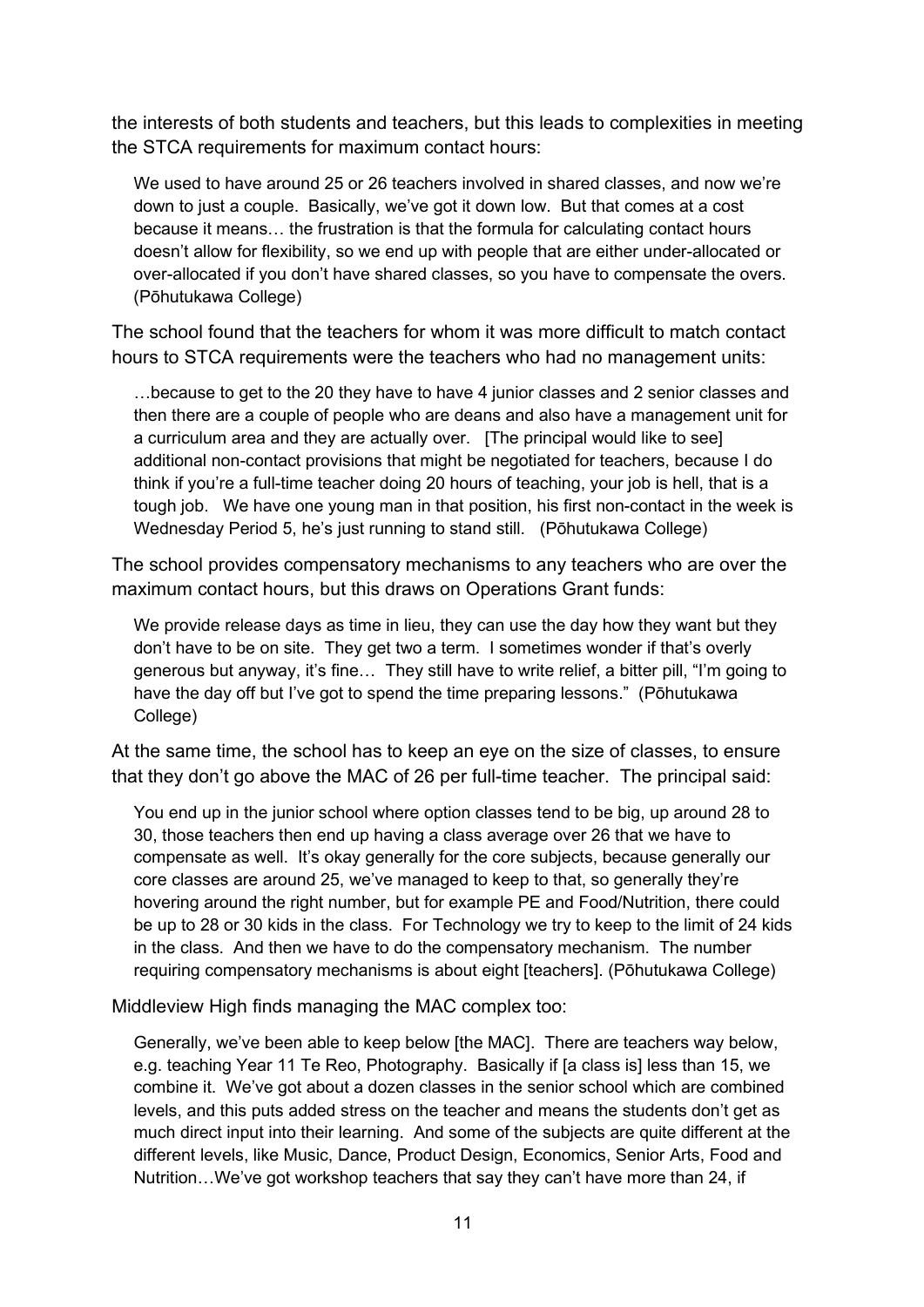you've got Year 9 option groups and they say they can't have more than 24, suddenly the Drama teacher has to have 28. (Middleview High)

Despite these difficulties, this principal actually felt that a Maximum Average Class size of 26 was "probably too high now, when you look at what teachers have to do, the number 26, actually 24 would be more reasonable… Too many bodies in the class, too many to get around to. With 23 you can get round the students."

Meeting the Collective Agreement requirements is challenging in a Kura Kaupapa Māori too:

By rights I should be a walking principal with the number of students we have, but I'm not, because we haven't got enough funding that allows me to do that, so I have to jump in [and teach]. And if you've got beginning teachers, they need release, and fulltime teachers that need release, and who's going to do it? (TKKM Rimu)

A highly innovative curriculum can also make meeting the Collective Agreement requirements a challenge. At Onekiritea College, most periods are 80 minutes long. The principal said:

It's hard to do the unders and overs on 80-minute periods. Most of my staff are either 20 or 40 minutes under their allocation, and some are 20 or 40 [minutes] over. So the 20 or 40 over, we give a day in lieu once a term or a semester, but we don't have anything on the other side for the ones who are under, so it's like what I experienced at [another school] where we had 100 minute periods and in the end they walked away from it after I left. You have the equivalent of 1 extra teacher sitting out in those 20 minutes of under-usage. But 60-minute periods are too short. It [80 minutes periods] creates one less transition in the day and the transitions are the most stressful time in schools and with our particular model of two teachers teaching about 45 kids, they need more time rather than less time. (Onekiritea College)

Having Year 7 and 8 students added to your school also adds a level of complexity in trying to meet the non-contact requirements. The Mapuna High principal said that in terms of non-contact time they were mostly fine, although because the Year 7 and 8 classroom teachers have 17 hours with their homeroom classes, they could do only 3 more hours or they would not be receiving the minimum 5 hours non-contact time required. It was not that easy to find three-hour slots for them to fill.

Meeting the Maximum Average Class Size was also more difficult for Mapuna High because the staffing for students in Years 7 and 8 was at a 1:29 ratio, and late enrolments at Year 7 had led to classes over 29 at that level. The school was compensating teachers with some extra non-contact time.

City College had been using income from Foreign Fee-Paying students to help it meet the Maximum Average Class Size and non-contact time requirements, and with the loss of most of those FFP students, was feeling the pinch. However, rapid roll growth has saved the situation in the immediate term:

We, for a big number of years, have been enabled by our international student income to staff over and above our entitlement, and generally we've been able to have round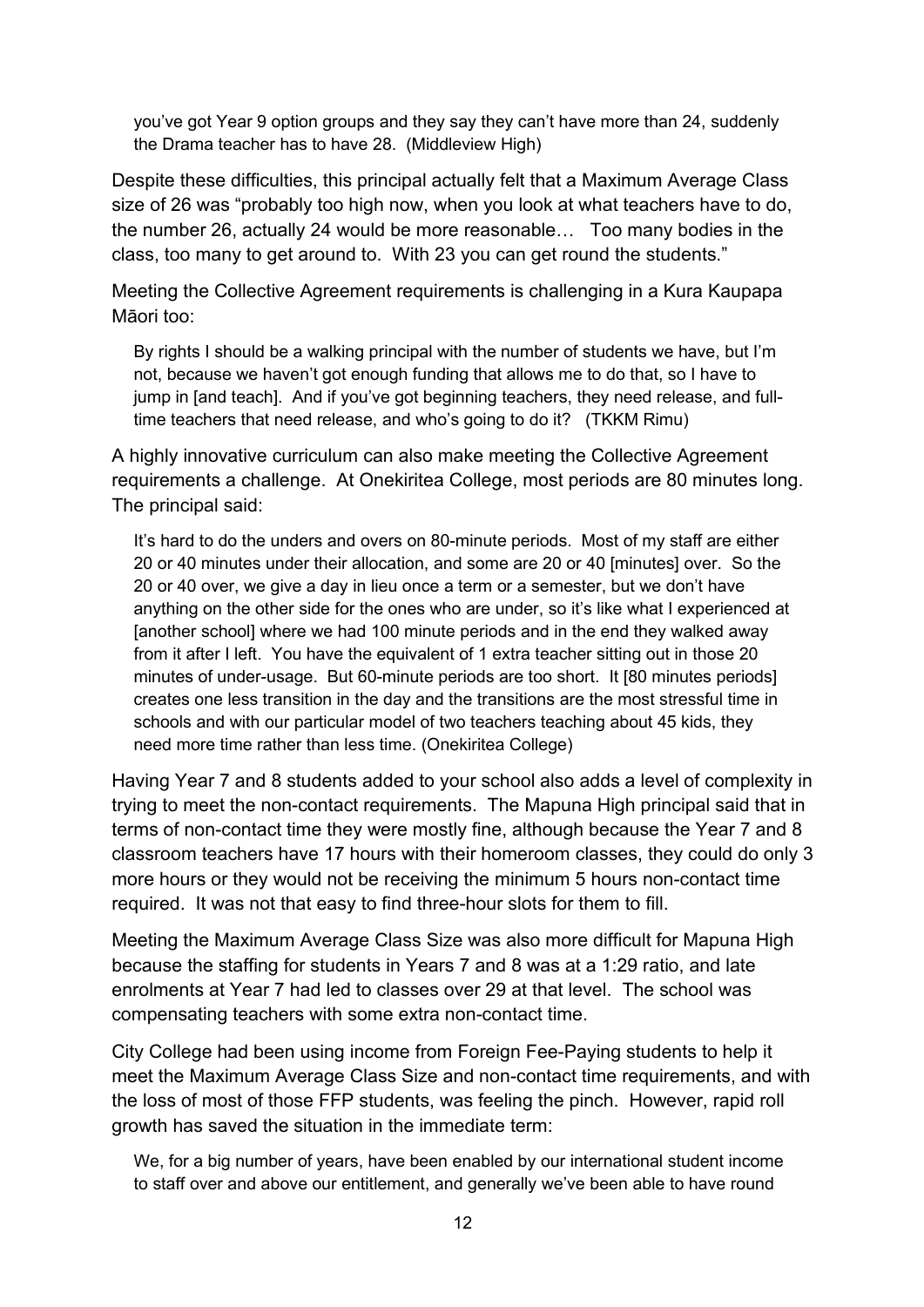about 12 staff over our entitlement, and the reason for that was our agreement with our PPTA branch that because of our mixed ability teaching approach we would keep our junior classes down to no more than 26 kids. We've sort of been able to do that, but with the roll growth pressures we've had, there've been times when it's been very hard to manage and some of our Year 10 classes went up to 28, 29 over the last couple of years. We're back at the 26 now but with roll growth, I can say to the Board that we've reduced our over-entitlement from 12 to 8.6 or something like that. We've reduced it to 8.6, but it's not by reducing staff, it's because of the extra staffing entitlement we've got with the roll growth, because we're now staffed at 1740 or something like that. (City College)

Nevertheless, the principal recognised the inequities in some schools' being able to recruit FFP students and others not:

If we didn't have the international student income, we wouldn't be able to meet the Maximum Average Class size and required non-contacts. I'm on record as saying that our international student income would be a lot of gala days if we had to do that. On a bigger picture view, massive inequities have been created in the New Zealand education system by the international student market, because we're very lucky that we can attract 122 international students… (City College)

#### <span id="page-24-0"></span>**Conclusions**

Creating a timetable that meets students' needs in terms of learning and pastoral care, and at the same time meets collective agreement requirements and matches the right teachers to the right classes, is not a task for the faint-hearted because of its complexity. While the case study schools had different challenges, and took different approaches to this task, they were unanimous that an overall increase in staffing would make producing a timetable a lot easier and better for students and their teachers.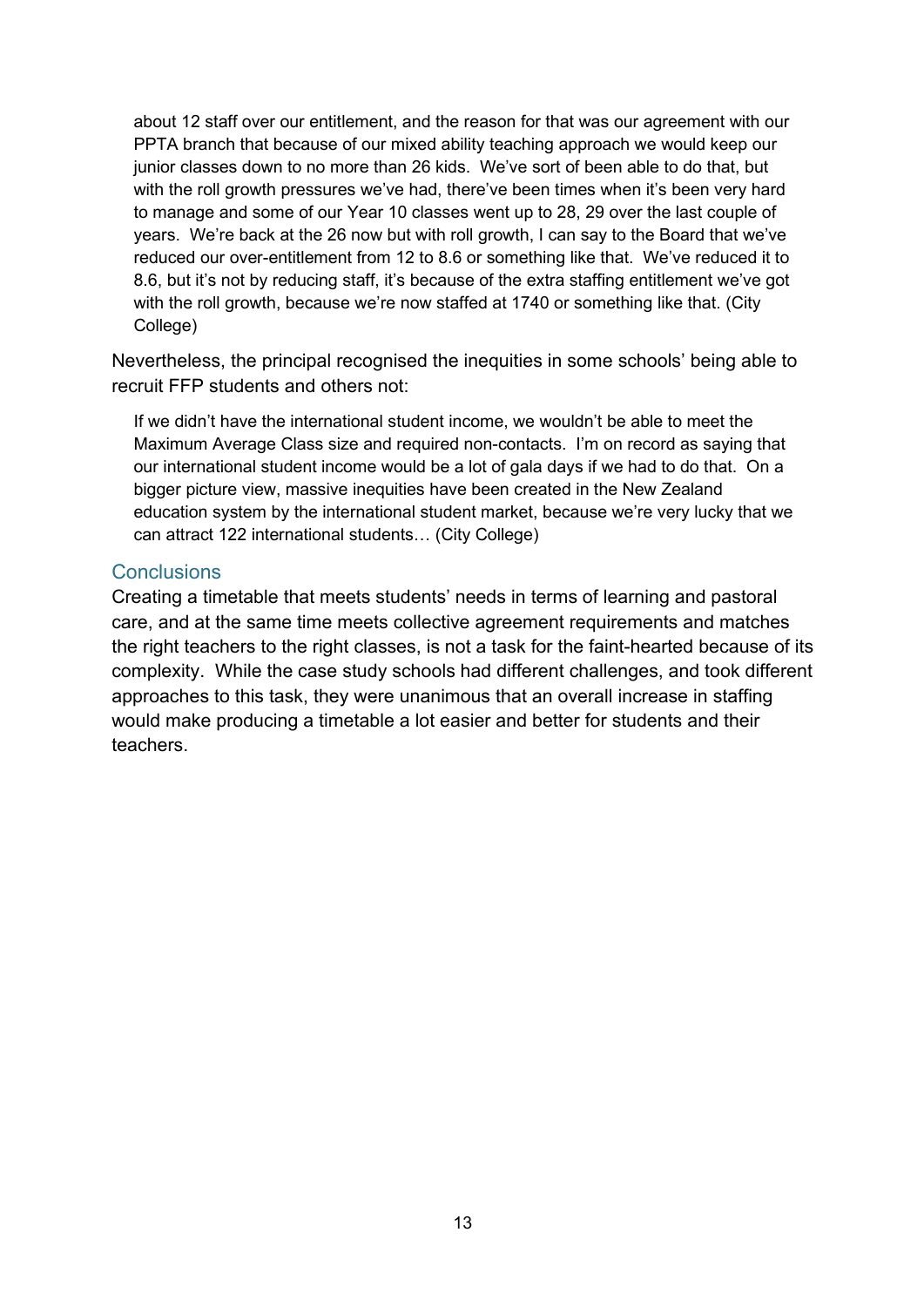# <span id="page-25-0"></span>Theme 2: Staffing for pastoral care and guidance counselling

Among their many other roles, secondary schools are expected to provide for the emotional wellbeing of their students, and this involves a wide range of teaching and sometimes non-teaching staff, including the principal and other senior leaders, deans, form/whānau teachers, guidance counsellors, careers advisers, nurses, social workers and other health professionals.

The Ministry Guidelines *Te Pakiaka Tangata: Strengthening Student Wellbeing for Success*[7](#page-25-2) give a sense of the importance and complexity of this task. The guidelines distinguish between the two commonly used terms, 'pastoral care' and 'guidance counselling':

- 'Pastoral care' is defined in the guidelines as "an aspect of the work of deans, guidance counsellors and other staff involved in supporting student wellbeing. Each staff member has a part to play in respecting and caring for students. Their pastoral role is to guide, enable and empower students to use good information to make well-considered positive choices for themselves, educationally and in life".
- 'Guidance counselling', on the other hand, is defined as "a specialist role undertaken by those professionally trained in counselling theory and practice. It involves a trained professional forming a relationship with a student to support them with identity development, enhance their resiliency skills, and develop the resources to manage their relationships with others in their life." Most guidance counsellors in New Zealand secondary schools are former teachers who have done Masterate level qualifications in guidance counselling.

Principals were unanimous that the Base Guidance staffing provided for pastoral care and guidance was totally inadequate to meet today's student needs, and that they had to draw on other parts of their staffing, such as their curriculum and management staffing, to provide for this area. They also were, in some cases, funding additional staffing for pastoral care and guidance out of their operations grants.

#### <span id="page-25-1"></span>Guidance counsellors, deans and more

The inadequacy of provision for pastoral care and guidance has noticeable impacts on students. At a number of the schools, principals commented that students experienced significant delays in seeing guidance counsellors because there just weren't enough counsellors. This is a major concern, as guidance counsellors work with students who may be suicidal, self-harming, victims of abuse, and other serious trauma. Having to wait to see the relevant professional can be life-threatening.

<span id="page-25-2"></span><sup>7</sup> https://www.education.govt.nz/assets/Documents/School/Supporting-students/Pastoral-Care-Guidelines-Te-Pakiaka-TangataNov2017.pdf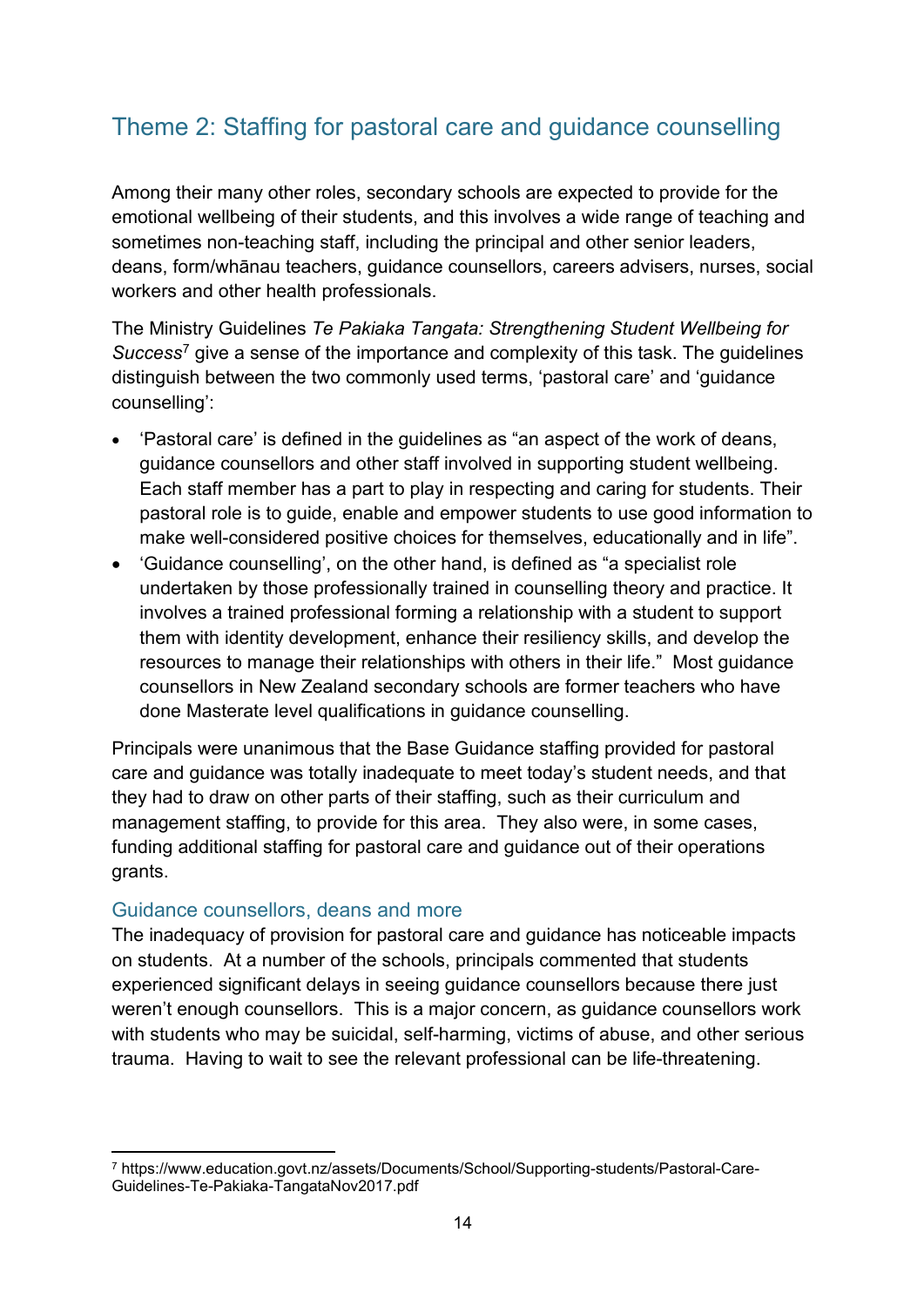Kauri College, which has been able to allocate only 0.6 FTTE to a Guidance Counsellor on staff, is using Operations Grant funding to supplement the Guidance Counsellor's work by paying for students to use counsellors outside the school:

We've got five counsellors in town and we allow our kids to have some choice about where they go for counselling, so we pay for that... The pathway to this is that I or the Guidance Counsellor can refer a kid on, and then we will pay for it… We finance that out of the Covid grant we got, and other agencies, trusts etc, that will give us a bit of money. (Kauri College)

In a composite school, the amount of staffing for guidance is minimal, and whatever is offered mostly comes out of curriculum staffing. At Forest Area School, the nominal staffing for all guidance was 1 FTTE, so the school was using Operations Grant funds for a counsellor for two hours a week. The principal described the impacts of this:

I'm doing pastoral care work because we don't have deans, and no guidance counsellor, though we pay for that at \$150 an hour for two hours a week, so if anything happens outside of Tuesday 9-11am, it comes to us [teachers], untrained and unqualified. She's qualified and trained, absolutely… That doesn't cover the need… We had an incident recently where one of girls said Mum was hitting her, the guidance counsellor tried to refer it out but the nearest help was [three hours' drive away], waste of time. There are some support networks around, the social workers we've had allocated to students have been very good, but if we wanted to add someone else to their list, it's a long and convoluted process. It's the nature of our geographic isolation, that everything is an hour away minimum. (Forest Area School)

For him, this is the area he would put extra staffing if he had it. The absence of a trained and qualified guidance counsellor is a major concern to him, and he has even offered to pay for a suitable existing member of staff to be trained:

We don't have the facilities to cope with a suicide, for example, we'd have to ask the Ministry to send a team in. Without that fence at the top of the cliff… [a guidance counsellor]. If I had someone who was trained, I'd find the space in my staffing to do the role, to have them spend the hours. If I had more staffing, that would give me the capacity to do that. (Forest Area School)

Principals talked about the huge demands on other teachers involved with pastoral care: deans, form teachers, whānau leaders, and others with pastoral care roles.

The principal of Middleview High said that they received 2.7 FTTE guidance staffing, but they actually used 6.6 FTTE for this purpose. This 6.6 was made up of 1.8 FTTE for guidance counsellors, and the rest was used for time for deans and heads of house and for a Careers Counsellor at 0.8 FTTE. (This didn't include form teachers, who would be defined as part of a school's guidance team.) He said:

Each dean gets a line effectively, the super deans [heads of house] get two [lines], so we put 60 hours into deaning, effectively… After Covid we got some Covid money to employ another guidance counsellor – [students were suffering] anxiety after coming back from Covid, there were other issues at home, parents having lost their jobs, no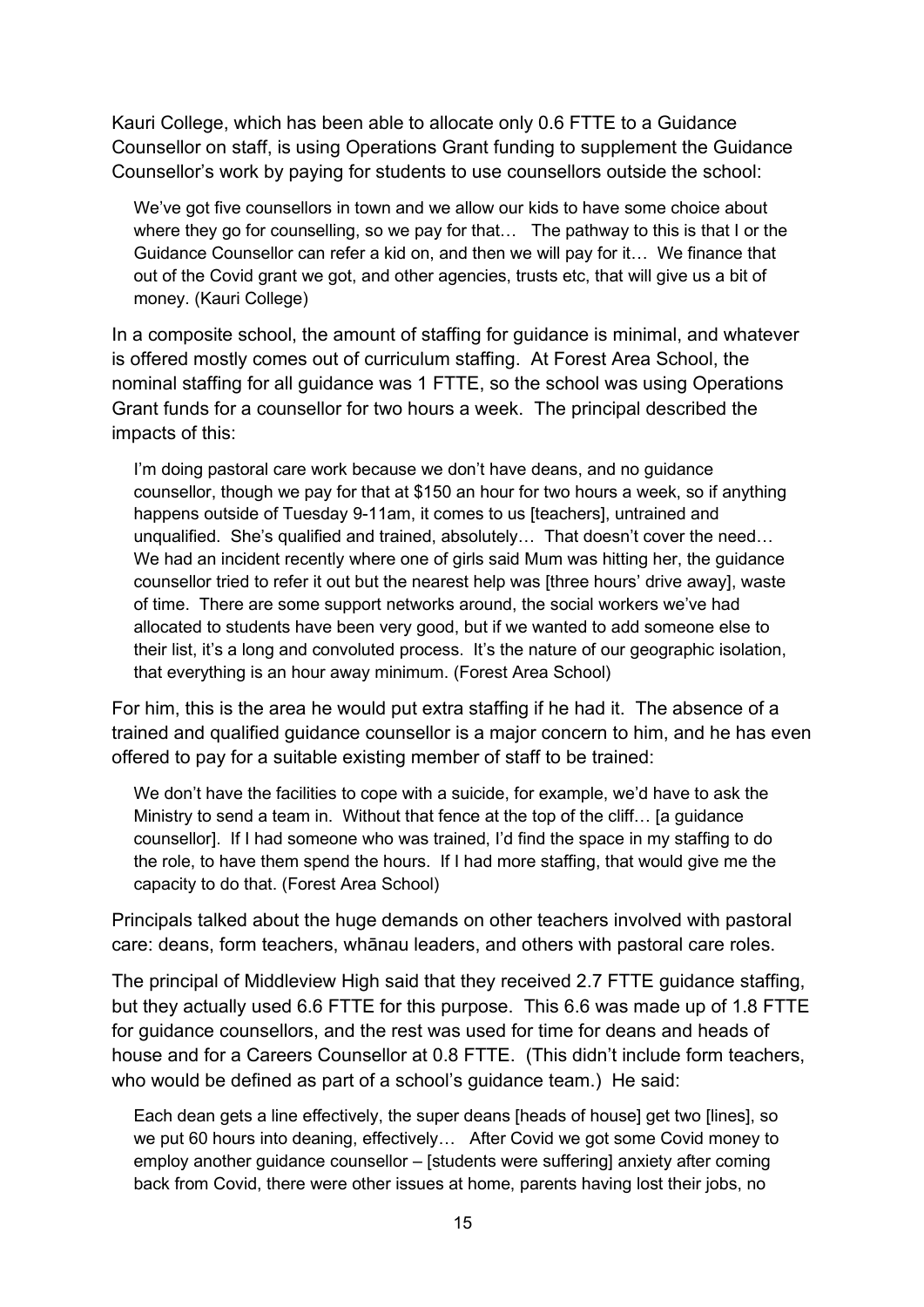money in the house, some of them needing to work because the family is short, all those sorts of things… (Middleview High)

He was adamant that the staffing in his mid-decile school did not allow them to be fully meeting students' pastoral care and guidance needs. He said:

No, God no, absolutely not, the BoT gets a report on what they're dealing with, and there's this sharp spike on the number of students who are dealing with anxiety, it's an exponential increase over the last five years. It's not just nationwide, it's international. Some people argue it's social media, the uncertain world, what's the future. Guidance staffing doesn't even touch the surface in terms of what's going on in families, so many students in homes with Oranga Tamariki involved, we're going into the Food in Schools programme because so many kids aren't being fed, we've been running Breakfast Club for years. People forget the range amongst a mid-decile school's students, decile 1 to 10 in our school, it averages to decile 5 but you get the complete range. (Middleview High)

The principal of Pōhutukawa College said that they used all of their 2.7 FTTE Base Guidance staffing just to employ guidance counsellors. That meant that other forms of pastoral care and guidance, such as deans and careers advice, had to come out of curriculum staffing:

This is the problem with pastoral care, it will suck up all the hours you give it, so you have to prioritise that allocation somehow, and that's where the pressure comes on your staffing, and that's why we're over our allocation… (Pōhutukawa College)

In thinking about his wish list for staffing, he commented: "For our pastoral care, we've got 48 hours of non-contact used for deans … and that comes out of our curriculum staffing. I think an acknowledgement that deaning is an important part would be one thing..."

Mapuna High also uses a lot of its staffing for guidance. This school was required to take on Year 7 and 8 students about eight years ago, and have recognised that they have "a disproportionate number of students coming with trauma and the pastoral care team needs to be robust". It is important to note here that these Year 7 and 8 students are not part of the Ministry's calculations for the school's Base Guidance entitlement, and yet they have just as much need for this support. The pastoral care team consists of:

Within guidance, two counsellors, each at .8, and one at .2, and within pastoral care we've got a head of Year 7 and 8, a head of Year 9 and 10, a head of Year 11 and 12, and a head of Year 13. And above them we've got a Team Leader for the senior school, one for the middle school, plus a DP with pastoral responsibilities... It's quite a lot of staffing in there and they're run off their feet. We have put a lot of staffing into pastoral care, more than into teaching and learning and more than into systems and information. (Mapuna High)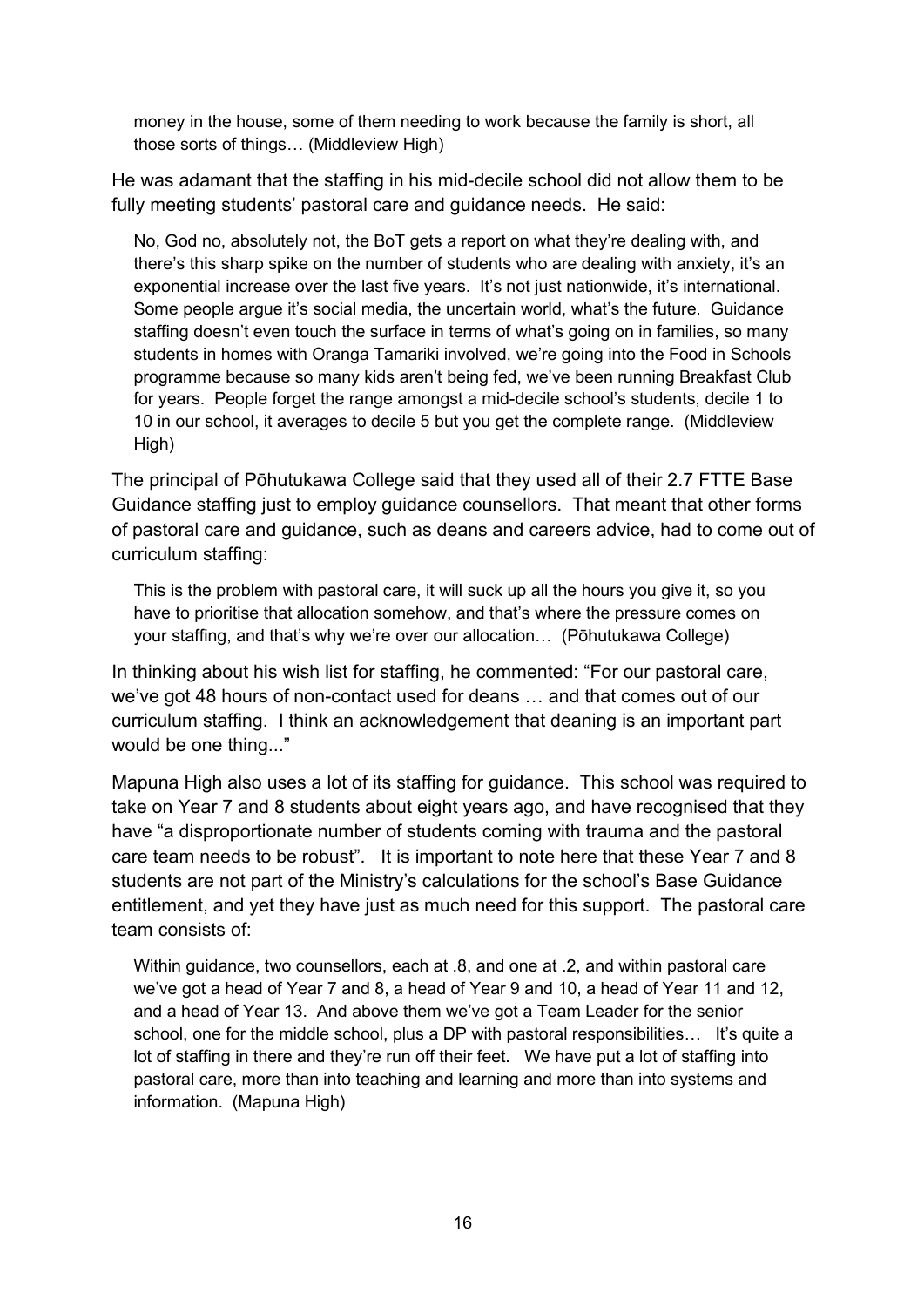The principal at Kahuarau Girls' College is also clear that her school's staffing is insufficient to provide the pastoral care her students need, and the stress is showing in disproportionate amounts of sick leave taken by deans:

I think it falls short around pastoral care. We have a need for counsellors and mental health workers, and we're really not covering that category… We've got a DHB funded nurse and we're about to put our own Board funding into another mental health nurse, but also around deaning and that real connection with students, I think if we could fund those roles properly… We've got four deans… The Deans have 7.5 hours a week, that's probably not enough, we look at the sickness rates for the deans and we can see they're under pressure. (Kahuarau Girls' College)

Even though it is a small school, Kauri College puts a lot of staffing and funding into pastoral care for its students. The principal described it:

Our pastoral care system starts with the classroom teacher, and they benefit from the small classes, and then there's the form teacher, and above that we have a dean for Year 7-8, one for Year 9-10, one for Year 11-12 and one for 13. We have a pastoral team of the DP, the deans, the Guidance Counsellor and the Learning Support Coordinator. We have a 0.6 Guidance Counsellor. The deans only get 1 hour each of non-contact time which is not enough so we work compensatory things like we don't give them duty if we can avoid it, and we lighten up other areas so when we roll round to inter-sports things and they might not have a sports team, we'll make sure that they get a whole day freed up, and we'll give them release time using the relief system when they scream. (Kauri College)

At Onekiritea College, the form teacher (hub) system is successful only because the school hires staffing above entitlement:

If we weren't funding extra staff, they [hub teachers] would find it very difficult to do what they know they need to in terms of the feedback loop for their kids, and they would find it very hard to deliver the dispositional curriculum with 20 or more kids in their hub. We would have to adjust our expectations and that's a compromise which is too big… (Onekiritea College)

The principal of City College believes that parents want to see the school focusing on the wellbeing of students:

Eight out of ten parents care about their kids' wellbeing more than anything else. So as a response to that, we've put in a large wellbeing network. We have two deans in each house, and they're given eight hours each so that's more than an HOD would be getting. Counselling staff, we have three counsellors. The government acknowledged that and we had an extra 0.2 added to our staffing allocation for an extra couple of days of guidance counsellor, but we were already over our entitlement anyway. But we've gone ahead and advertised for another couple of days for a fourth person. We're going to employ another nurse half time, we've got one at the moment. (City College)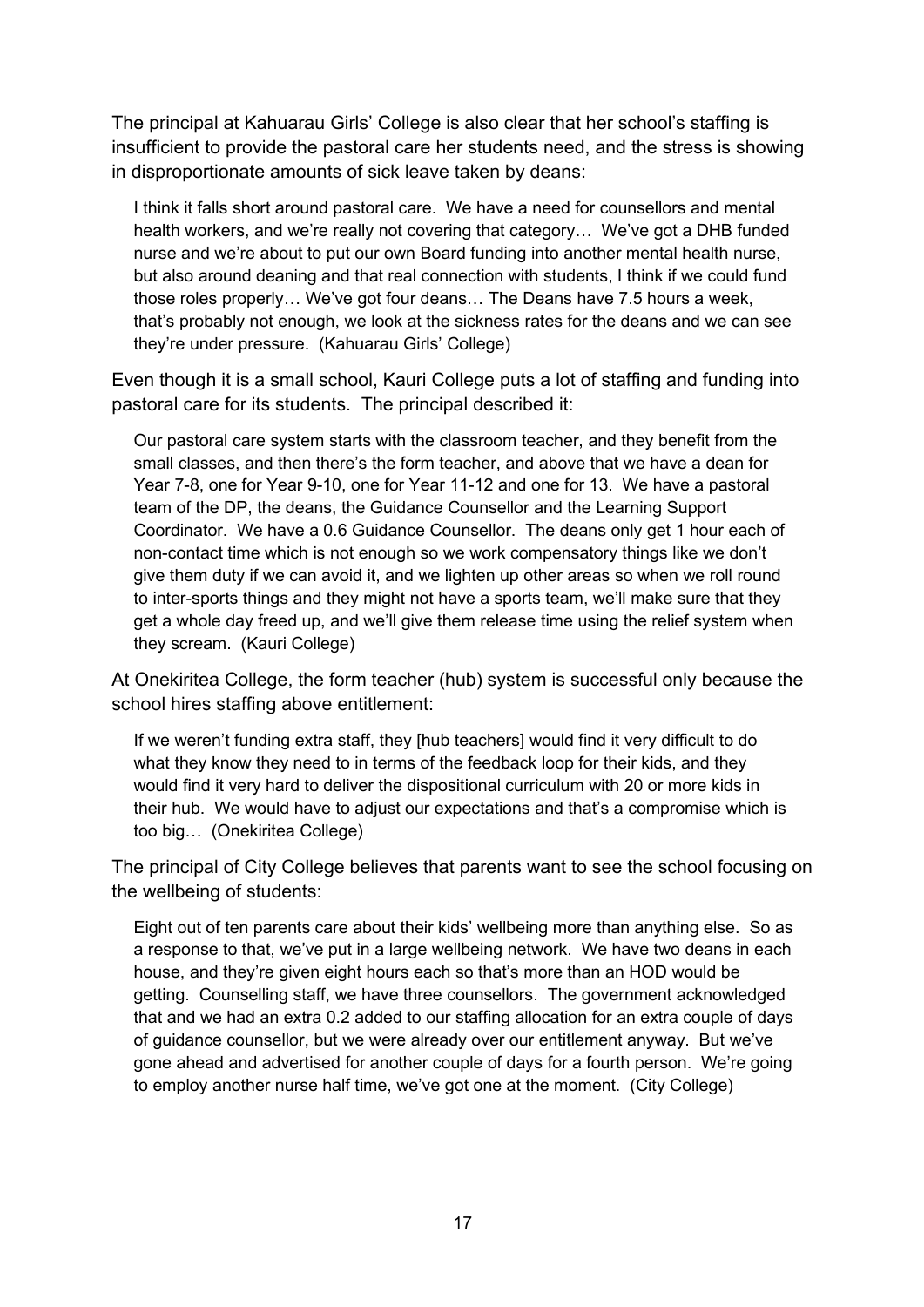## <span id="page-29-0"></span>The impacts of Covid-19

Most case study schools mentioned that the pandemic, and associated lockdowns, had increased student and whānau needs for support, and put their pastoral care and quidance teams under greater stress.

The government set up an Urgent Response Fund in the middle of 2020 "to help address attendance issues, re-engagement in learning and wellbeing for children and young people following the Covid-19 lockdowns", but applications for this have now closed. Schools in the sample who had applied for this support valued the extra funding, but would like to be able to continue what they were enabled to do.

I think from my perspective the Urgent Response Funding that came through enabled us to do a whole lot of things we'd have liked to do but didn't have the resource. So we applied, tagging attendance as the thing we wanted to change, so we've now got a Student Engagement Officer that I'd really like to see continued because he works extensively with the parents in our community and he's got the ability to create relationships and to do it in a culturally responsive way, he's Samoan. So we want to continue that, he's 30 hours a week and he's very busy. Early days but he's definitely broken the ice with the community. It was too difficult to make referrals [to the Truancy Service], we had to jump through too many hoops, and then it was some random person that didn't know the people in our community and that created barriers to connection so it wasn't easy to get that going. (Kahuarau Girls' College)

The Ministry's website now says that the fund is fully allocated and online applications have closed, and "For ongoing need related to the impact of Covid-19, please contact your local Ministry office."

Pōhutukawa College has a Māori support staff member who helps the teaching team with liaising with Māori whānau in terms of wellbeing and engagement. They employ him for two days a week as whānau support:

He works with, post-Covid, trying to re-engage particularly some of our Māori students, and we just noticed that if you ask someone to come in for a meeting, the meeting time would be set, and no-one would come in. So the idea was for the school to go to them, so he goes out and visits whānau and if he notices any need around, like for food, he'll get some kai from the marae or the foodbank and take it down to the families and things… We lost some students after Covid lockdown. Some just completely disengaged from education and just couldn't re-connect… Those were kids that had struggled with school anyway and so the whole period of time of non-attendance, coming back after that was just too hard. Small numbers but still… (Pōhutukawa College)

The principal of Onekiritea College also noted that Covid-19 had had a significant impact on the need for guidance in his school: "We've got two guidance counsellors, it looks like a good ratio but it's not enough, especially with what we've been experiencing post-Covid."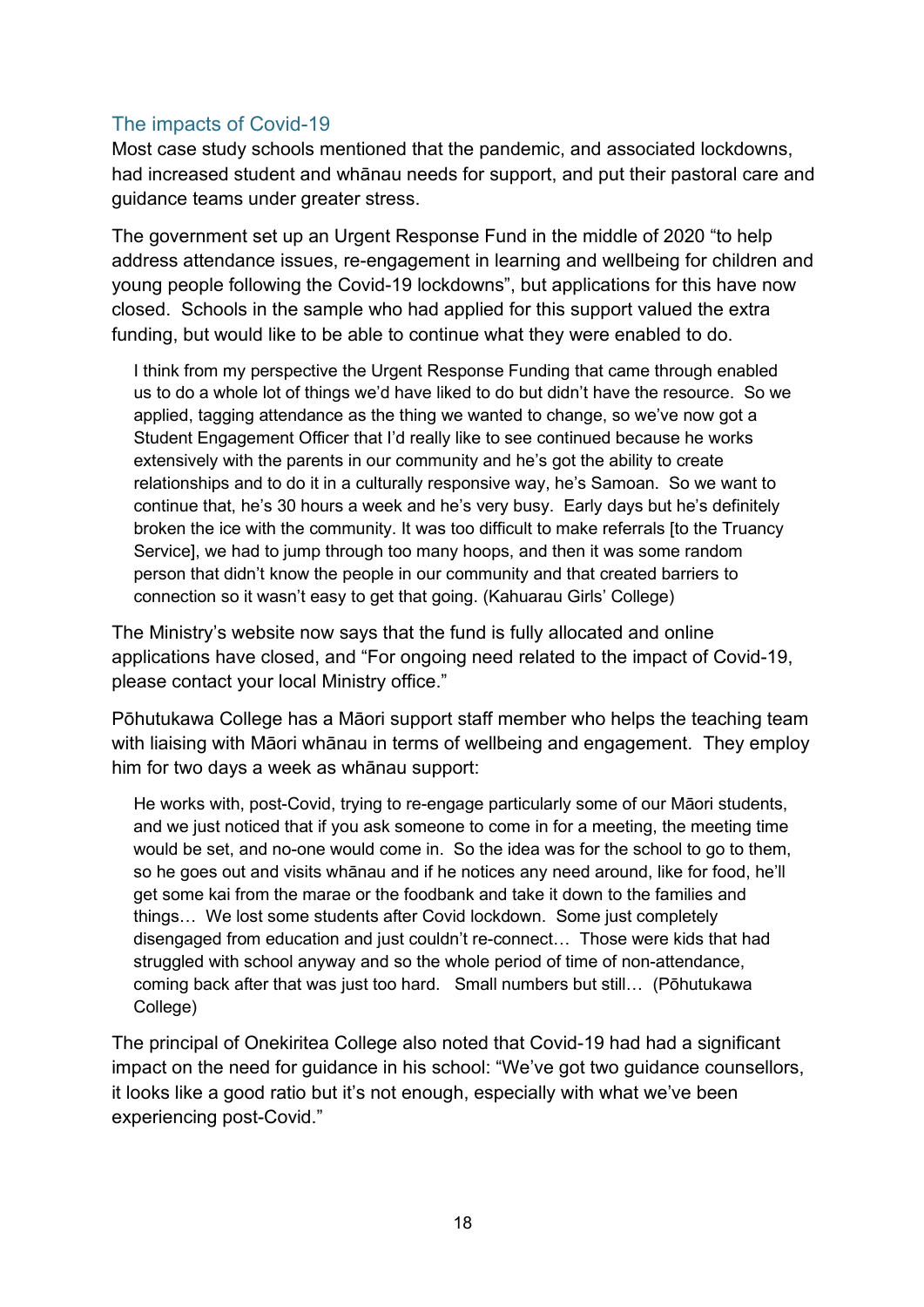#### <span id="page-30-0"></span>Developing a curriculum to support student wellbeing

On top of its provision of guidance counselling, Onekiritea College offers what they call a "dispositional curriculum" through their form classes. Developing this approach has been a major undertaking for staff, and it uses a lot of staffing:

We have a formalised Hub curriculum, a dispositional curriculum, the front end of the NZC...<sup>[8](#page-30-1)</sup> so in quite a modern way you are teaching kids in that time. You can't do that meaningfully with a group of 25 kids… Because we think that's important, we've got leadership and team structures that are built to support that, so one of my DPs is in charge of our 4 Learning Community Leaders, so they'd be like vertical deans on steroids and so they are an important cog in our middle leadership group. Their job really is to support coaches, the teachers who run the Hubs, to deliver the Hub curriculum and support every kid on their academic and personal excellence pathway, so that team sets the big structure and then in our professional learning cycle every fortnight they lead their particular coaches around, here are the resources we've developed, which ones do you want to add in to make sure we're addressing the habits etc… We find all the resources, we're eight years in, and I'd say where we are now with our dispositional curriculum, we're quite happy with it, but we only got there last year, it was all finding our way, making lots of mistakes, and we needed to do that because nothing existed, nothing dispositional existed… (Onekiritea College)

Bridge College's approach to supporting its students includes spending the first part of every morning in vertical whānau groupings comprising Years 9 to 13, with about 14 to 15 students in each group within a larger whānau grouping of 45 to 50 students. This larger grouping is staffed with a Deputy Principal, a middle leader called a Quality Teaching Leader, the three whānau teachers, and two teacher aides. The whole staff is required to run these whānau groupings, so it is staffing-hungry but a central part of the school's pastoral care approach as well as its wider learning programme.

In these whānau sessions, the students do a tutorial programme of "intense literacy, intense numeracy, it's the part of the day with tikanga". This literacy and numeracy is not done in isolation, but is structured around themes into which the students have input:

It's been really interesting, we started the year and all the kids went surfing, so we started with literacy and numeracy around surfing, so then we surveyed the kids and they said they quite enjoyed it, but what they'd really like to learn about was sex, relationships, all that kind of mind-body stuff... It's been the best response we've had to anything, that's the theme at the moment, and we're doing the literacy around that, and we've asked the kids, what's the next theme, and they're saying they want more of the same. We've done all that gender diversity, consent… (Bridge College)

Despite the success of these whānau sessions, the principal of Bridge College believes that another four or five teachers would really help them have groups small enough to enable teachers to really connect with their students:

<span id="page-30-1"></span><sup>8</sup> Ministry of Education (2007). *New Zealand Curriculum*. Wellington: Ministry of Education.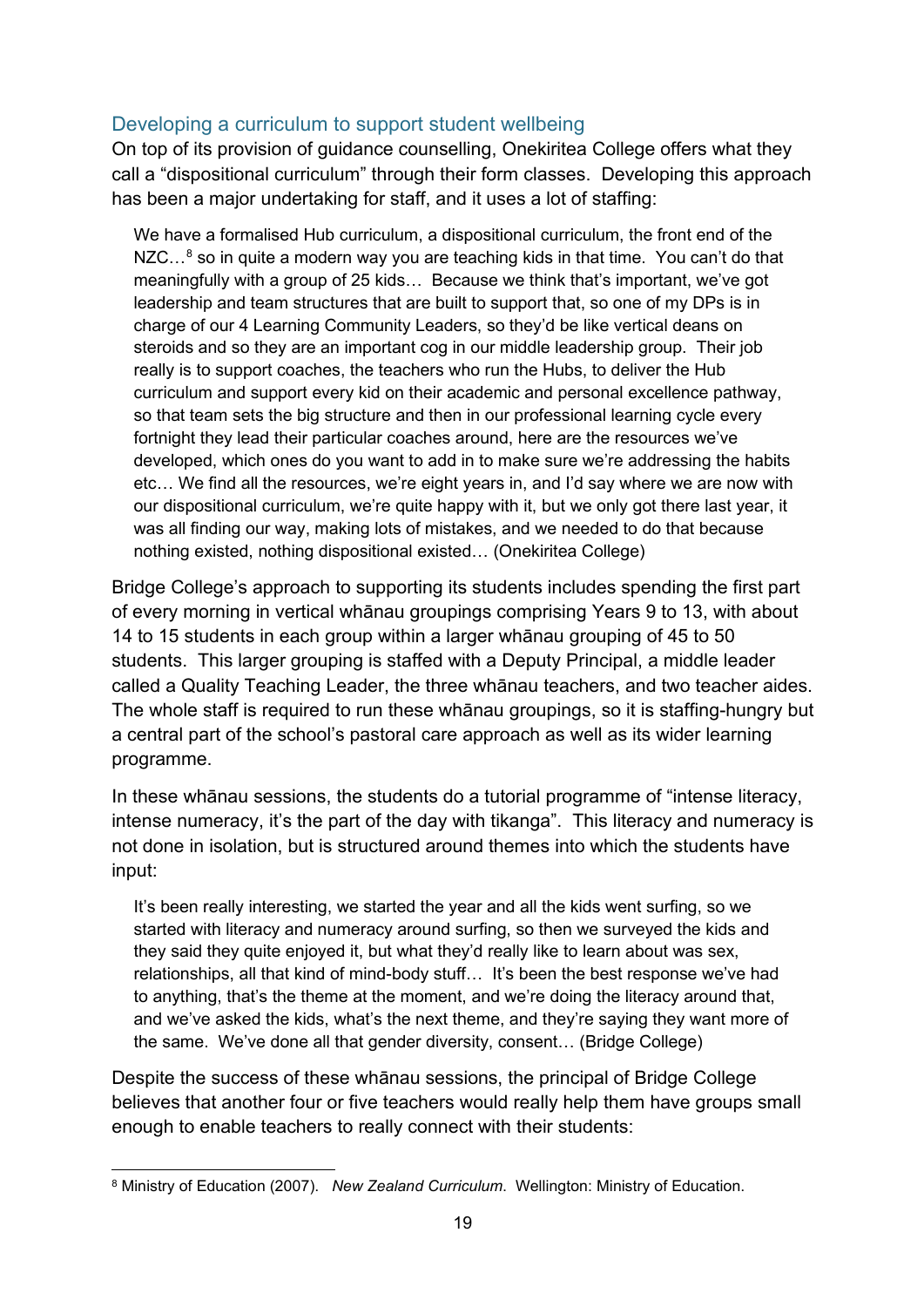For a start, the most important thing is that the kids each have one teacher they can hook onto when they're in trouble, and in a school like this I reckon if you had 10 kids that you fostered all the way through it would be better. You can't underestimate that teacher-student relationship when it's these kids. The parents here are so excited when they see that happening. (Bridge College)

#### <span id="page-31-0"></span>The impacts of socio-economic disadvantage

Schools in socio-economically disadvantaged areas have a critical mass of students whose needs for pastoral care, guidance and social work support can be huge. The principal of Bridge College said "The staffing is not OK for a Decile 1 school, it is absolutely not OK, and the reason for that is that every kid at this school, I can tell you their story and it's a big story." She described the kind of issues her students are facing:

They're turning up late because they've been looking after the little sister or brother beforehand, they're turning up and they haven't eaten anything so they've got a really empty stomach. On a really cold day they don't turn up much because how can you walk along to this freezing school. $9$  and why would you, I don't feel like turning out myself on those days sometimes. Not only that, but these kids are witnessing domestic violence, I get things through the Ministry saying there's family harm incidents. There's 11 kids in a family in a little tiny home, they're not eating properly, they're not sleeping properly… You've got kids coming from homes with dirt floors, they haven't been fed, there's kids with really dirty clothes... These kids are coming to school and the police raided their house that morning, or something's happened and you see all police cars out here, and they're sitting in classes with the stress, and yes, we can get them to the counsellor and all that stuff, and we've got Oranga Tamariki dealing with families, but for a teacher in a class, you can't tell me that the same [staffing] formula should be used, it's just wrong to me. The teachers here are amazing… Don't underestimate them, ever. (Bridge College)

The school has a full-time guidance counsellor, even though this draws on staffing for other areas, and it also provides other services:

We have a full-time guidance counsellor, God yes, she used to be here just two days a week but we've got to have her here all the time, and we've got a doctor who comes in once a week and a nurse two or three days a week. We get funding for that. But the counsellor we staff from our entitlement… (Bridge College)

The Bridge College principal wanted to see a special summit for low decile schools so that they could convey the message to decision-makers about the seriousness of what they face: "I would really like at some point a Decile 1 and 2 schools' summit and have the Secretary for Education and the Ministry in the room, I have talked with ERO and the Ministry about it." She said that she had visited a low decile school in Sydney which had eight extra teachers because of the socio-economic status of its

<span id="page-31-1"></span><sup>9</sup> When the principal arrived at Bridge College four years ago, the heating system was failing, and in the school's old buildings that get no sun and have no insulation, the school was icy cold. Although there have been some improvements, I noticed that the corridors were still very cold.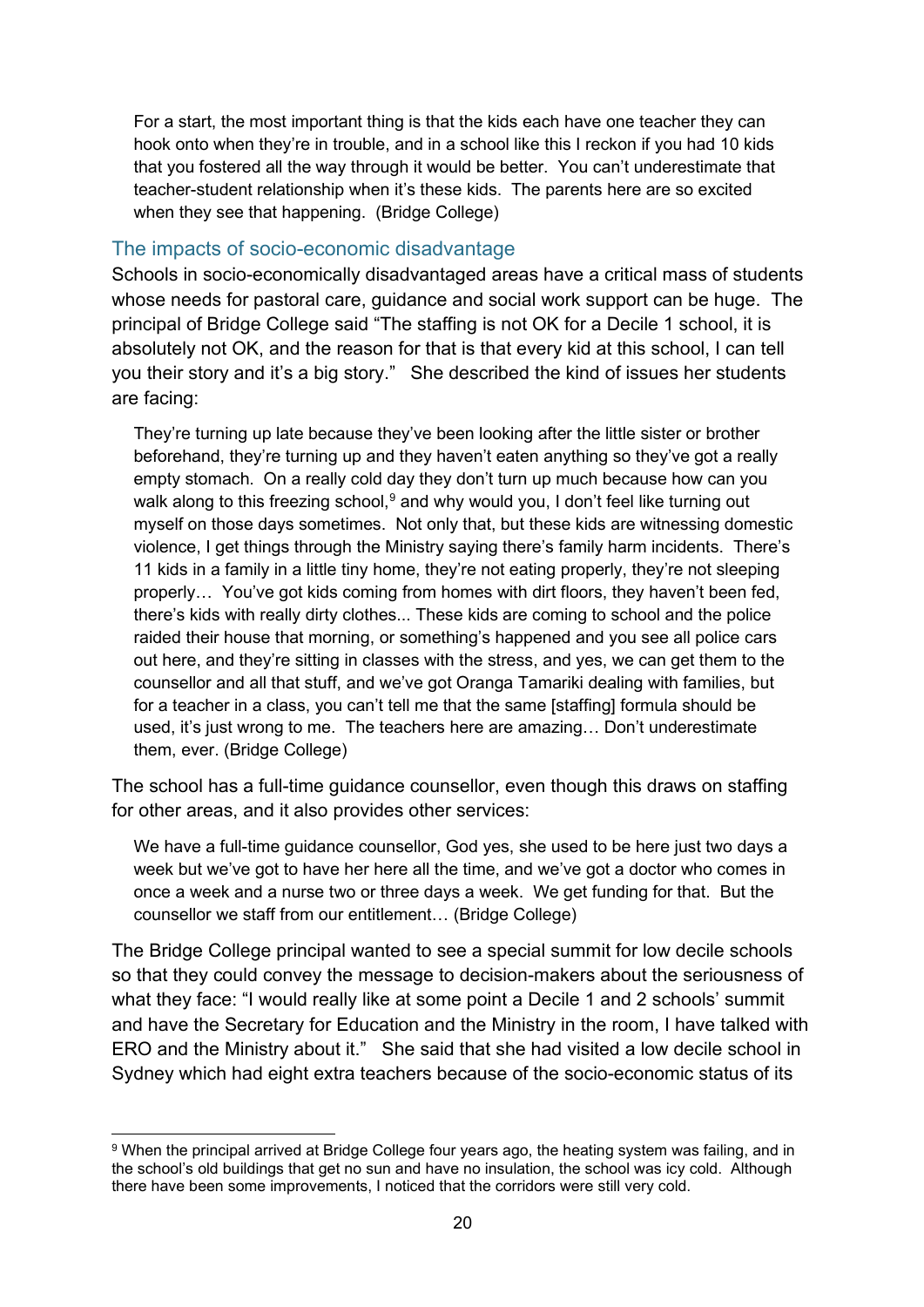students. She believed that there was nowhere near enough staffing for low decile schools in New Zealand.

In fact, there is **no** extra staffing per se for a low decile school; the extra resourcing comes only in the form of some extra funding in the operations grant.<sup>10</sup> The Bridge College principal argued that it was unconscionable that the staffing formula was the same whatever the decile of the school, because she saw more teachers as a large part of the answer in schools like hers:

I'm worried now about this whole rhetoric about deciles, they're going to take away deciles and I can see high decile schools saying great, and they think that the decile one schools get all the resourcing, but we don't… If I could make a rule for principals, I reckon you should never be a principal unless you've been a teacher or a principal in a decile one school, because they talk bullshit. What worries me now is the rhetoric from the Decile 10 schools who are saying now it will be fair, because we'll get the money for the odd kid we've got, the two or three who are maybe poor by their standards, and it's not about that, it's about the big mass, the whole school here… You'd just never convince me that the staffing should be the same, never in a million years, the issues… (Bridge College)

#### <span id="page-32-0"></span>Restorative practices

Schools' philosophies and approaches to conflict and student behaviour differ. A number of case study schools typified their approach as being "restorative practice". The principal of Onekiritea College described this as follows:

We never give up on kids, we don't suspend or expel anyone, we're really restorative practice here, every day. Being a restorative school means that you believe that you will not give up on any kid, that you don't worry about public perception about being soft, all you worry about is the needs of all your kids and your staff, and when things go wrong that means a relationship has been harmed so you concentrate on fixing the relationship and so that drills right down to how do you talk to kids, what do you do when a kid is continually late, what do you do when a kid defies you, because that all happens here, these are just normal teenagers, those things happen here. We're lucky that our model really engages kids, so that solves a lot of our problems, and we've got really robust learning intervention processes… (Onekiritea College)

When selecting teachers, Onekiritea College looks for people who have the appropriate mindset for this:

Every teacher we appoint, we go through a process that involves the whole SLT team and other people we think might be relevant, because the most important job I have is to get the right people on the bus… The filter we apply is mindset and we've got some processes that we're really happy about now with which we can figure out that mindset, and it's about not giving up on kids, managing difficult people, so it's all about relationships, your propensity for collaboration, to be exposed and to be wrong. So

<span id="page-32-1"></span><sup>10</sup> https://www.education.govt.nz/school/funding-and-financials/resourcing/operational-funding/schooldecile-ratings/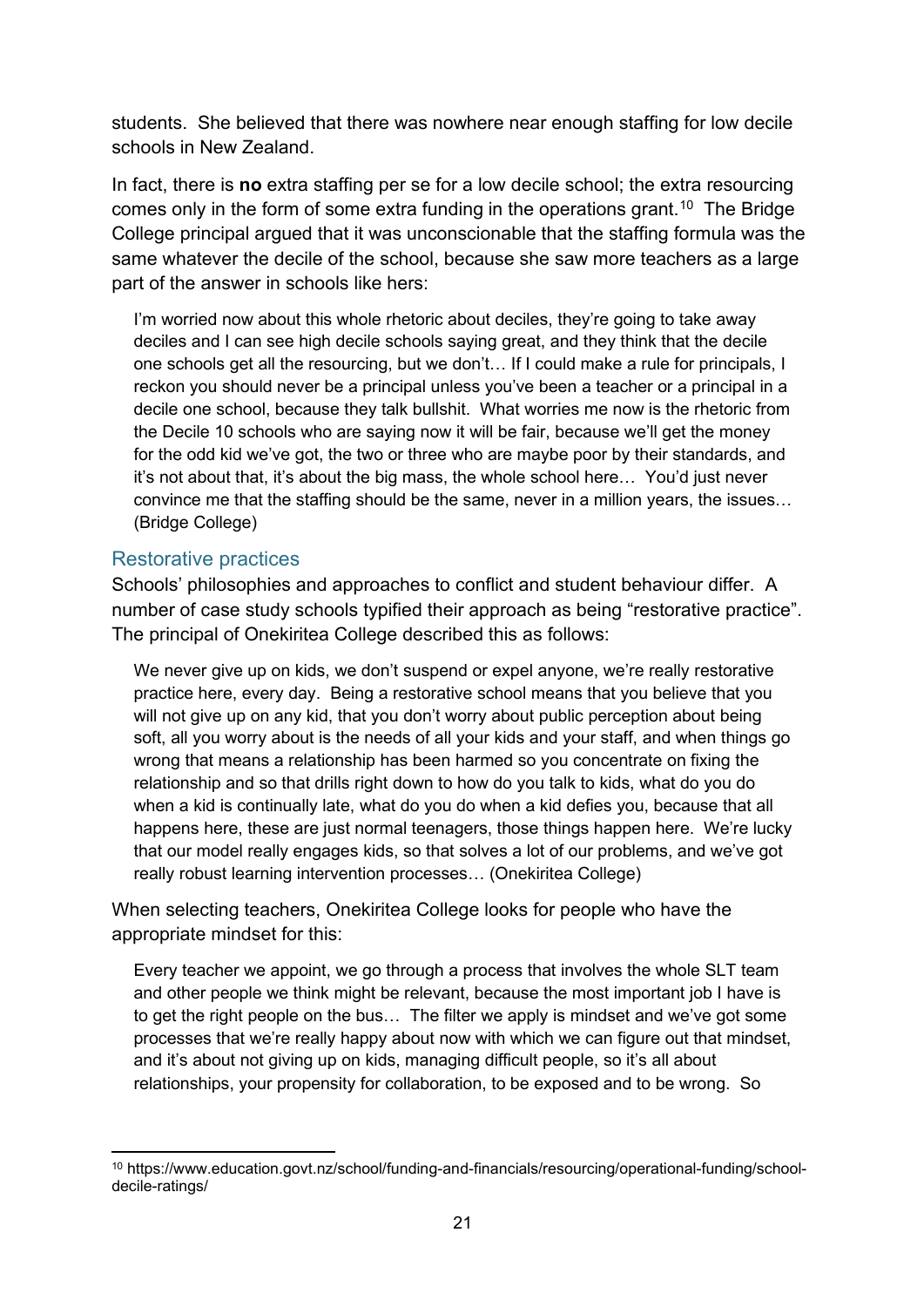those are the things we explore through our appointment process… (Onekiritea College)

The principal at Bridge College never used the term "restorative practice", but her description of what she wants to see in relationships in the school epitomises it:

Kids miss out on the really rich relationships they could have, like other kids have mum and dad at home to be worried about how they're doing and whether they've got enough, but very few of these kids have those conversations at home, and it's not because they don't care, they're just too busy, so here the teachers are a really important part of their lives, in fact Covid was tough on these kids, we had a lovely couple of months when they came back, they were so pleased to see us… They missed their teachers. (Bridge College)

In fact, one of the big challenges for Bridge College is that, while its roll suffers greatly from white flight and middle-class flight, it also ends up being the recipient of local students tipped out of the schools they had flown to, and this presents big challenges with settling them into the Bridge College culture:

And for example, this term, I think it would be close to 10, this mass of kids who've been expelled from other schools who come here and we take them all because they're local kids. I just take them, they live here, they know the other kids, but that takes huge effort, they come in and we haven't had them for six months, whereas the other kids that we've had… A kid called out something rude to me and this kid said "That's not respectful, is it?" And I said "No, it's not!" So our kids who have been here all the time carry the culture, so the kids coming in, it really jars… (Bridge College)

At the opposite end of the scale, Kauri College, a Decile 9 rural school, also finds students expelled from other schools their biggest challenge:

We pride ourselves on getting our kids to 16, no matter what, and to where they can make a decision about what next, as long as we can start with them and work with them over the period from Year 7 to 13. The ones that we can't always get there with are the ones that come later after being kicked out from somewhere else. We have to spend a lot more time on those kids, and on one-on-one stuff. That requires more time, and you really have to donate it then. (Kauri College)

There is no doubt that intensive relationship-building and relationship-restoration of this kind is very demanding on teacher and leader time.

City College also operates in a restorative way with students. Nevertheless, the principal believes that schools are not generally resourced to work with difficult students, and said that they had taken 14 "directed enrolments" that year, where the Ministry finds a new school for students who have been indefinitely suspended. He had a number of thoughts about this situation:

More and more difficult kids are coming into the schools, and schools are not resourced in any way really to support them, and what happens is they fall out of the system. [Judge] Andrew Becroft [Children's Commissioner] says that if you want a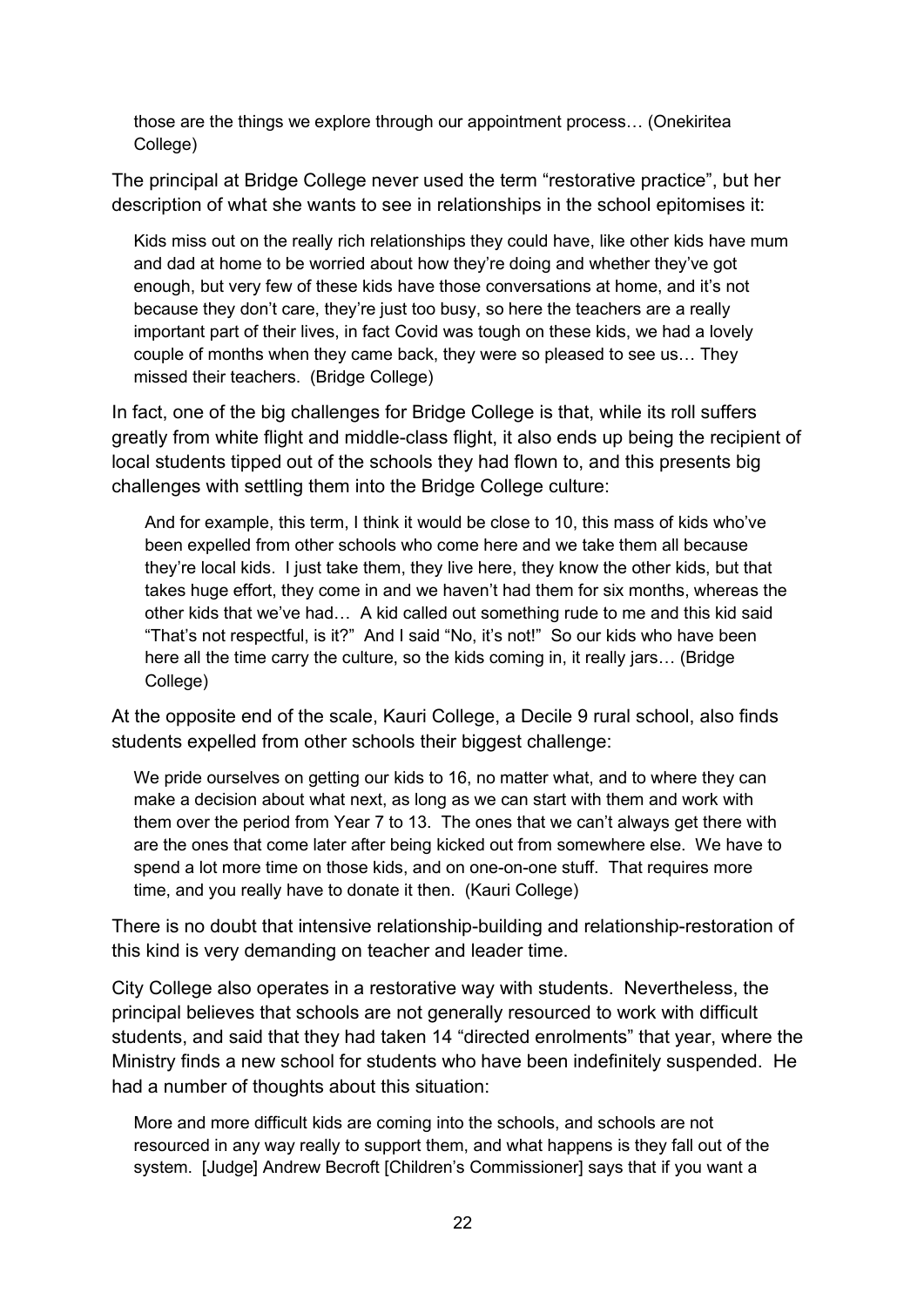silver bullet, it's to keep them in school. Every one of the principals is trying to get rid of the bad eggs, the ones that are buggering up education for everyone else and you need alternative ways to the really blunt instruments of stand-downs and suspensions, you need the supports to keep those kids not only in school but functioning effectively in schools… Over this year and last year, we've accepted 14 directed enrolments by the Ministry, students that are out of our zone and for whatever reason are not coping in their zoned school, and it's got something to do with the inclusive nature of this place, it's got something to do with non-uniform, it's got something to do with the caring nature of our teachers and all the rest of it, it's got something to do with timetable flexibility, it's got something to do with this being a magnet school for kids with special learning needs, and it's screaming to me loud and clear that the very traditional socks up, hair tied back arrangement is working less and less effectively. (City College)

When asked what extra staffing was needed for schools to be able to keep these students and work with them successfully, he said:

That's a big question. In simple terms it would look like lower ratios of students to teachers, so we'd be looking more like a 1:20 ratio than a 1:26 ratio, I would have thought. It needs more specialist support… (City College)

This principal spoke highly of the local Activity Centre, for which they were the administering school:

We're a big user of the activity centre and the purpose of that centre is to take kids and get them up to a functioning level where they can survive back in a mainstream secondary school… We imagined that the activity centre would be bulldozed at one stage, but they've got beautiful new buildings… About 75% of the kids that go to the activity centre come back to us and settle. (City College)

There are only thirteen activity centres across the country, most of which have survived from before the shift to Tomorrow's Schools in 1990, after which date no new activity centres were created. The bulk of alternative education is in less wellresourced centres that, unlike activity centres, are not required to employ registered teachers.

#### <span id="page-34-0"></span>**Conclusions**

Staffing for pastoral care and guidance is grossly inadequate for schools to meet their students' needs in today's world. Although there was no question directly focusing on this area, all the case study schools highlighted it as where they felt the staffing pressures most keenly. No school in the sample was able to staff the necessary pastoral care and guidance from their base guidance entitlement, so they were all drawing on curriculum staffing, and in many cases funding positions above entitlement to even begin to feel they were meeting student need.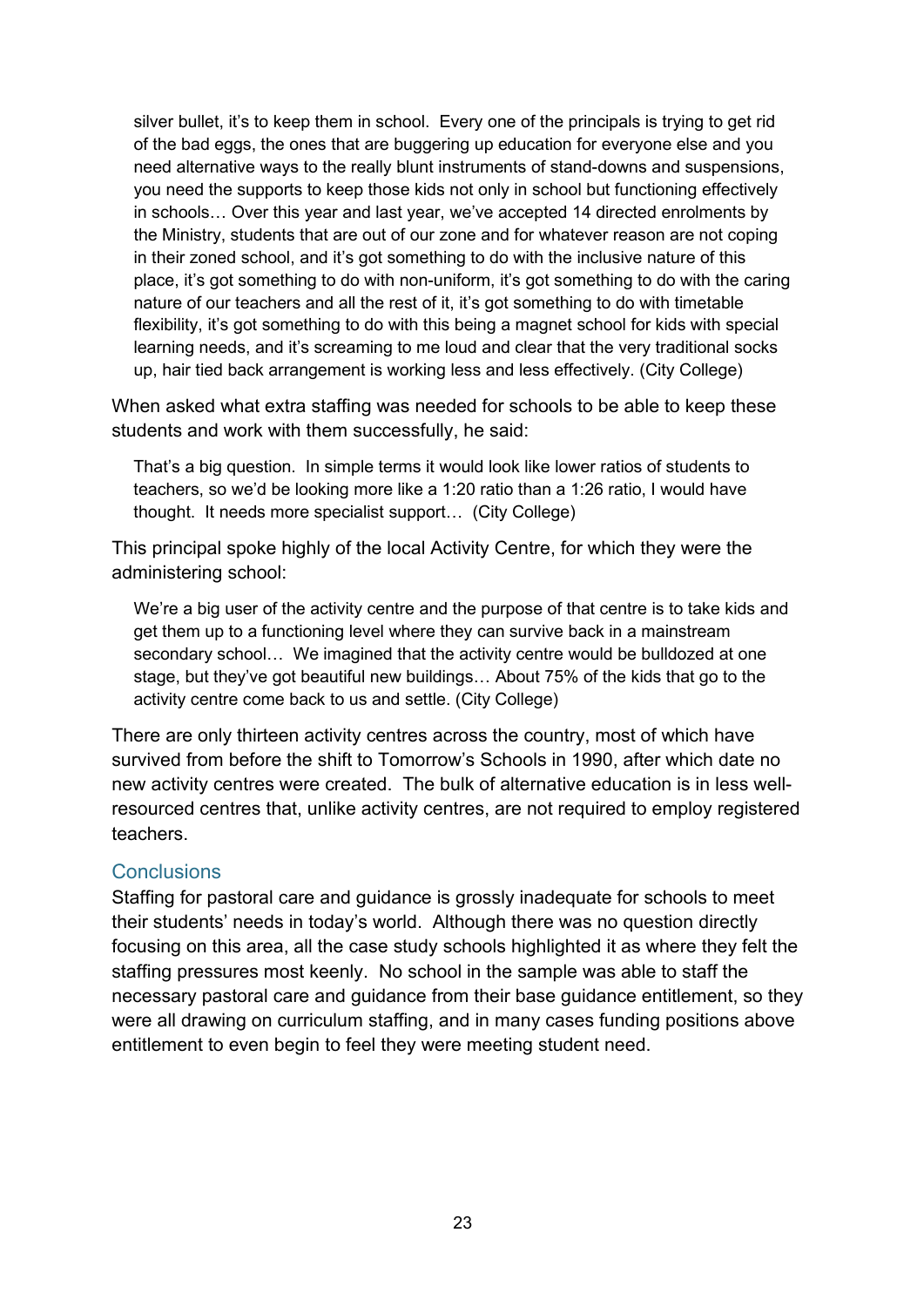# <span id="page-35-0"></span>Theme 3: Staffing for leadership

The Management time given to secondary and composite schools falls well short of the amount needed for the complex leadership structures needed. Management staffing consists of a base amount plus a roll-generated component. Middleview High School, for example, at a roll level of around 1200, received 6.1 FTTE for management. Even City College, the largest school in the sample at about 1800 students, received only 8.4 FTTE for management.

The role of principal is highly complex, and a team of deputy/assistant principals is required to share that load. In addition, a secondary school with the kind of extensive curriculum breadth needed to prepare students for multiple post-secondary pathways requires a large team of middle leaders. While the number of management units allocated to a school may, or may not, be sufficient to recognise these extra responsibilities, the amount of time allocated through the staffing ratios is definitely not enough.

#### <span id="page-35-1"></span>Complexity of principal's role

Principals were asked to comment on the complexity of their roles, and to what extent they were able to delegate aspects of the role to other senior leaders to make it manageable.

The principal of Mapuna High explained how responsibilities were distributed across their leadership team:

You get 5.2 [FTTE] Management staffing. We've got three DPs and four Team Leaders, and Heads of Learning Area (10), and then there are some HoDs (special ed unit, Science, Arts, etc). The DPs basically run the school, I as Principal do the political stuff, and being a cultural leader, I don't do the systems stuff, and not the curriculum leadership. (Mapuna High)

Her list of what the days involved for her gives a sense of the complexity of a principal's role:

Yesterday I finished a Board report, went to a cluster meeting, went to the Ministry, then went home and did the work on zoning that I need for a Board meeting on Monday. I'm probably in school now more than I used to be, I've quit some of the things I was doing because I was being pulled in all sorts of directions to do this that and the other thing. I try to go to all the secondary principals' meetings, that's threequarters of a day, there's someone coming to talk about NCEA so I'll have to go. For me at the moment, for the Board, sitting on my desk at the moment is the Education and Training Act, the NELPs, and our Strategic and Annual Plan … I want to line these all up, our Annual Plan covers off most of that. A fair bit [of the principal's job] is how do we empower and train up a Board, who are really busy, so a lot of my job would be HR, complaints. I've had a number of serious issues, in the last three or four years I've had one competency procedure, I've had one teacher who I was really concerned about his mental health and it became discipline, a teacher who had a student who had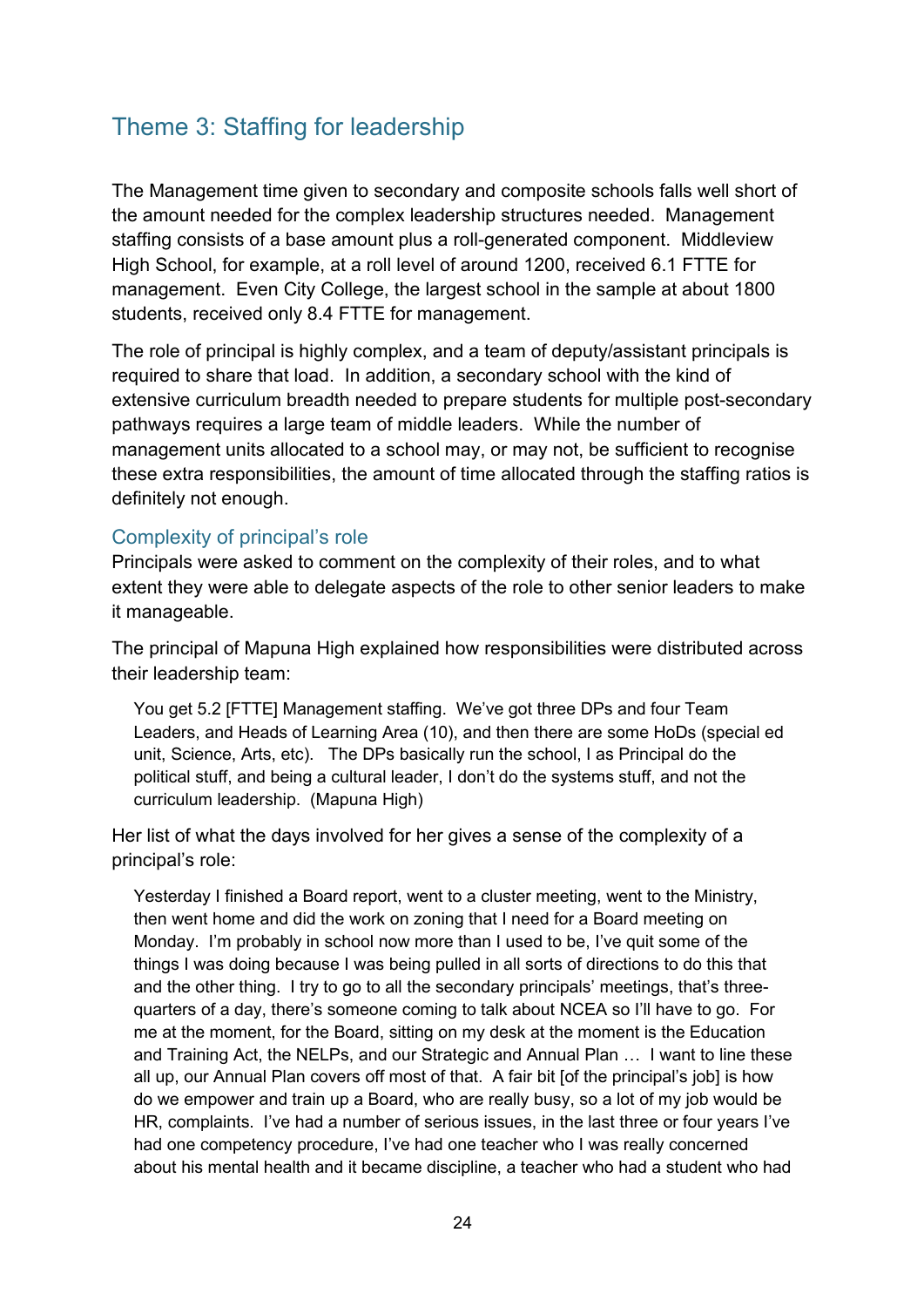a horrendous accident in class and I decided he was either negligent or careless, and I've had another teacher who acted inappropriately with a student [assault], and these all go to the board, and it's quite difficult to get a Board disciplinary committee together just because they're so busy. We don't do many stand-downs and suspensions. It's that sort of stuff that takes a lot of my time and effort. (Mapuna High)

A major reorganisation of schooling in her area is taking a lot of the Kahuarau Girls' College principal's time and focus. The Ministry of Education is having discussions with her and other local principals about co-locating a number of schools onto the Kahuarau site, and establishing a social services hub alongside to provide for the community. She said that it was hard to focus on the immediate demands of the school with this big picture vision in front of her:

I deal with staff who are upset about their contact hours or something that's happened in a classroom right up to I'm sending letters to the Minister of Education… It does feel every now and again that I take my eye off things here because of what I'm dealing with, which is why I have to have a slightly larger team that I can trust to just run the school, and I haven't quite got there yet. (Kahuarau Girls' College)

She believed that she needed a substantial senior leadership team to be able to create change in the school:

I've got four DPs, and that's a choice I made about where I put staffing, they're mostly teaching 4.5 hours, and are on six or seven units… That changes next year and we'll put more resource into the middle leaders… We've got an AP as well. We're trying to create change because results had been declining steadily alongside a decline in the roll… We used Covid as an opportunity to create change, we caused a lot of stress but we're now in a better position. (Kahuarau Girls' College)

Just because Kauri College is a much smaller school than Mapuna High, it doesn't mean that the role of principal is any simpler. The principal said that it was a myth that in smaller schools everything is scaled down, and that in fact leaders needed to be more versatile:

In a small school, there's a smaller team, each person has more tasks, and they have to know those tasks well. I would argue that a good DP or AP from a smaller or midsize school is going to make a much better principal, other things being equal, because they understand how a school works and the nature of the jobs. (Kauri College)

Similarly, in an area school, while the number of staff and students may be much smaller, the role of principal is no less complex, but there are fewer people to whom to delegate tasks. The principal of Forest Area School said that staff in his school "wore many hats" and described some of the issues he was dealing with currently:

What have I dealt with today? Discipline, finance, staffing because I've got a LAT who's no longer on the LAT page anywhere so that's a staffing issue, something's come through about my rebuild and I've got to sign something off, that's every day. Yesterday I spent a day learning about EOTC to realise that we're about 5 years behind the ball and we're engaged in dangerous activities and there's only one person in the school liable and that's me, so I'm going to be breaking the news to people that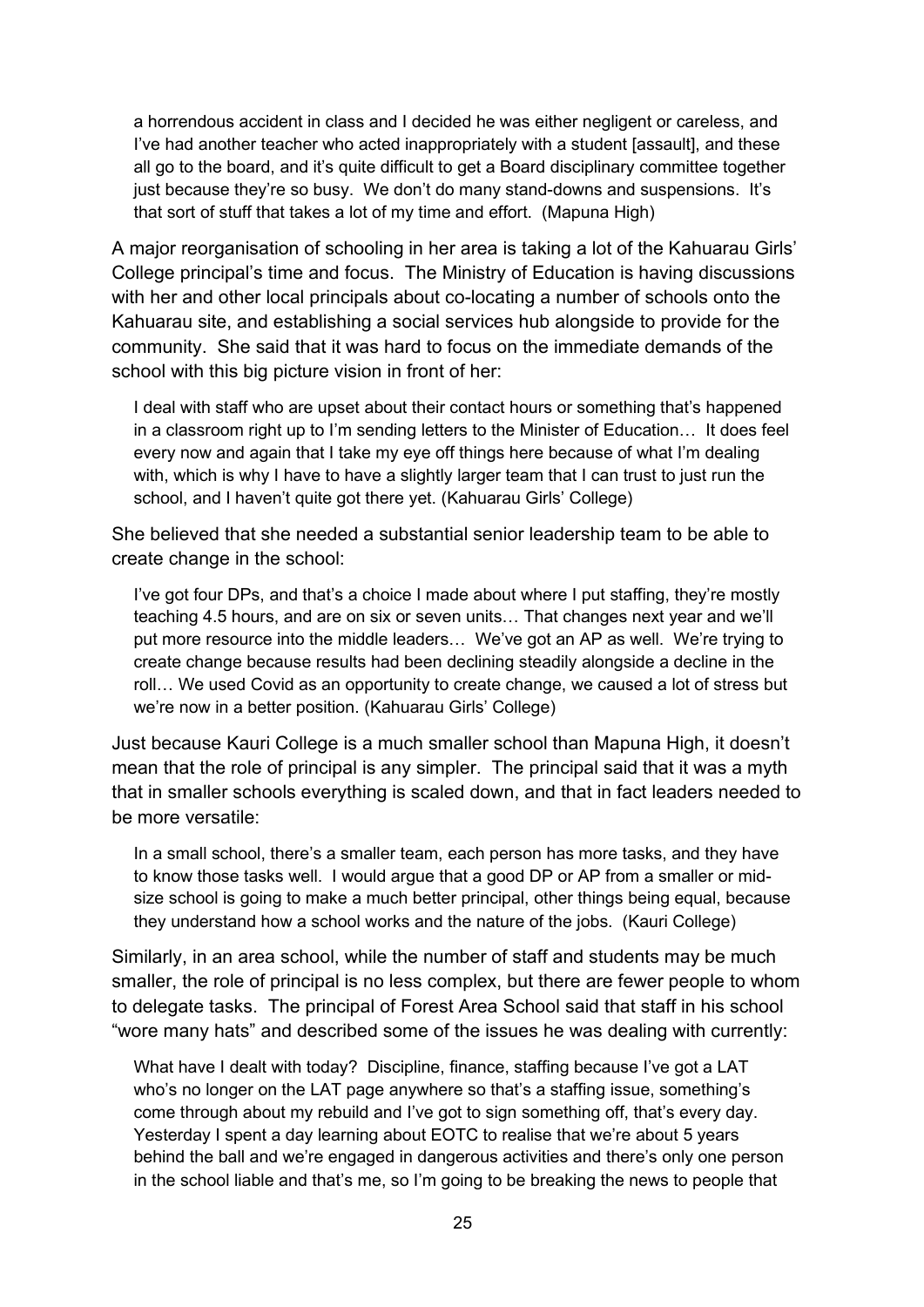they won't be doing some of their camp activities because they're not safe, and they'll say "But you're ruining our fun" and I'll say I don't want to pay a fine... Then someone said "Your website doesn't work" and I asked "What you do mean it doesn't work?" and they said, "Oh we can't get access to it because it's run by a local parent as a side business and it's not really his priority", so I contacted him and he said "Oh I don't really have time for it and it's about to collapse anyway because the software's no longer supported by the company I bought it from" so we need a new website. So I asked "Is anyone interested in building a new website?" and the answer was no, so guess who's doing the new website? Me. Not doing the technical work, but liaising with the company and liaising with a photographer and getting people to write bios and all that, that's me. So that's what I mean about capacity. In another school there'd be an ITfriendly teacher who'd say "Oh, I'll help you with that because it's an interest of mine". One of our teacher aides maintains our laptops, again many hats… I'm in classrooms most days. The boy that just walked past, he has ADHD, I enrolled him, I met the mum, in another school that would done by a DP or a Dean. I visited him in the classroom to see how he's going… It's far more hands-on… (Forest Area School)

He made an interesting comment about the challenges of coming from secondary school roles to become the principal of an area school:

Any principal coming to an area school is lacking expertise in one of two areas, in my case the only understanding I have of primary is through my children. You've got to learn this whole new set of language, skills, contracts, you're used as a timetabler and senior leader in a secondary school to what the contract requires and then you've got to learn it again for the area schools' contract.

### Making tough decisions about staffing

One aspect of the principal's role that causes a lot of stress is the need to make really difficult compromises in arriving at solutions to problems. Staffing is a big part of this. When I asked the principal at Kahuarau Girls' College about compromises she had to make in this area, she said:

I guess constantly, but I think there are times when it's worse, and it's when we're doing that first run at the timetable, and then I can see that we've got some real issues and I have to… I've identified three things that are really important to me, and [the timetabling team] work on those issues so that ethically I'm not making mistakes. What we're aiming for is that everyone is timetabled to the 0 [meaning no-one is over or under their non-contact allocation], that student choice drives our decision-making, and that we aren't doing anything that is going to drive a teacher under… (Kahuarau Girls' College)

Similarly, the principal at Pōhutukawa College also used a set of strategic priorities to guide difficult decisions about staffing use:

We've got three priorities that guide our decision-making. One's about equity of outcomes, … one's about connectedness and belonging and the other's about developing future-ready courageous learners, so it comes back to how we're doing it. Our whole strategic plan is based around those three priorities, and then from there you're looking at the ways in which we're making it happen which often involves how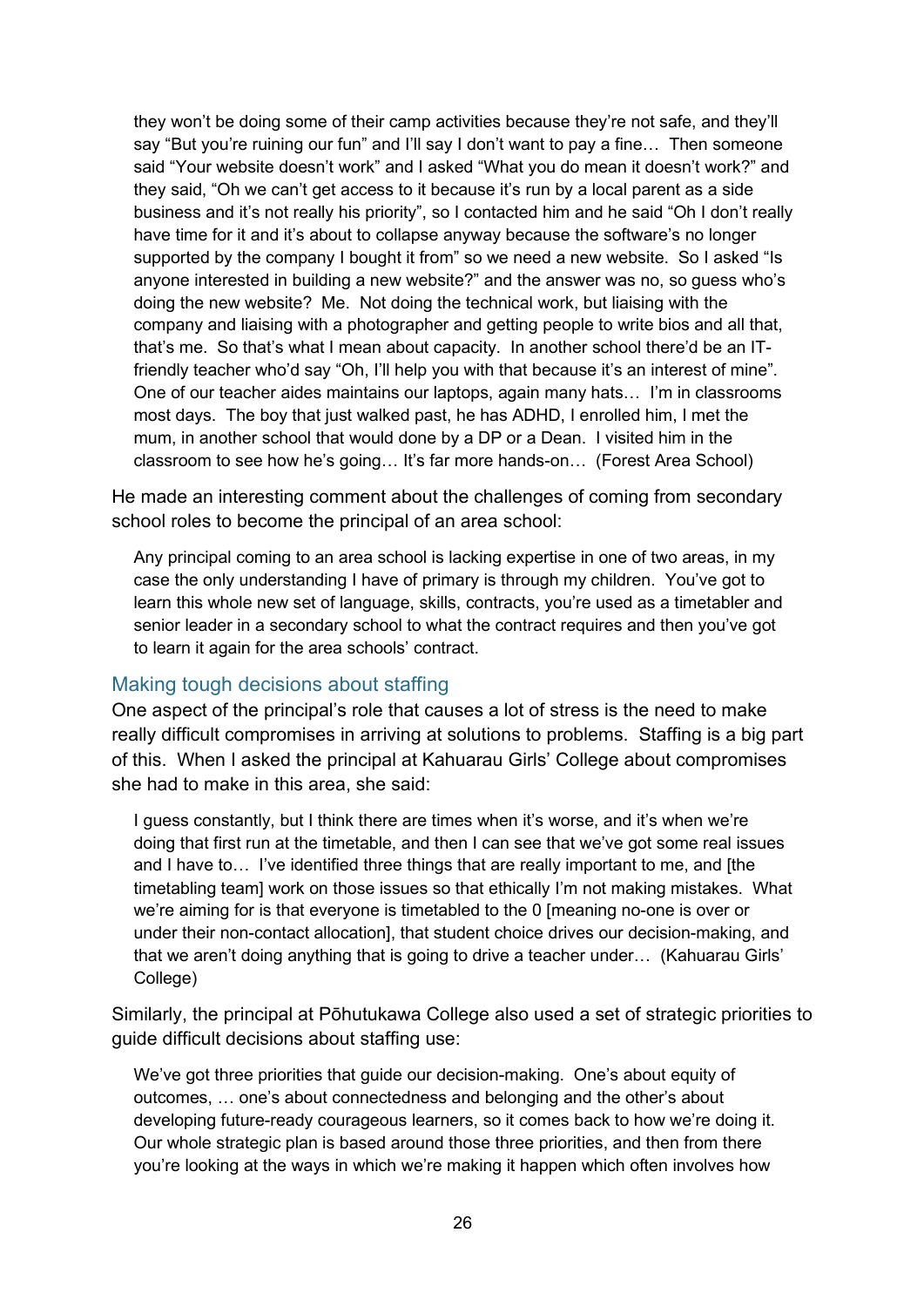we use staffing… I think our staffing reflects those three priorities. (Pōhutukawa College)

## The Associate Principal role

When a school roll reaches 1400, it is able to have an Associate Principal, which is a position just below principal in seniority and carrying many of the responsibilities of a principal. A qualifying school receives an extra 9 Management Units (MU's) to be used for this purpose, but, astonishingly, no extra staffing. One principal commented:

We have an Associate Principal and we get 9 units and all of a sudden you create a whole new position but that staffing has had to come out of somewhere. That's ludicrous, yes you can have 9 MU's, but you've got no staffing for it. (Pōhutukawa College)

## Middle leadership for curriculum

The subject specialisation role of secondary schools means that staffing has to be found to support the tier of leadership that manages those subjects.

Out of Middleview High's staffing, it needs to provide non-teaching time for a wide range of curriculum leaders, who generally have one less class than other teachers in order to perform their roles. The principal described the HoD role as "an impossible job to do", and said that because they don't have enough time to professionally develop their staff, work with them on professional growth cycles, manage the moderation and provide assistance to teachers, this has negative impacts on students. He said:

We use way more than that [6.3 management staffing] here, you couldn't do it with what the formula gives you for leadership ... That 6.3 has to include the HoDs. It's ridiculous. An HoD English would get one line off [4 hours], it's an impossible job to expect on that time allowance. The job is much harder than when I did it, and through my career being HoD English was the longest hours I ever did. My daughter's a Human Resources adviser, and she just thinks it's laughable. They [English HoD] have got a team of 14 staff, they're effectively a HR person, and they do the [teaching] job as well! In business the HoD wouldn't have any classes. It's ridiculous... I would have much more management time in schools to allow for all the management that middle leaders have to do. We didn't have things like appraisal when I was HOD, it was all peer appraisal, I didn't do it all, and all the NCEA and moderation and marking, it was just an exam before. It hasn't been recognised how much that job has grown. (Middleview High)

In a composite school, the middle leadership structure tends to be much thinner, and most curriculum specialists would be sole teachers of their subject. This relieves them of the role of managing other teachers, but they still have to keep up to date with developments in their subject, make decisions about curriculum changes, manage NCEA assessment and moderation, and manage resources. At Forest Area School, some of the middle leadership tasks are covered by senior leaders: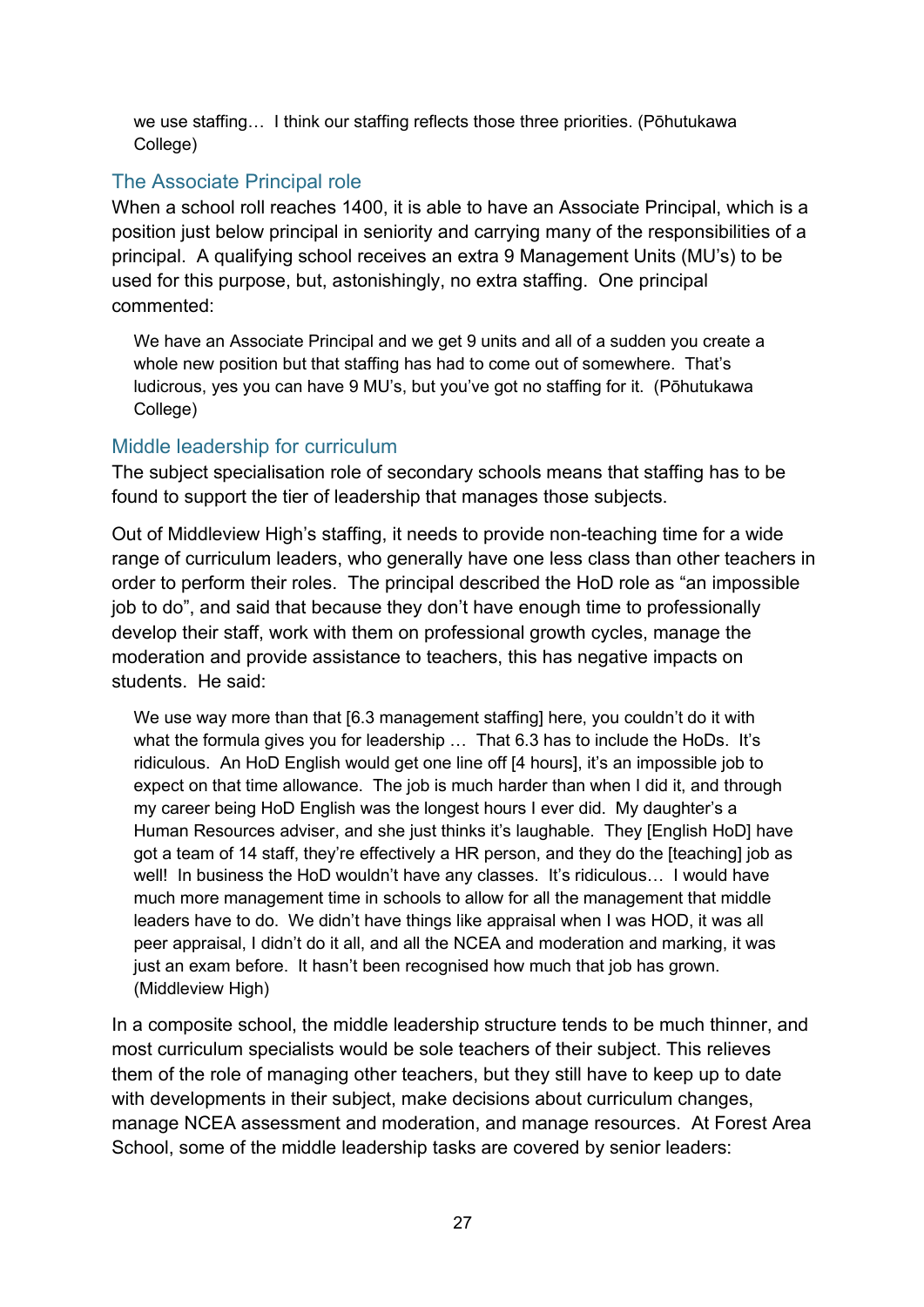We have one subject specialist per subject. A lot of the HoDs have no non-contact time for the role. I've got 13 of our 20 units tied up in senior leadership. When I came here, the previous model had principal, deputy principal, and three syndicate leaders in a school of 160 kids and that seemed a bit top-heavy to me. What we've now switched to is one syndicate leader for Year 1 to 8 and one for Year 9 to 13 and I've decided to keep that model, but I'm calling the syndicate leaders APs… The DP is on 5 units, and the APs are on 4 each, and that leaves me with 7 units… It does seem top-heavy, and it doesn't leave much for the middle leadership of the school, so we pick up all the slack for them… The HOD English gets a unit, and a couple of non-contacts for that which is more than the STCA. Other unit holders don't necessarily get their full noncontacts every year and they tend to say don't worry about it, but we negotiate release days to compensate. (Forest Area School)

### **Conclusions**

Leadership in a secondary school is widely distributed across a team consisting of the principal and senior and middle leaders (who may be focused on curriculum or pastoral care). The Management Staffing component of entitlement staffing is wholly insufficient, and leadership time becomes another drain on curriculum staffing. Small schools end up with a few leaders "wearing many hats", which is its own source of stress.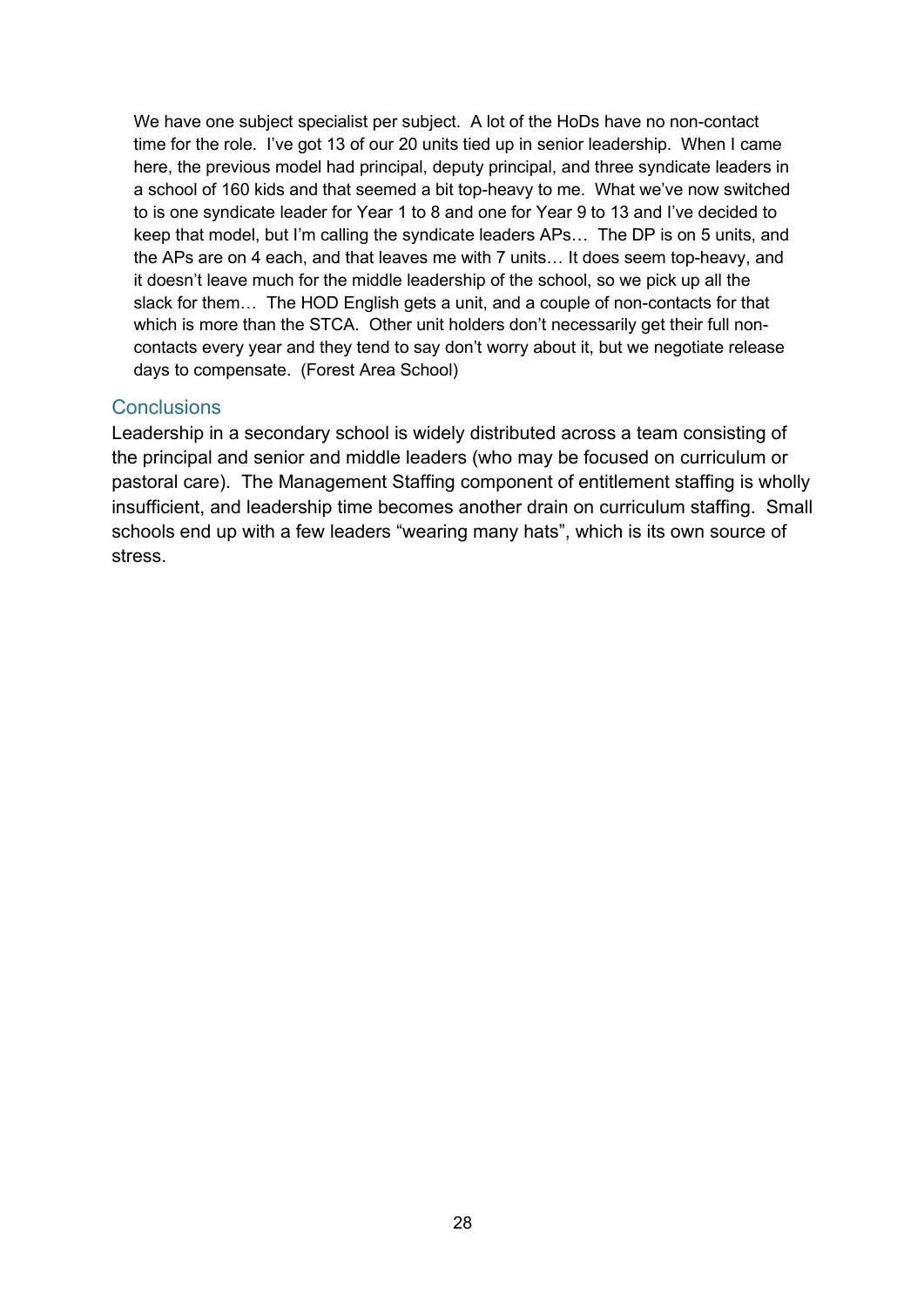## Theme 4: Staffing for curriculum

The curriculum staffing provided to a secondary school is the biggest staffing component. However, because overall staffing is not sufficient, given the complexities of a modern secondary school, curriculum staffing is drawn on because of the inadequacies of the other two major staffing categories, Base Guidance and Management. One principal put it like this:

I think the staffing you get is based around a really traditional model of school with really limited acknowledgement of the other things that all schools do out of a whole lot of good will but also at the expense of curriculum because the staffing has to come from somewhere. (Pōhutukawa College)

Secondary schools feel under pressure to provide as wide a range of subjects as they can to meet the diverse needs and interests of their students, especially in the senior levels. The curriculum they provide must also be engaging and futurefocused, and this leads many schools to engage in innovation around how they deliver the curriculum. On top of the timetabled subjects, secondary schools try to provide co-curricular and extra-curricular activities to enhance students' school experiences.[11](#page-40-0) These activities can be vital to keeping a student engaged with schooling, and in most cases are run by teachers in addition to their timetabled work.

### Staffing a broad curriculum

Most schools, whatever their size, find they can't deliver the curriculum breadth they, and their students, would like to have on offer. The principal at Onekiritea College said:

But we have to compromise about courses, for example Outdoor Ed is getting very popular and we should have run it at two senior levels this year but we were already over-staffed so we didn't. I've got a keen group of staff who want to put together a Māori performing arts course and I've had to say no, not yet… So it's about not offering the full range of stuff that you think you should… (Onekiritea College)

Pōhutukawa College's Board of Trustees has committed to offering Te Reo as a specialist language, and is funding a second Te Reo teacher even though they don't currently have the number of students that would generally require:

You might have noticed we've got two Te Reo teachers, one's on a fixed term at the moment and the other's permanent, but we don't have two teachers' worth of Te Reo, so it's a commitment to grow the area, to bring in Māori Performing Arts, but this year there's a lot of team teaching going on with the two of them. It's a cool initiative but it's a whole teacher… They work collaboratively with the secondary schools around us,

<span id="page-40-0"></span><sup>11</sup> Co-curricular activities are defined as experiences that complement what students are learning in the curriculum, whereas extra-curricular activities are defined as activities that fall outside the scope of the curriculum.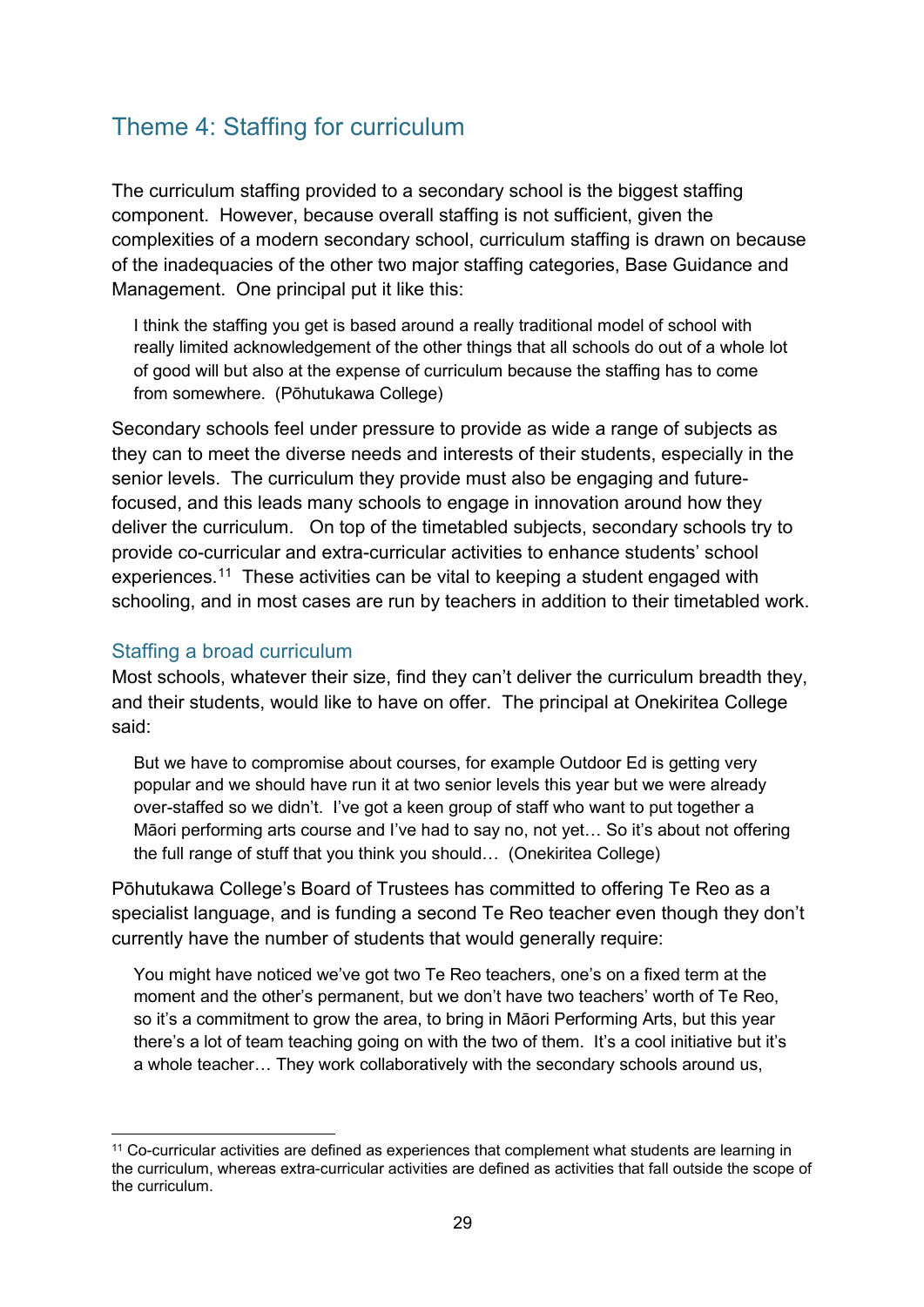and the Kapa Haka rōpū is a joint group with one of those schools. (Pōhutukawa College)

For smaller schools, providing a broad curriculum is even harder. The principal at Kahuarau Girls' College would like to be able to staff a better Science programme for her students, but staffing pressures in her relatively small school mean that the range of options in Science is quite limited:

I'm going to say Science as well, staffing, it's greatly under-resourced, getting them into doing labs and experiments and if we were able to resource that better staffing-wise we could get that really firing… There's so much more that we could be doing: Earth and Space Science for instance… [She later mentioned Horticultural Science too]. The reality is it's a small roll, and every time you offer a new subject your class sizes drop further which creates further demand on the number of staff required to staff the curriculum so we're restricted in what we're offering. (Kahuarau Girls' College)

In a Kura Kaupapa Māori, staffing the secondary specialist curriculum is challenging. At TKKM Rimu, there are only four full-time teachers for the 50 or so secondary level students. However, the principal has found some creative ways to make this work, which she described as "being smart with your teaching allocation", but said "Oh my gosh, it takes a lot of preparation and a lot of work from the staff, it's a huge ask from them". One approach is to have the primary and secondary curriculum specialists work together and design a whole-of-kura programme. She gave Pūtaiao (Science) as an example:

It's the same programme but it looks different at the different stages, so we have built a curriculum like that, so it would flow, so that we knew when they graduated as a Year 5 they would know this, this, this and this and they'd be ready for the next stage, because those two leads had got together and planned it out. Because of our staffing size, we do a lot of whole kura teaching, so it's a whole day or a whole week where it's just Pūtaiao and those two leads would be training or rolling it out to all the staff, so they'll be saying this is what Pūtaiao is going to look like this week, and these are the activities but we'll do it as a whole kura, or we might even do it in whānau groups where we've got the secondary married up with the primary and they're rotating in their activities. It's just for the secondary they'd be having their NCEA checklist… (TKKM Rimu)

In an area school, it requires considerable skill to provide curriculum breadth. At Forest Area School, there are only 54 students in Years 9 – 15. The principal was quite clear that he didn't have enough staffing to adequately deliver the curriculum:

No, we lack enough teachers to go in front of the kids, to offer the range of senior subjects we want to, and to get anywhere near it we have to combine junior classes and I have to teach as a principal, and as a new principal it's challenging enough, let alone teaching 8 hours a week in addition. (Forest Area School)

One of the ways he is considering to deliver more curriculum breadth is by combining option classes across four of the year levels, Years 7 to 10. (Currently they are combined in Years 9 and 10.) He described his plan: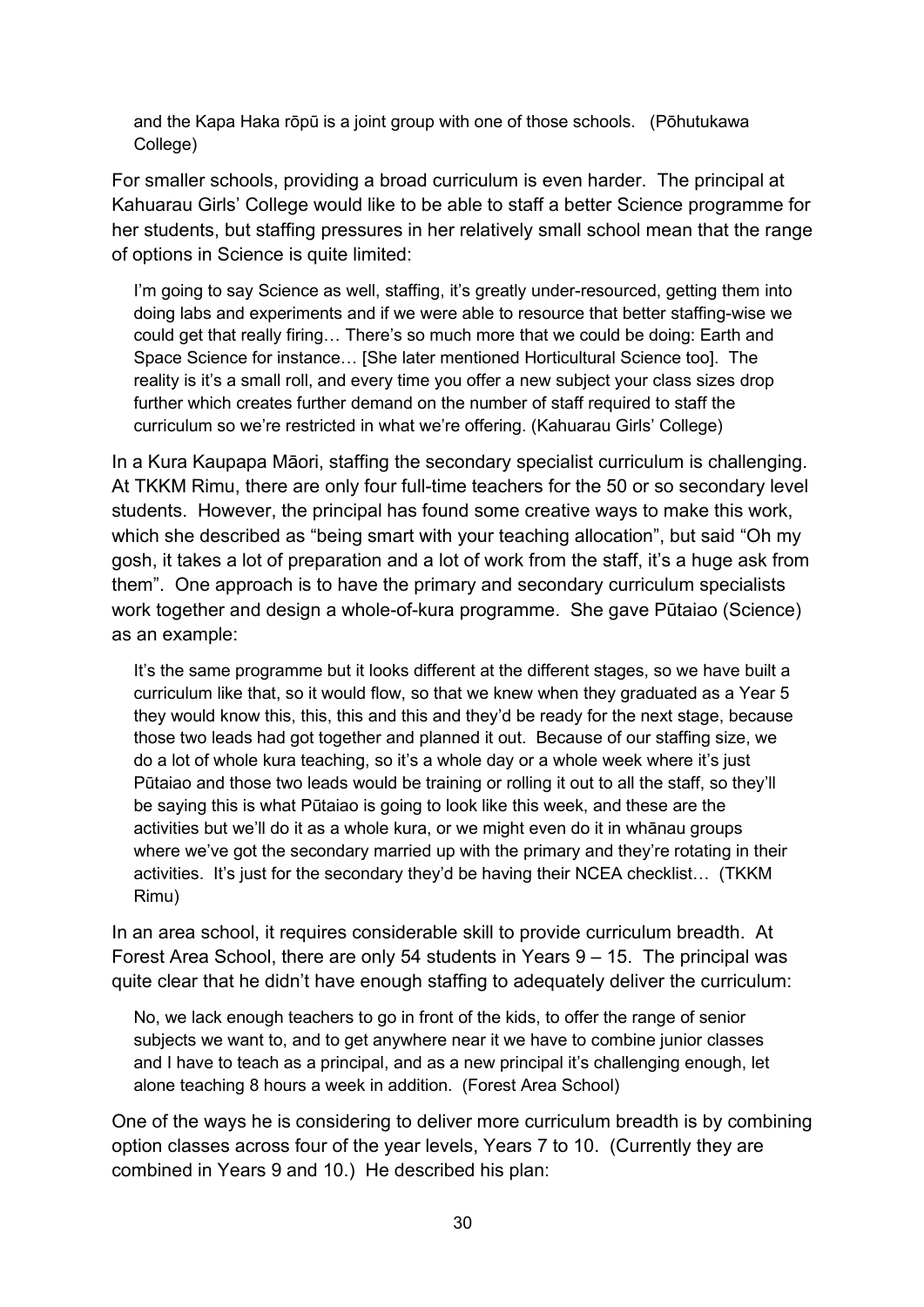I'm looking to combine Year 7 to 10 option lines to try to get more options on offer, because you need more students to get more options, and we'd run half year options over four years so over that time they'll see 8 options, or at least 4 if they do the same thing year on year, like Te Reo for instance. It will mean a lot of multi-level teaching, but in a smaller school like this where you've got only one class at each level, you have to differentiate anyway… Someone might want to offer Economics at the junior level, I've got someone who wants to do that, but if you've only got 6 kids you're not going to have enough to sustain it, but offer it over four years and every kid will probably choose it some time. (Forest Area School)

He is also considering some level and subject combinations in other curriculum areas:

I've offered to take a combined Year 9 and 10 English class, so instead of having 9 or 10 in the class I might have 28, and I'd have the same range as in a class of 15 … English and Social Studies I thought we could combine, Maths and Science we'll keep separated, PE is already combined… (Forest Area School)

### E-learning for curriculum breadth

E-learning is one solution for schools struggling to provide curriculum breadth. It has gone through significant change in recent years, moving from requiring expensive audio-visual equipment in each school and a Ministry "bridge" to facilitate national connections, to schools being able to use cloud-based video conferencing services such as Zoom on ordinary laptops. Despite this, the fundamental problem remains, that the teacher is not present in the room, and is online with the whole class only once a week. The teacher-learner relationship that is so important to success is harder to build in these circumstances.

Some case study schools avail themselves of online learning opportunities in order to provide curriculum breadth, but these are not without problems:

We dabbled with [X]Net for Japanese and Spanish a few years ago but it didn't work, the model of teaching by teachers from other schools who don't really understand how we do things was challenging for our kids, for our timetable, so we've tried that, we do have the odd kid who does Te Kura for languages, often they'll be a native speaker… (Onekiritea College)

Forest Area School has a significant number of students (46 this year) learning online, but the principal there has some doubts about its benefits. Participation in online learning requires there to be an E-Dean, who spends 8 hours in the e-learning centre making sure that students are all on track, recording results, liaising with online teachers, and so on. Of the four hours per week provided for a subject, only one is face to face online, and in the other three hours the online teacher is available for email correspondence with students. The principal's analysis of the success rates of students learning online compared with those in a face-to-face class worries him:

84% of our [NCEA subject] endorsements come from students who have a teacher in front of them, whereas only 16% come from where they do it online, so instantly you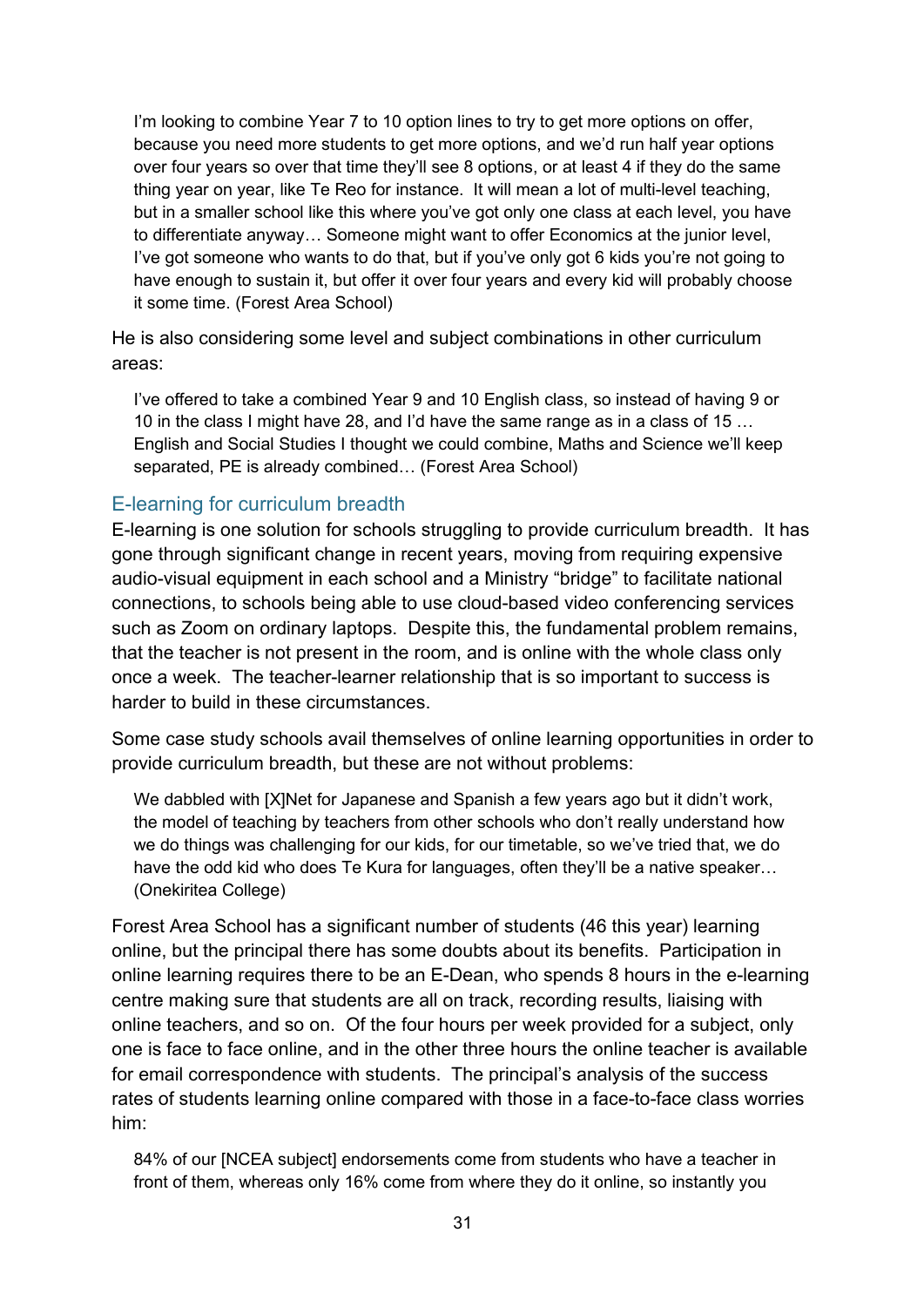have this disparity between success rates online versus a teacher in front of you. So I've got, including myself, five teachers at the secondary end of the school, and that's one of the reasons we're revising our option structure so that we can have more teachers in front of kids… The student voice is very clear, we've done analysis of that and they want a teacher in front of them, they'll take an online course if they have to, but if they had a choice between History and Geography, and History was online and Geography face-to-face, they'd choose Geography every time. If it's their last choice, they'll take a teacher over a subject. (Forest Area School)

Kauri College also uses online learning to some extent, and seemed more satisfied with it. The arrangement involves a quid pro quo, whereby a school provides a course online using one of their teachers, and in return can enrol their students in other courses:

We have to provide one staff member who provides a course that everyone else can use, so we have to staff that, so our one is Japanese, she teaches a Level 1 Japanese course online and then we can access all the other courses… We have to be creative and look for solutions elsewhere. (Kauri College)

In the past, the Kura Kaupapa Maori sector have been big users of e-learning in order to connect their students with subject specialists who are fluent in Te Reo. However, the principal of TKKM Rimu said that this had not really been accessible to them in recent years, although there were some new developments in that space:

That was a huge push, for Kura Te Aho Matua definitely there was a period when we all had special TVs and each kura, because each kura is different, the belief is each kura has a super power, and X kura, their super power is in Maths, so they're experts in Maths, their students just excel in everything Maths, so their Maths team would lead all of the Pangarau for Level 3, and we had to timetable our students so they could be part of what was delivered via the TV once a week. But also, he held seminars in the school holidays, week-long Maths seminars that were just amazing, and so we were part of that resourcing, it was a really brilliant way of being able to provide teachers that weren't necessarily in your own school but accessible to our students. I'm not sure whether the Ministry stopped funding it or what, because all the teachers were still there, it was the framework that funded it was no longer in place cos in 2018 we only got a year of it, then it stopped. Now, last year it started back up that our national governing body run it now as opposed to being a Ministry-designated resource, and it's just limited to one day that you'll log onto the website and connect to whatever the topic is for that week. We can access it on our laptops. The governing body is starting to get funding from the government to roll out programmes, which is really good because they used to be, for the last 20 years at least, they were a group of 5 people, doing a nationwide rollout and having to be everywhere. (TKKM Rimu)

#### Staffing for an innovative learning environment

Two of the case study schools were in new buildings that would be deemed to be "flexible learning spaces", but they were not the only ones innovating around curriculum delivery. The Ministry of Education tends to use two terms in this area, and it is important to distinguish between the two: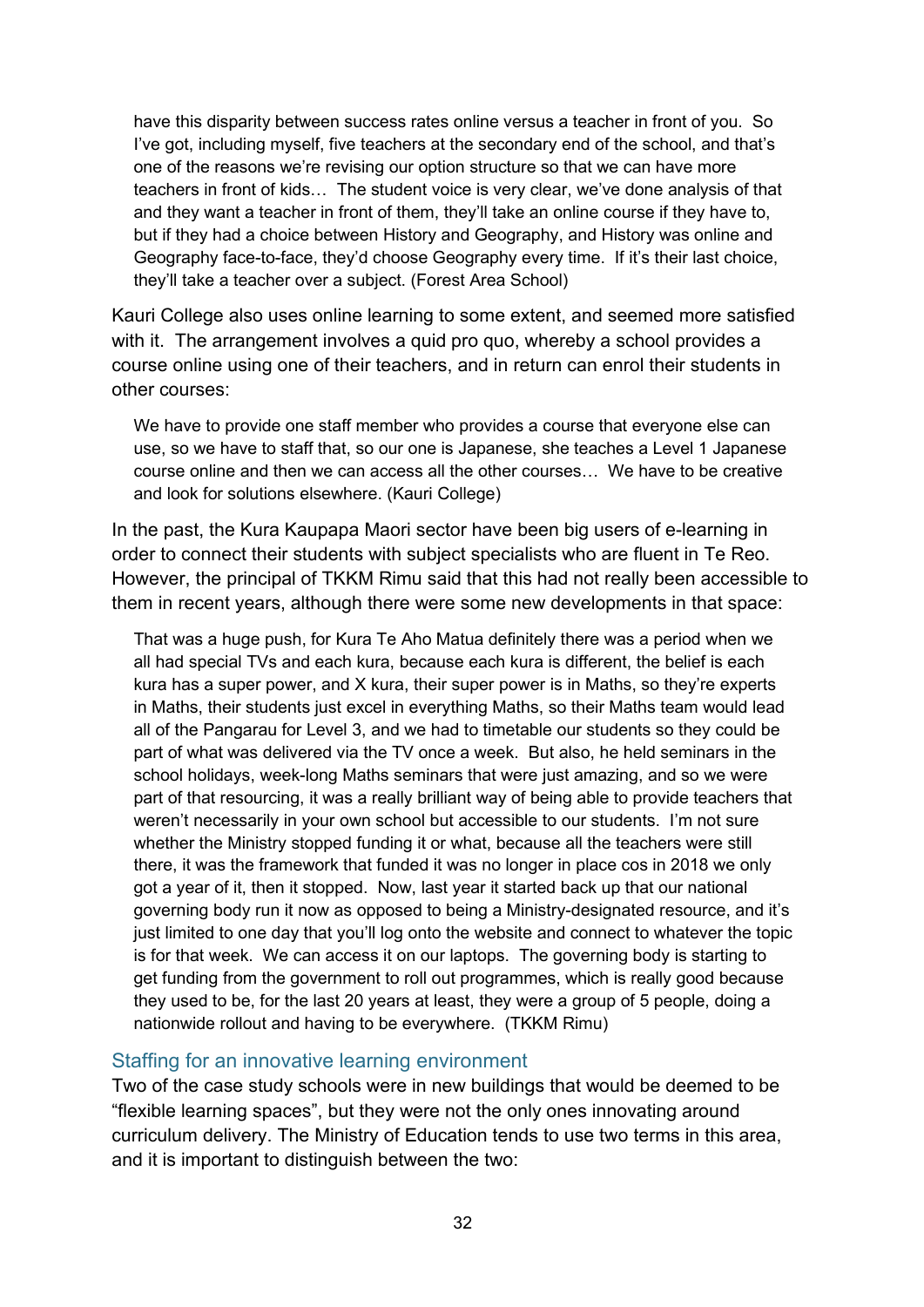- Flexible learning spaces, which are the physical characteristics of schools constructed in about the last twenty areas, where internal walls are easily moved or removed altogether, learning spaces will usually be occupied by more than one teacher and class group, and furniture and its configuration will support different types of teaching and learning.<sup>[12](#page-44-0)</sup>
- Innovative learning environments are future-focused, are capable of evolving and adapting as education practices evolve and change, offer students and teachers "flexibility, agency, ubiquity, and connectedness", and enable teaching and learning that is "collaborative, reflections and inquiries are shared, and … leads to a more robust, continuously improving community of practice".[13](#page-44-1)

Onekiritea College, as a new school, is indisputably a flexible learning space, and it is also providing an innovative learning environment. The principal complained that, while the Ministry of Education actively promotes flexible learning spaces and innovative learning environments within them, they have never adequately staffed these schools for what they expect of them. He said: "My view is they should have a [more generous] formula for modern learning environments, and it might encourage other schools to get into it, to come along on the journey, because there are different levers, you've got to adjust them all."

He referred to David Hood's concept of 'the paradigm of one' as being the traditional organisation of teaching and learning: "One teacher, teaching one subject to one class of one age using one curriculum at one pace, in one classroom for one hour" (Hood, 2015).<sup>14</sup> He said that in contrast, an innovative learning environment operates in "the paradigm of many", where the physical environment "has been driven by the principles of open, visible, flexible, and connected, so if we want to maximise that we need a pedagogy that's open, visible, flexible, and connected, otherwise there's a mismatch."

In a school designed in the past, he claimed:

…there's only one thing you can do … and that's put 25 kids and one teacher in a space. As soon as you only put 5 in there, you create overcrowding somewhere else, so if you have to put 25 kids in there, there's only one way to teach, and that's to teach from the front, you can put an interactive whiteboard in there but that big kid sitting in the back corner can't get out to interact on it, so that's the influence that it has. (Onekiritea College)

This was not future-focused, he said:

<span id="page-44-0"></span><sup>12</sup> [https://www.education.govt.nz/assets/Documents/Primary-Secondary/Property/Design/Flexible](https://www.education.govt.nz/assets/Documents/Primary-Secondary/Property/Design/Flexible-learning-spaces/FLS-The-impact-of-physical-design-on-student-outcomes.pdf)[learning-spaces/FLS-The-impact-of-physical-design-on-student-outcomes.pdf](https://www.education.govt.nz/assets/Documents/Primary-Secondary/Property/Design/Flexible-learning-spaces/FLS-The-impact-of-physical-design-on-student-outcomes.pdf)

<span id="page-44-1"></span><sup>13</sup> <https://elearning.tki.org.nz/Teaching/Innovative-learning-environments>

<span id="page-44-2"></span><sup>14</sup> Hood, D. (2015). The Rhetoric and the Reality. Masterton: Fraser Books.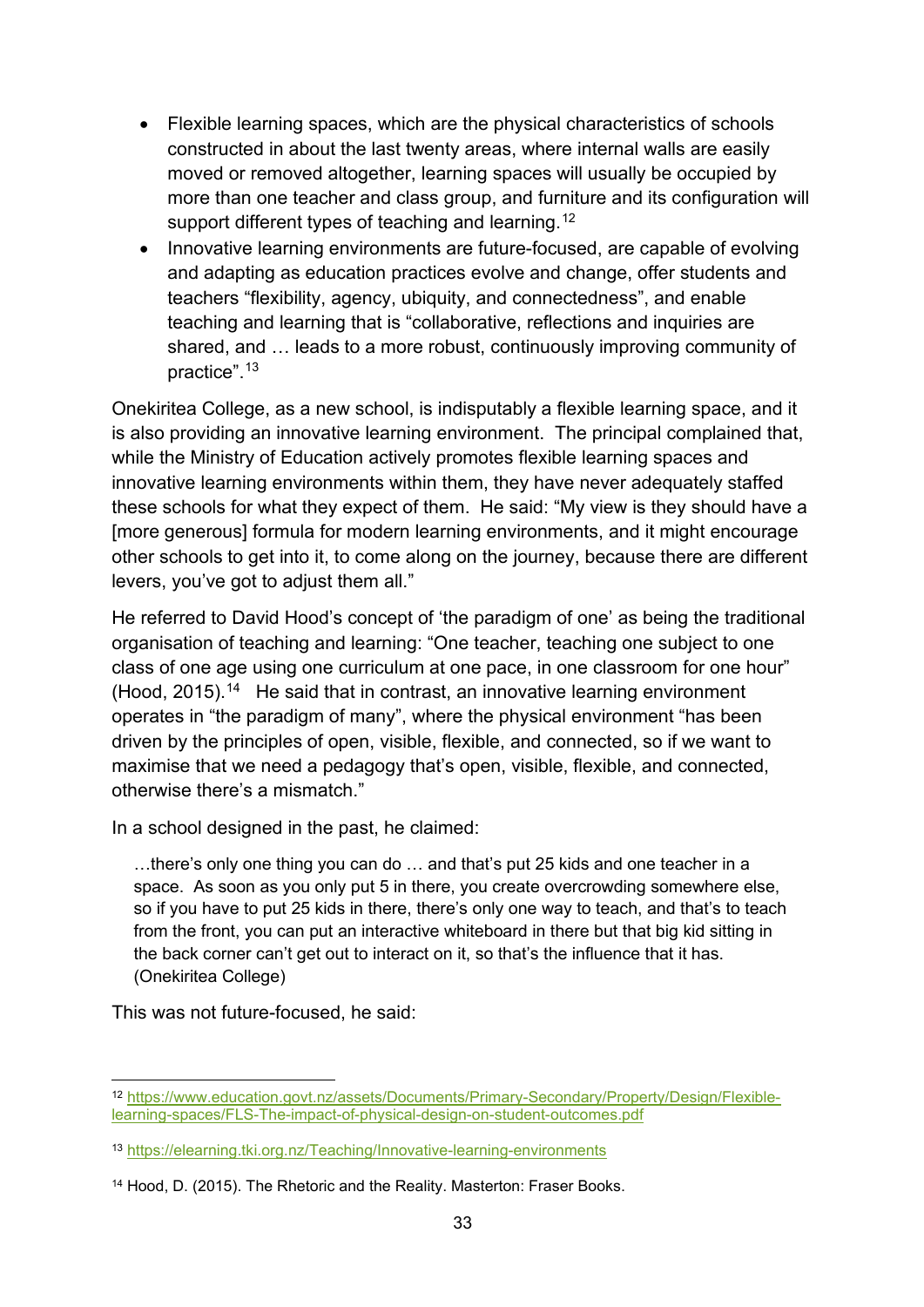Even if you believe that's the right way to teach, do you really believe that will be the right way to teach in 50 years' time? We don't really know what will be the right way to teach then, so the learning spaces have to be flexible, and that means that if the right way to teach something is with a lecture, then fine, put 200 kids in there, and give them that lecture. If the right way to teach something is one on one, then have spaces to do that. (Onekiritea College)

City College is the other case study school in a flexible learning space, but in their case, this was as a result of a rebuild. As a large school, they face a constant struggle to meet the Maximum Average Class Size, but the principal commented that because they had adopted longer lesson times, the large class sizes seemed to bother students less:

The feedback I get from kids is not negative [about big classes]. One of the reasons for that I guess is that with the move to new buildings, we've changed to mostly 90 minute periods, so it gives teachers more access, more time with the kids and more work gets done over the course of the contact, so in that respect the class size thing hasn't bothered the students, they feel they've got enhanced access to their teachers. From a teacher perspective, it's had a significant impact on their workloads because they may only have to prepare for three classes a day rather than four or five, sure they're 90-minute classes and you've got to be prepared, you can't wing it, but there's been a positive impact there too… We're talking about the notion of maybe 90 kids and three teachers, and they may not always be the same subject, for example in the Science and Maths area of the school there's a lot of cross-curricular collaboration between the two groups, and the same in the Social Sciences area. (City College)

Despite their different types of innovative practice, both these schools found their overall staffing entitlement insufficient for their needs. There appear to be no staffing economies in shifting to innovative learning environments.

### Staffing for extra- and co-curricular activities

One principal commented that there needed to be enough staffing allocated to allow them to pay teachers for their work in the extra- and co-curricular areas, such as sport, music, etc.

We can't do a lot of the sports, extra-curricular, we don't have enough people to help with that sort of stuff. How do we enable students to do the sports they want to do without driving our teaching staff under the bus? So how do I balance that and work that out? If I could have a few more staff, we could spread it out a bit more. I was standing beside a football field with three other staff, and we were all soaking wet, and I was thinking, how can I push staff to do this? … What we want is for it to be included in our staffing allocation. (Kahuarau Girls' College)

A similar comment was made by the principal of Pōhutukawa College, in response to a question about where they would use any extra teachers they were given:

Supporting co-curricular activities, we've had a drop-off in the staff involved in cocurricular, something's got to give, support them with time. (Pōhutukawa College)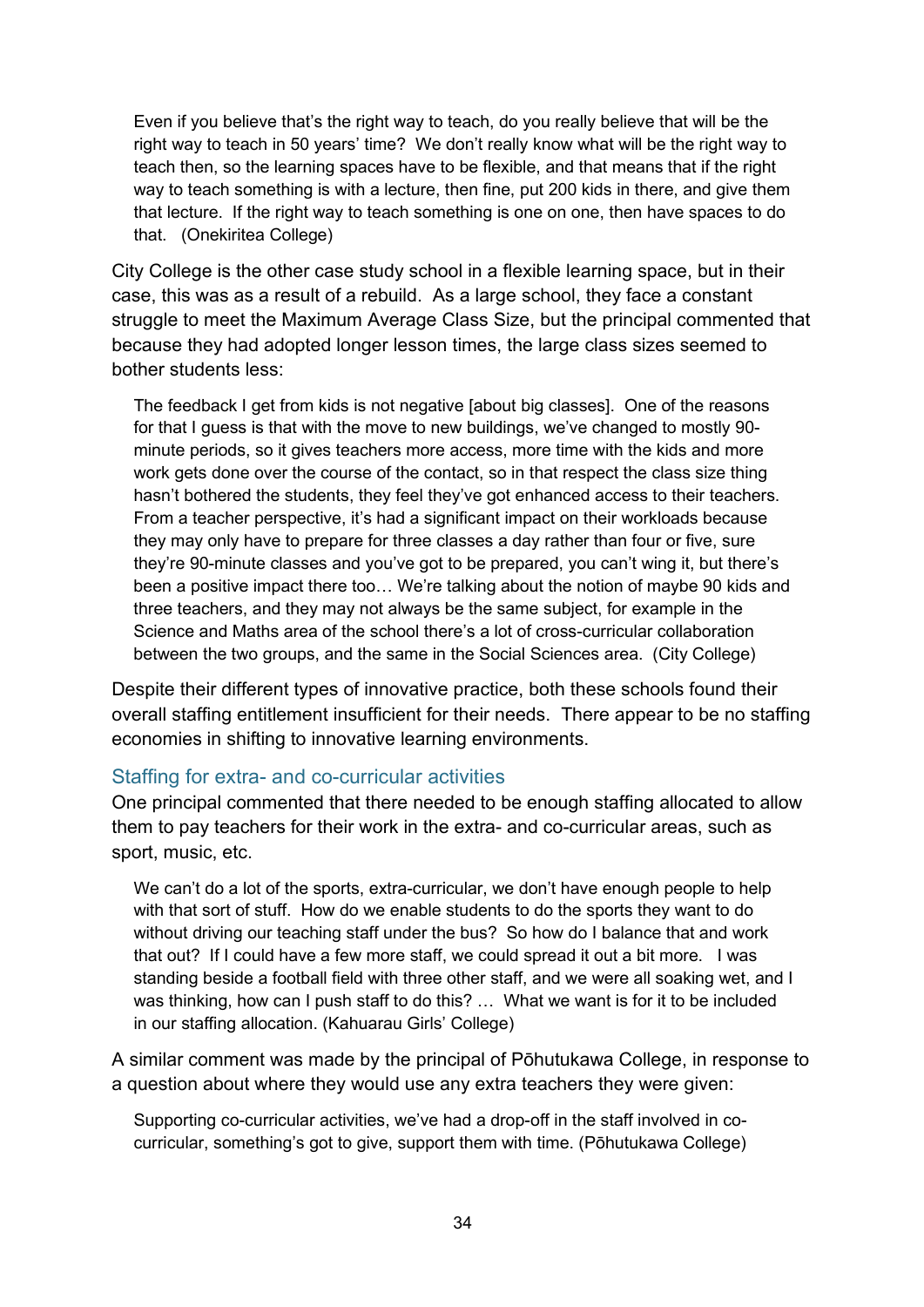### **Conclusions**

Curriculum staffing, while the largest component of a school's entitlement, proves in all the case study schools to be insufficient to meet needs. This is partly because it is drawn on to meet shortfalls in the other major components, base guidance and management staffing, and also for special needs provision (see following section). It is also simply not enough for most schools to deliver the broad range of subjects that a modern secondary school is expected to provide for its diverse learners.

E-learning, sometimes touted as the answer to staffing shortfalls, is not being found by schools using it to be a silver bullet, and students do not appear to favour it over having a teacher present in person.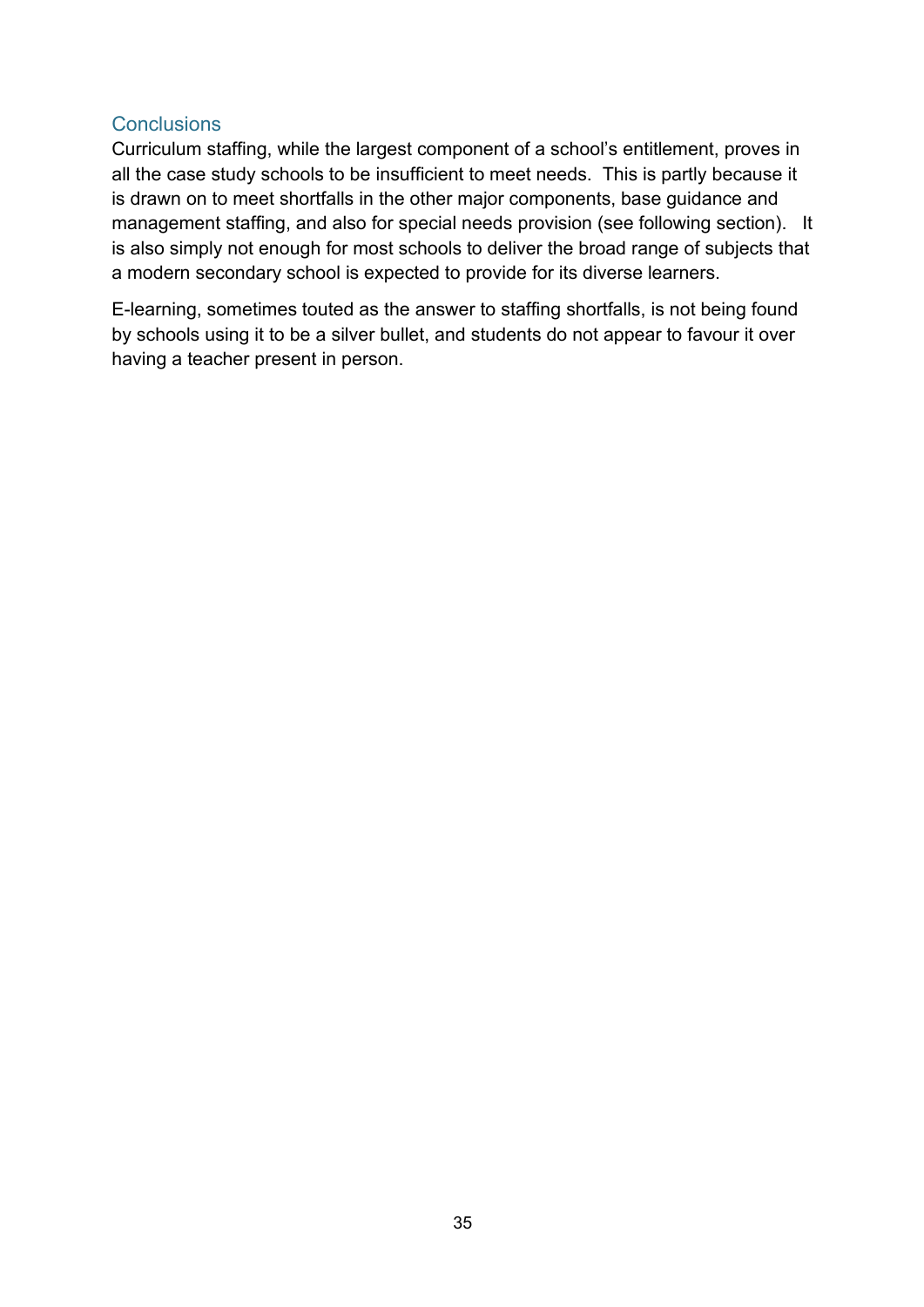## Theme 5: Providing for students with special needs

The amount of staffing available for students with a wide range of special needs is felt by principals to be nowhere near enough. While a school may have a number of ORS students who generate teaching and teacher aide time, there are problems if a student moves on during the year and takes their funding with them. However, it is the students whose needs do not qualify them for ORS who are harder to cater to adequately, and principals see a need for a lot more staffing for these students.

In a secondary school context, coordination of the provision of support for students with special needs is a major task. This includes ensuring that relevant students can access Special Assessment Conditions to enable them to succeed in NCEA.

Schools have been asking for staffing to provide a SENCO (Special Education Needs Coordinator) in each school for some years, and this was a recommendation of a Select Committee 'Inquiry into the identification and support for students with the significant challenges of dyslexia, dyspraxia, and autism spectrum disorders in primary and secondary schools' in 2016.[15](#page-47-0) Recommendation 33 of that report was "That the Government task the Ministry of Education with assessing the feasibility of funding full-time, trained Special Needs Coordinators for schools with more than 200 students."

There has been some progress since 2016 in the creation of Learning Support Coordinator positions, but many schools have not been able to access these for reasons that are far from clear to them. Some schools are resorting to creating such positions out of their curriculum staffing because the need is so great, but this becomes yet another cost to other parts of the school's staffing. The case study schools who had Learning Support Coordinators spoke highly of the resource, but those who had missed out either cobbled together the staffing from other sources, or managed without.

A slightly tangential issue came up in a number of interviews concerning the rate at which the Ministry of Education funds teacher aides, a rate which is well below the current Collective Agreement rate for them. This leaves schools either allocating fewer teacher aide hours to students than the Ministry has deemed them to merit, or else funding the difference from their Operations Grant. If they use the Operations Grant, that gives them less ability to buy teachers from that source.

### Students who don't qualify for support

Many students who are not eligible for ORS staffing and funding still require high levels of teacher and teacher aide time. The Pōhutukawa College principal put it this way:

<span id="page-47-0"></span><sup>15</sup> https://www.parliament.nz/en/pb/sc/reports/document/51DBSCH\_SCR71769\_1/inquiry-into-theidentification-and-support-for-students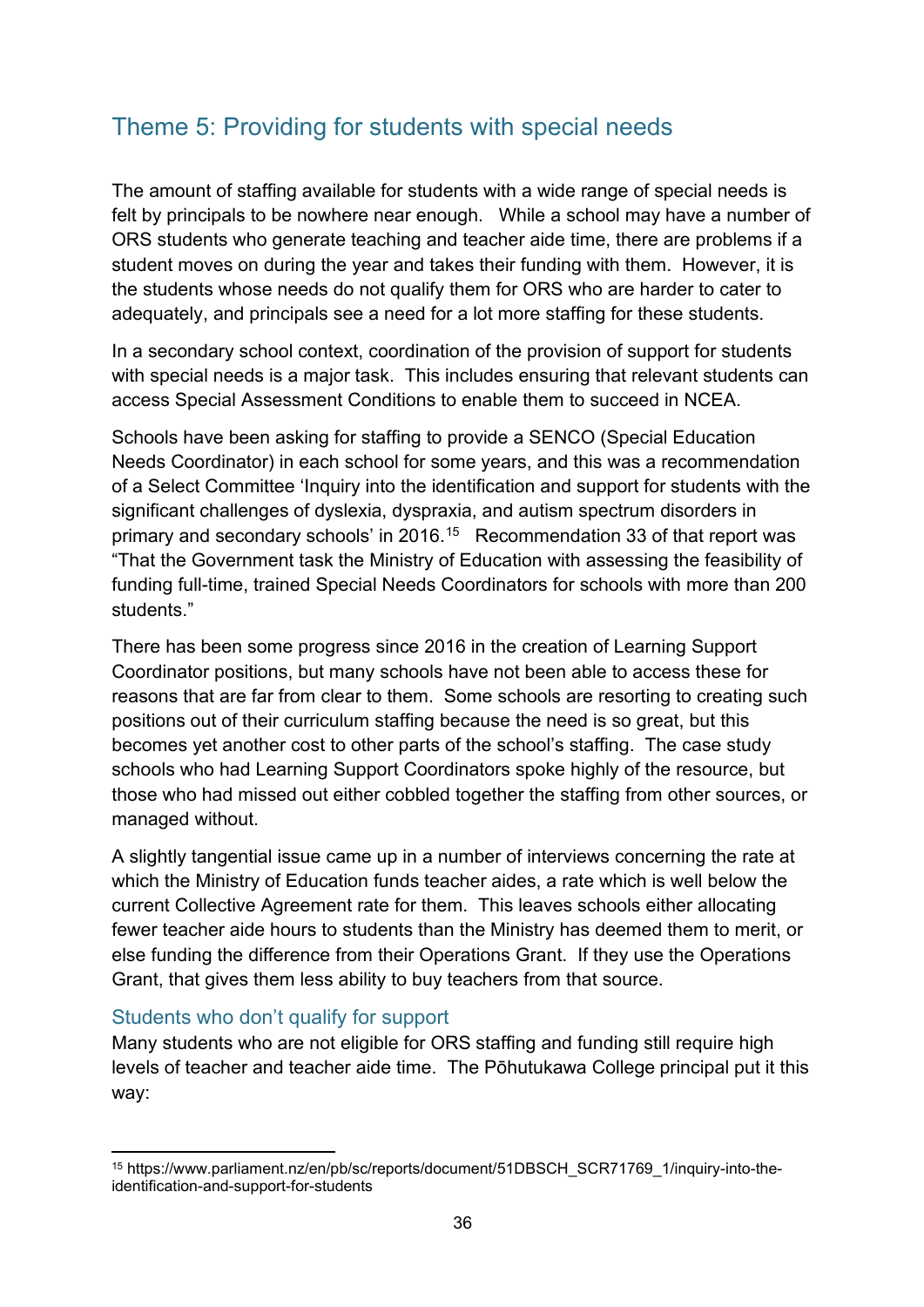Let's talk about special education. You've got your ORS kids that generate staffing, then you've got all these kids that sit just under ORS that don't generate any special levels of staffing and I think there needs to be acknowledgement of those kids, their complex needs, sometimes mental health, learning difficulties, ADHD, oppositional defiance, dyslexia, dyscalculia, dyspraxia, all those kids that have not got identifiable special needs that generate ORS funding but need more than just mainstream provision. There needs to be massive recognition of them, because if we could staff something for those kids… I know [staff member] makes a great job of applying for funding for those kids, it's a competitive funding and a few kids get it each year, a bit of teacher aide time, that funding itself is inadequate. We only put the kids in that we think deserve to get it, but they rank them and the others miss out… (Pōhutukawa College)

The principal of City College had similar views:

Special education is absolutely one of the areas where the staffing entitlement is not enough. We constantly exceed our budgeted plans in that area, particularly in relation to teacher aides because we don't believe in home-rooming them, so to adequately support a mainstreaming Kaupapa you've got to put in the staffing support. The whole ORS funding, with an ORS-funded kid you've got the funding then the kid moves on so you lose that funding and you've got to find the money to support the teacher if you value them, which you do because they're absolutely outstanding, so it's a Mickey Mouse funding system as far as that goes. And then the kids just above ORS are another challenge. We had an autistic kid here who didn't qualify for ORS funding and the dad was particularly vehemently oppositional to that, because he said "If Alex was in a wheelchair, there'd be no problem, but with autism that's not a tangible disability, you don't qualify for funding." There's other funding sources, but it's really hard to get and it's timebound and inadequate, but any money is better than no money. (City College)

Onekiritea College has eight High ORS students, for whom they receive 0.8 FTTE in total. However, on top of these, there are many students who have not met the ORS criteria but have major needs:

You've got a list of ORS kids, but there's at least 30 kids on top of that who in any civilised world would be identified as having special needs that require some extra support above and beyond… So we fund teacher aides for them… We have to do some grouping, so we end up reducing those kids' module choices because we have to group them in threes or thereabouts with one teacher aide… (Onekiritea College)

But even with such approaches, there are students whose needs are so major, the school is simply not able to meet them fully:

We have a kid who, if he's going to be in a mainstream school needs more than 11 hours teacher aide time, it's unrealistic, and I said to my LSC the other day, "Give him his 11 hours and in the other times, tell his teachers not to worry about him, because he's not disruptive", but she was in tears about trying to meet this kid's needs, she'd met with the MOE psychologist about trying to meet this kid's needs and they were just totally lacking any empathy about what the demands of that child were, and that's just one kid of a number… (Onekiritea College)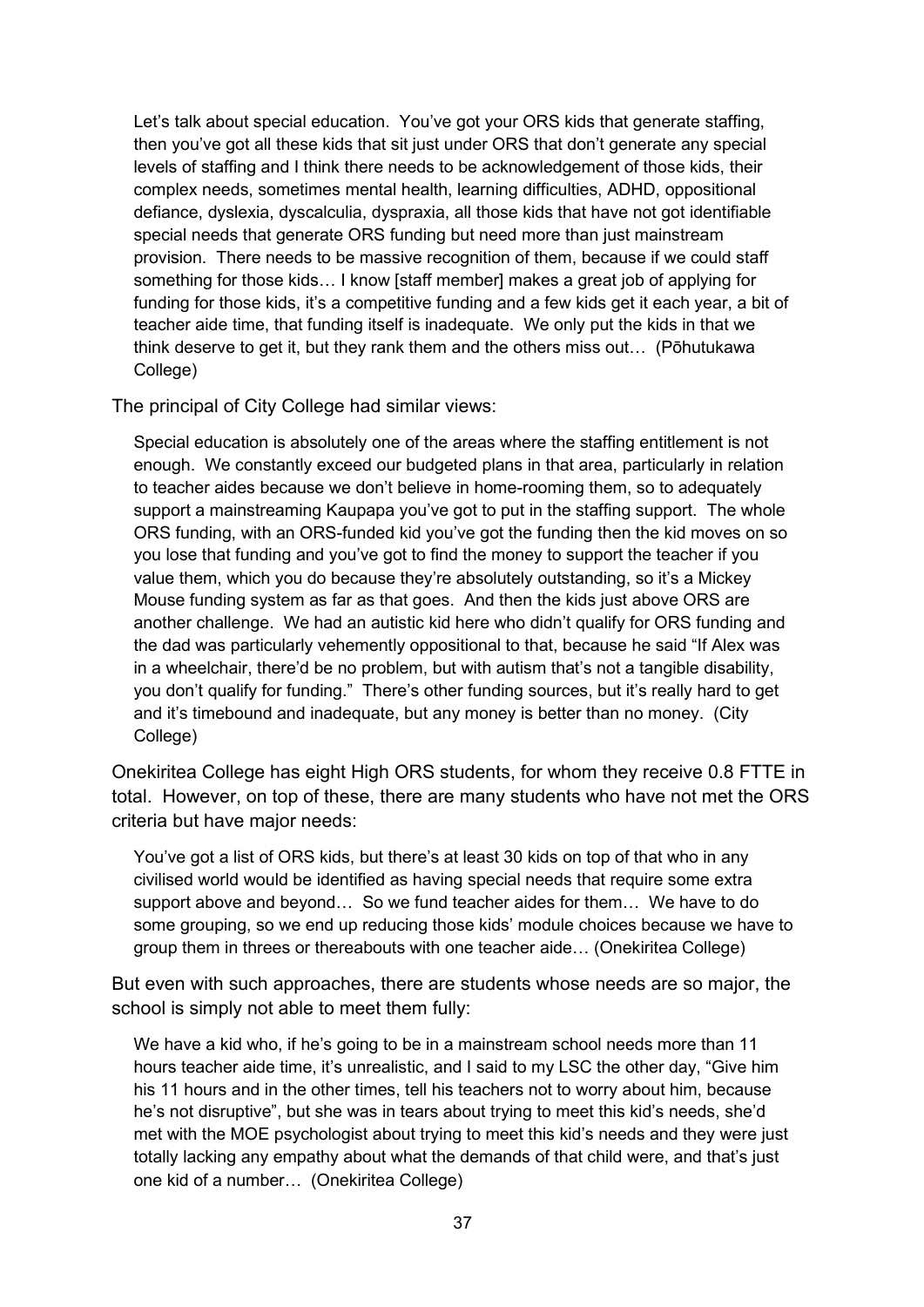The school puts staffing into this area well above what they are allocated by the Ministry of Education. The principal said:

It is hugely demanding, the number of either teacher or teacher aide hours you get with kids with high needs is totally insufficient, so we pour money into topping that up, we do more than top it up, it's making it work, so teacher aides, I've never had a team of teacher aides like we've got here, and I've got an awesome SENCO who runs the team… We have a Learning Support Coordinator, who is the person who was our SENCO, and then we grabbed another staff member and made them three quarters SENCO, so we have two people working in there, and they have a team of teachers who work in those [literacy and numeracy support] classes, and they have a team of teacher aides that they run. (Onekiritea College)

Mapuna High, like the other schools, has students who have major needs but for whom there is no extra staffing:

With more staffing we'd definitely have smaller classes, all you need is to put 4 kids with traumatic backgrounds into a class the size of many of ours… The amount of money we're putting into teacher aides in mainstream, and that's not funded… If I had more budget, I would put in more teacher aides, because the ones we've got who are longstanding and highly capable make a massive difference in a classroom. [John] Hattie would disagree, he'd say teacher aides don't make a difference, but with some of these individual kids that we've got… The Board said to me recently, if you could wave a magic wand what would you do, and I said other than a gym, I'd have a class of 15 kids who otherwise I know are going to fall out because of their traumatic backgrounds, trauma below the age of 5… If I had money, I would use it for a unit for some of these kids, who spend a lot of time wandering anyway. They spend some of the time in student support but often they don't get there. We've got lots of kids who come in part-time who are making transitions either from health issues or truancy back into school and they go into student support and they might be on limited timetables. Alongside that I would want someone who understands what a trauma-sensitive school needs to be like, understands that for these kids every day is a new day, that you're helping to re-programme these kids' brains. That's what I would do if I had an extra million dollars a year. (Mapuna High)

#### Special Assessment Conditions

An issue specific to secondary schools is ensuring students with sensory, physical, medical or learning difficulties can access Special Assessment Conditions (SAC) for NCEA assessment, to optimise their chances of success. Coordinating applications for SAC is a major task, and on top of that, students who qualify for SAC have to have these conditions, such as a Reader-Writer, made available for relevant internal assessment tasks as well as for the external assessments.

One principal described their provision as follows:

The reading teacher spends a chunk of her time ensuring our students can get special assessment conditions, we have about 10% of our students who are entitled to SAC [special assessment conditions for NCEA], well over 100 students. The application is relatively straightforward, but it's once you've got it, then it's providing the resource to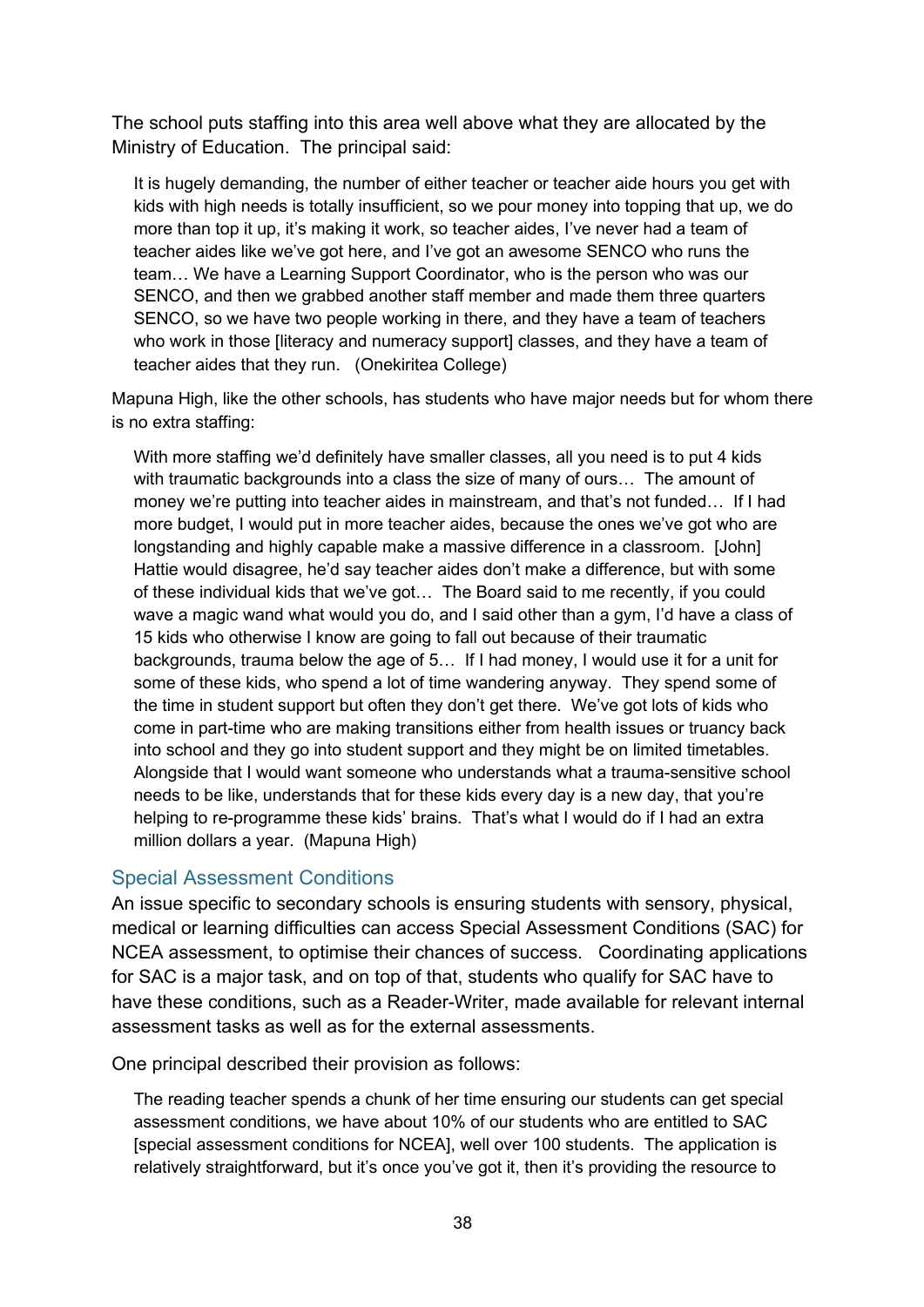make sure the students get the conditions for internal assessment, across Year 9 to Year 13… (Pōhutukawa College)

While we were talking, he pointed out a member of the public arriving at the school and waving at him cheerily. He said she was one of a number of volunteers who help their students access Special Assessment Conditions:

It's staffing, because she *i*the reading teacher] coordinates the volunteer army of mostly retired people who come in and help with this. They're amazing at removing barriers for our young people. (Pōhutukawa College)

## Staffing for students with literacy and numeracy needs

Schools take a variety of approaches to helping students overcome literacy and numeracy issues that are holding them back in accessing the curriculum, but these approaches inevitably require small groupings, and use a lot of staffing.

At Onekiritea College, there is an extensive and flexible programme available for these students as need arises, and this takes advantage of the innovative timetable structure at the school:

In our SPIN lines [Special Interests], say for our foundation learners [Year 9 and 10], in every line we run this thing called SYMTEXT (for Symbols and Texts) and it's staffed by primary trained teachers who provide the support for kids around literacy and numeracy so they can access the curriculum elsewhere, so they're not withdrawn from any classes for it, they can choose it for half a year or a year. And there are some kids that have solved the problem they had in literacy or numeracy through SYMTEXT so they don't have to do it for a whole year as a subject, they can choose another Art or whatever. We've now rolled it out into [Year 11 and Year 12]. We've got a couple of teachers in there who work on creating contexts for kids to develop their literacy and numeracy… (Onekiritea College)

The principal at Bridge College believes firmly that the way into improving her students' lives is through teachers helping them to be effective lifelong learners:

There's a difference for me, and it really is in sharp focus here, between, yes, these kids need counselling, obviously, but where you get the most bang for your buck with these kids is actually having them learn something, being with them and treating them with respect about them being learners. (Bridge College)

This is reflected in the way the school uses its whānau groupings of 14 to 15 students to address students' literacy and numeracy issues as well as to meet their guidance needs. (See also Theme 2: Staffing for guidance.) In these whānau groupings, they are using an approach called 'Write That Essay'[16,](#page-50-0) and students are expected to carry over this learning into their curriculum modules. The groupings are Year 9 to 13, which has advantages:

The parents want the Year 9 to 13 groupings, because they'll keep each other in line, the Tuakana/Teina thing… This requires big differentiation… (Bridge College)

<span id="page-50-0"></span><sup>16</sup> https://www.writethatessay.org/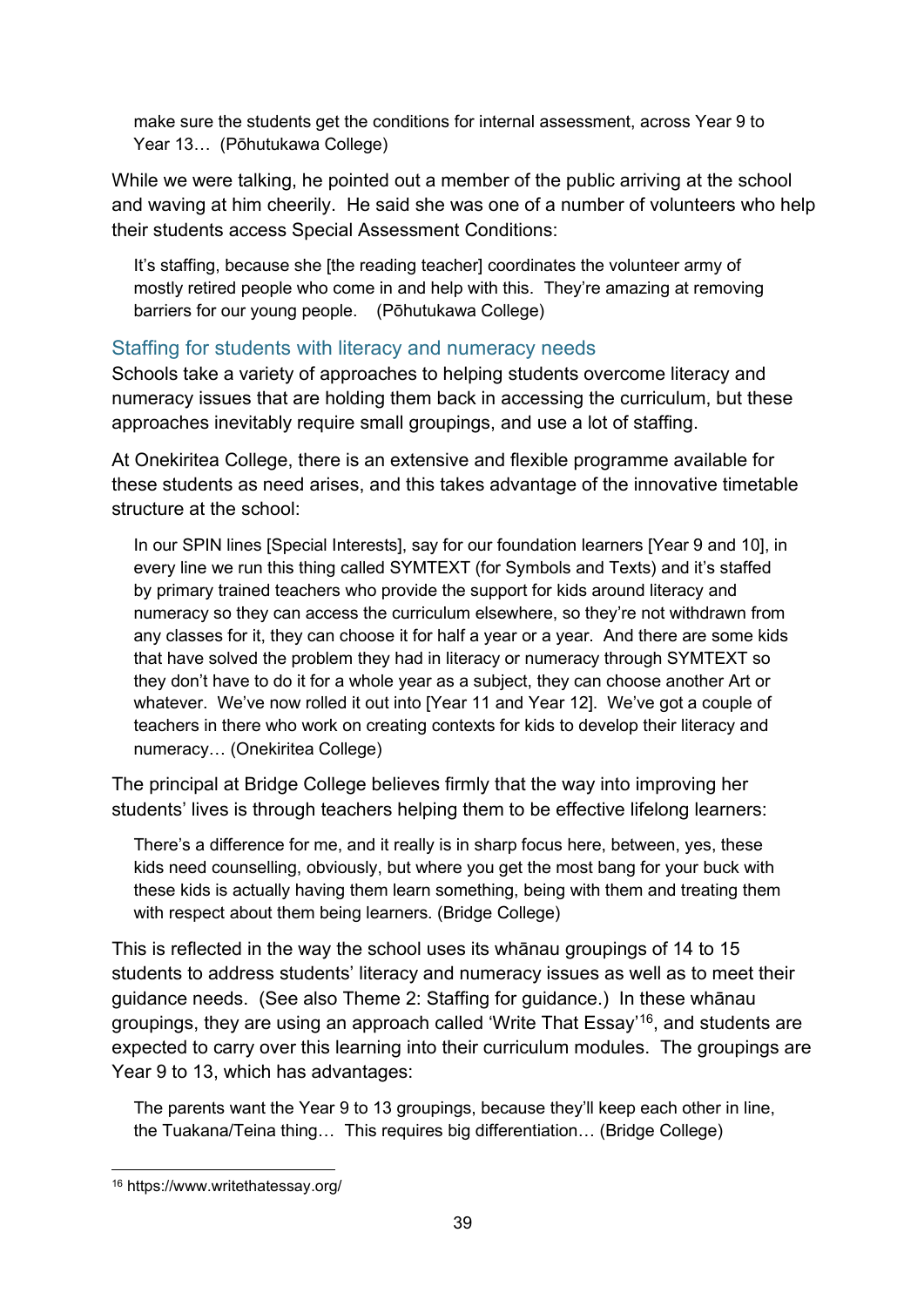The school had streamed classes when the current principal arrived, and she moved away from that for a range of reasons:

But for me streaming is not the answer. There's no point in putting these kids… They're as bright as buttons, they're funny, a joke a minute, big brains, they just haven't learned to read and write, so what they need is to be in the whānau group, in these rich language environments, learning new language and getting to the point where they want to read and write. They don't need to be sitting next to an old Pakeha lady, again, as one boy said. What I would do if I had more staff, I'd have a group of about 10 kids in a whānau group, because that would be quite intense then … You need 10 because you need to have a little bit of a mass of people, and they'd be sitting round a table like this having proper discussions. (Bridge College)

While she acknowledged that many of her students had "massive problems", she said the role of the teacher was to teach:

I keep saying to the teachers, you're not counsellors, you're not mum and dad, you're not whānau, you're not big brother, you're not the cool uncle, you're none of those things, you're a teacher, stick to that and be a teacher. So, whenever you talk to the kids, ask them how that work's going, did you finish that task, come with me and we'll do it now, that will take the kids up and out of their issues for that moment. (Bridge College)

The school is happy to use anything that assists learning, even if it might appear "oldfashioned":

In each whānau group they've just read a book, out loud, and the kids have loved it, and a young teacher just from teachers' college said to me he never would have believed it would work and it felt like a really old-fashioned thing to do, but they've read it, and it's made a difference to the kids wanting to read, so we now have 45% of the kids taking books out of the library. (Bridge College)

## Funding rate for teacher aides

A number of principals mentioned that the money they received from the Ministry of Education for the teacher aides they were allocated did not match the rates set down in the latest Support Staff in Schools Collective Agreement. One principal said it cost the school \$7 per hour extra to employ a teacher aide, and schools are choosing between paying that out of their Operations Grant, or hiring the teacher aides for fewer hours than have been allocated.

The Mapuna High principal said:

If the Ministry would fund TA's at the right rate… Let's look at In-Class Support, the RTLBs will say "That's five hours" and I'll say "No it's not, you're paying \$20 an hour but these people are earning \$26, \$27, so how do I fund 11 kids, so that's 11 hours a week that's not funded?" It's terrible. The Ministry say "It's a contribution towards..." but I've got 11 of them… They're highly skilled, our aides, so that's 11 hours, let's say it's \$7 [difference], so that's \$77 every week, I don't have that, how do I find that? I said to the RTLB service, I'm sorry but they're getting 4 [hours] but I will make sure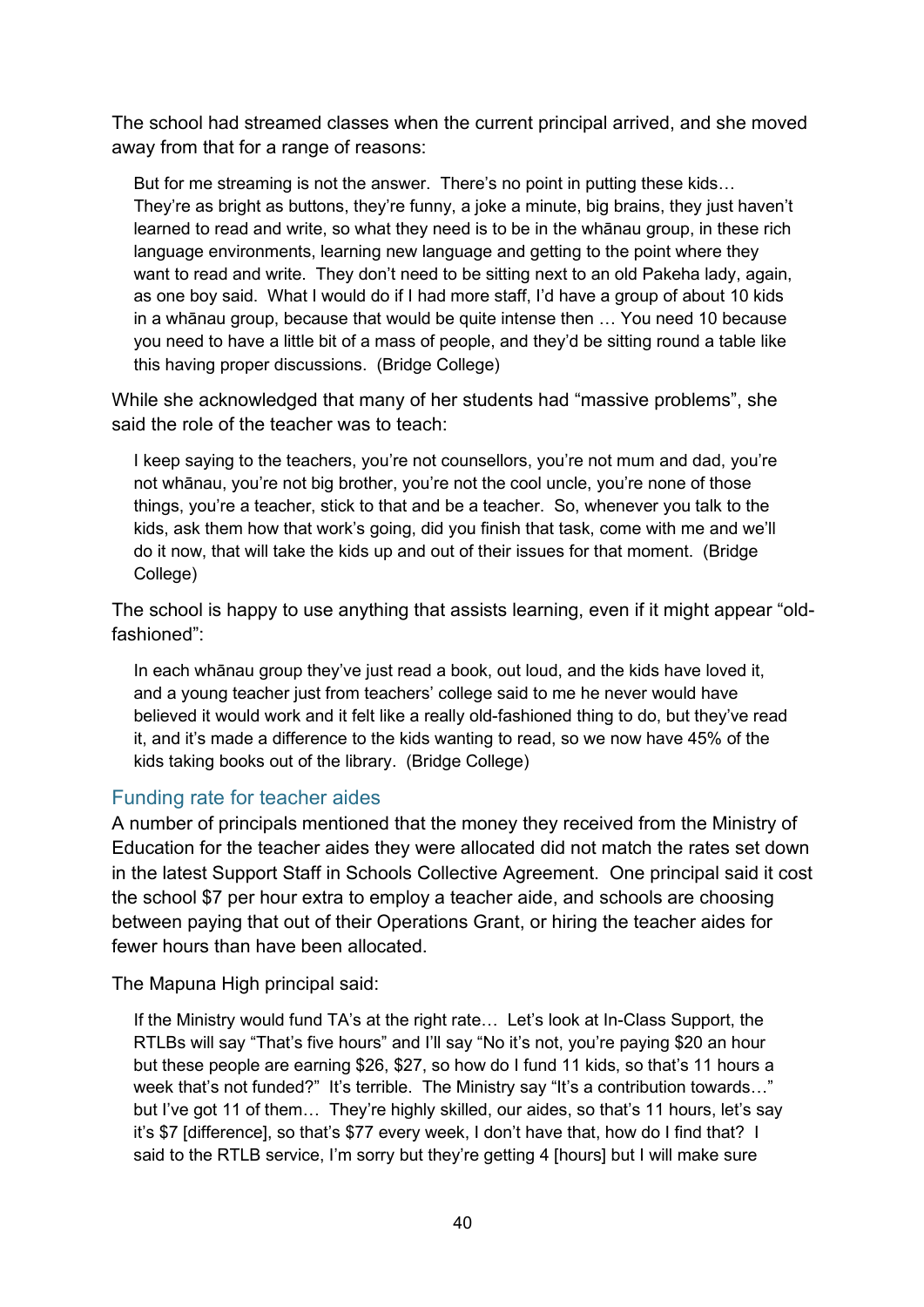they're podded so that actually it might be 8 [hours] with two of them … (Mapuna High)

The principal at Forest Area School valued their teacher aides very highly, but was very aware that the government's failure to fully recompense schools for the Collective Agreement increases was causing a significant drain on their Operations Grant:

I'm running a \$70,000 deficit this year, with the new contract for teacher aides. We have five, six teacher aides here, almost all on full-time contracts, so the allocation before the pay increase was \$68,000, it's now \$148,000. We're very generous here which was one of the things that sold me to the place, there's almost a teacher aide for every second class… Which is great but it's costly, over a quarter of my operations grant. But if you value it, and the teachers value it, and it benefits the students, it's just a matter of finding cuts elsewhere. (Forest Area School)

#### **Conclusions**

While there is targeted staffing provision for those students who qualify through the Ongoing Resourcing Scheme (ORS), the majority of students with special educational needs miss out on this, and schools have to use other sources of staffing to assist them, and to coordinate provision. This comes largely out of curriculum staffing, at a cost in the form of larger classes and less curriculum breadth.

The Special Assessment Conditions provisions for NCEA add another layer of complexity, and are very demanding on teacher and teacher aide staffing.

The fact that the Ministry of Education has not adjusted the funding for teacher aides in the light of the recent pay increase is causing pressure on schools' budgets.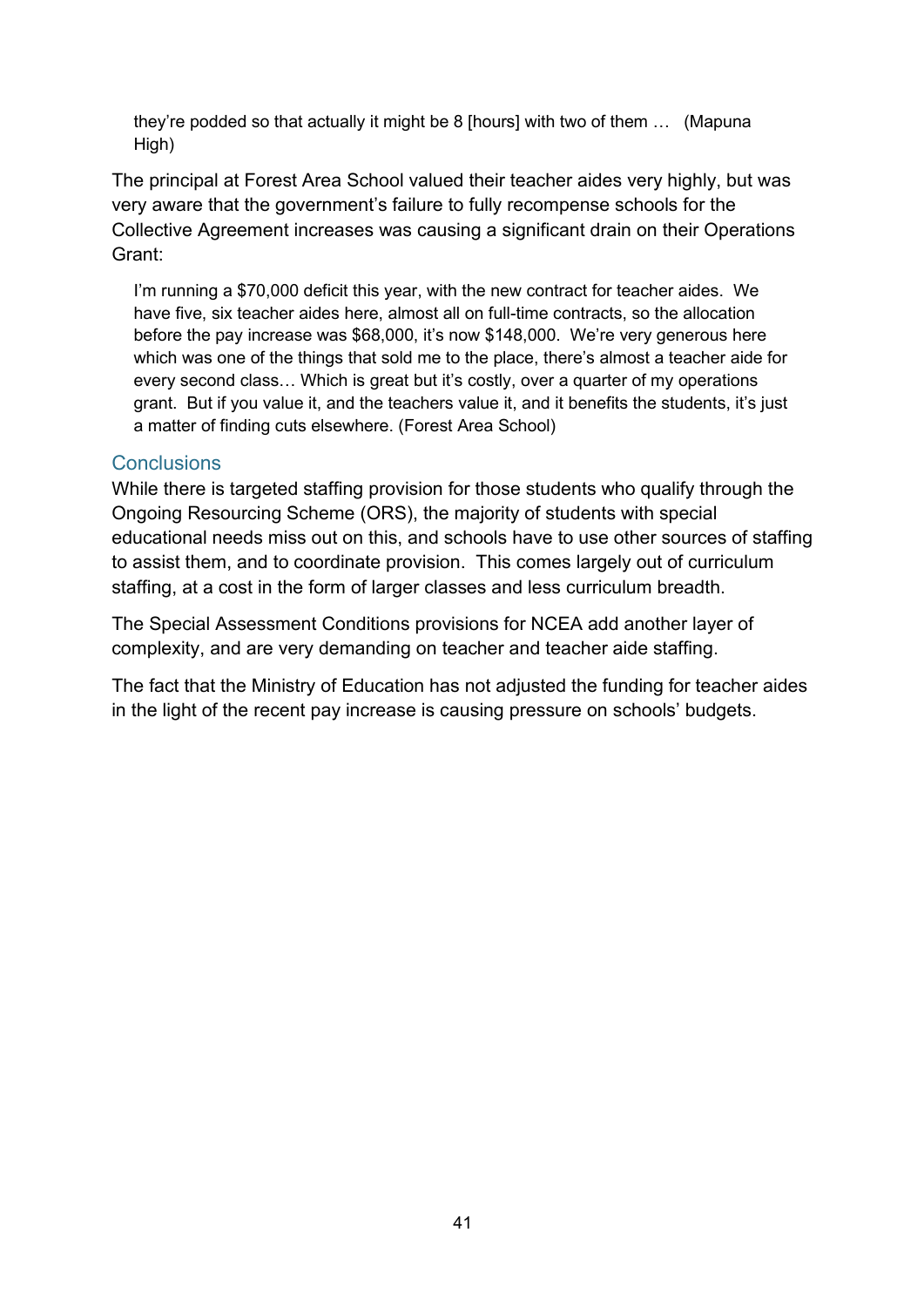## Theme 6: Funding staff above entitlement

It is common for secondary schools to fund teachers above entitlement. There can be a variety of reasons for this: hiring teachers out of FFP income in order to meet their particular needs; having students on secondary-tertiary programmes taken out of entitlement and cashed up in the Operations Grant but needing to provide teachers for them; and simply using funds from a range of sources, including fundraising, to meet curriculum and/or pastoral care needs not able to be met with entitlement staffing. If teachers have been hired from sources other than entitlement staffing, the school has to pay for any redundancies required. This can prove expensive if schools have been good employers and appointed these staff permanently.

#### International (foreign fee-paying) students

Schools that recruit foreign fee-paying students are expected to hire teachers out of the funds generated to provide for their curriculum and pastoral care needs, but the pandemic has left schools in a difficult position, with students returning home and not being replaced. Some of those teachers may not be needed for some time, and may not be able to be used elsewhere in the school.

Middleview College has been caught short by the loss of foreign fee-paying students. The principal said:

We've got \$330,000 of our bulk grant which we largely get from our overseas students which we haven't got at the moment, so we've got just to [make] do with our current staffing. We're actually employing more than our entitlement. It's roughly 4 teachers… That's hurting, because one of the main reasons we undertook to grow that was because of the income it generates to help the school out. So that's a double whammy if you like. We got funding from the govt last year to sustain numbers, they gave us the difference for what it had been and post-Covid, but we haven't got that this year. But when we've got to lay off staff, do the process, we haven't got the income to do it. The Ministry would say we elected to have them and it's our problem. There are management people, teacher aides that have got a language, homestay people, ESOL teachers, etc. You've structured your classes to take them into account, like 3 Chemistry classes instead of two. And we were paying for that extra staffing. And we were using the money just to run the school and pay for extra staff. We used a lot of the money for staff wellbeing like counselling hours, smaller class sizes, school vans and things like that, that we wouldn't have got otherwise. Basically, the operating grant you can wash your face with it, but you'll never be able to do any special things with it, you've got to create your own separate income stream to do that. International students are one option for that. (Middleview College)

Pōhutukawa College had 35 international students pre-Covid, and was on track to have 50 by the end of 2020 when the pandemic hit. At the time of the interview, they had six remaining. The principal said: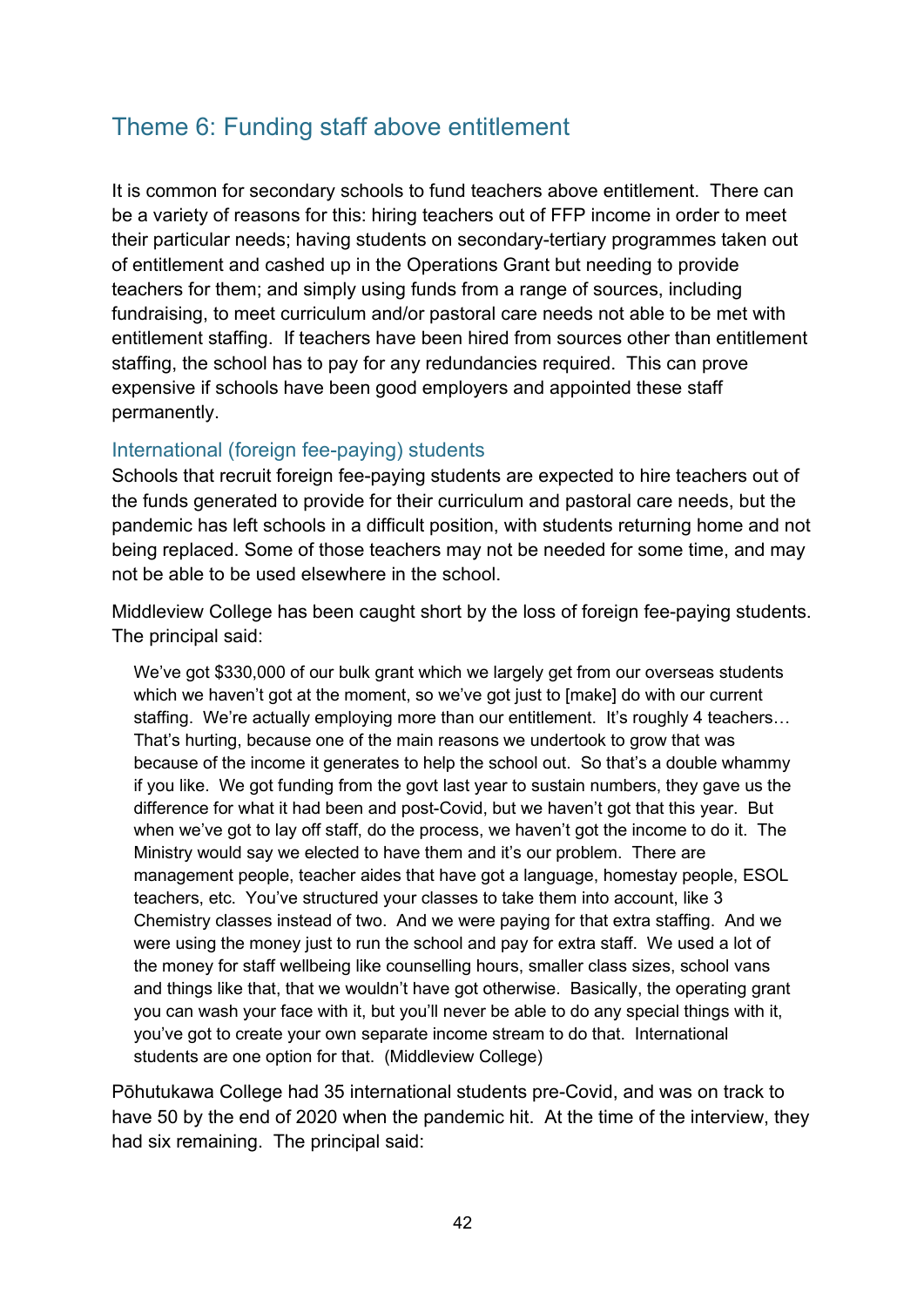The European ones all got bundled onto planes and sent home even though some of them didn't actually want to go, the Chinese students too, so we've got some Japanese students left, they haven't been home for two years. Our newly appointed International Director is having to be redeployed in all sorts of ways, she's gone parttime and is working in two other areas of the school, but the strain will be on that next year, we'll probably have three kids then. The staffing was across the school so it's a bit hard to quantify, with 35 kids that's two teachers in the senior school. (Pōhutukawa College)

Onekiritea College is also becoming nervous about the possible implications of a continued absence of foreign fee-paying students on its ability to deliver its innovative curriculum for the benefit of all students. The principal admits that they "went to a number [of FFP students] higher than perhaps we would have wanted except that our model is quite staff-hungry…" They have used the ESOL staff hired for the FFP students to also meet the needs of domestic students from non-English speaking backgrounds and this has worked well in the past. However, the 35 FFP students they had about three years ago have dwindled as a result of Covid-19:

Around 25 were on site at the start of 2020, some went home and we dropped down to about 20 on site, two went back at the end of last year, and this year we realised that was an income hit but expenditure went down because we had funded a marketing trip that we no longer did, so it didn't hit us too much financially… This year we still have 17 who didn't go home, so they've been away a long time… I am getting a bit nervous, we've gone with about seven teachers over on our total staffing, the Board wanted us to stick with that staffing, they didn't want us to make anyone redundant, and they expect that the international student market will begin again, but maybe differently. (Onekiritea College)

City College, too, is facing a budget deficit of \$300,000 to \$400,000 this year as a result of loss of FFP students, and unlike Onekiritea College, they have embarked on a redundancy round. The school had been quite heavily engaged with the international student market and was feeling the loss:

In 2019 we had 122 international students, and this year we're down to 47, so that basically has meant a \$1m cut to our income. The ones we had here we arranged homestays over the summer, and a holiday programme… and of those 47 that we've got here now, we're predicting we'll have 25 stay on for 2022, so on that basis, we've gone through a redundancy with our international team, something I hadn't really signed up to, I was thinking it wouldn't happen, and we have to pay for the two redundancies we've done. We've got one permanent director and two part-time support people to look after the 47 we've got, and that means our break-even point has dropped down from 36 students to 19 students. That was the hard reality, that we were looking down the barrel of the international department staffing costing us money. We have made the decision that, should those numbers not eventuate, we will not go through any other redundancies, we'll redeploy those two staff members into other roles within the school. The Director position would remain. (City College)

Despite the above, the principal seemed quite philosophical: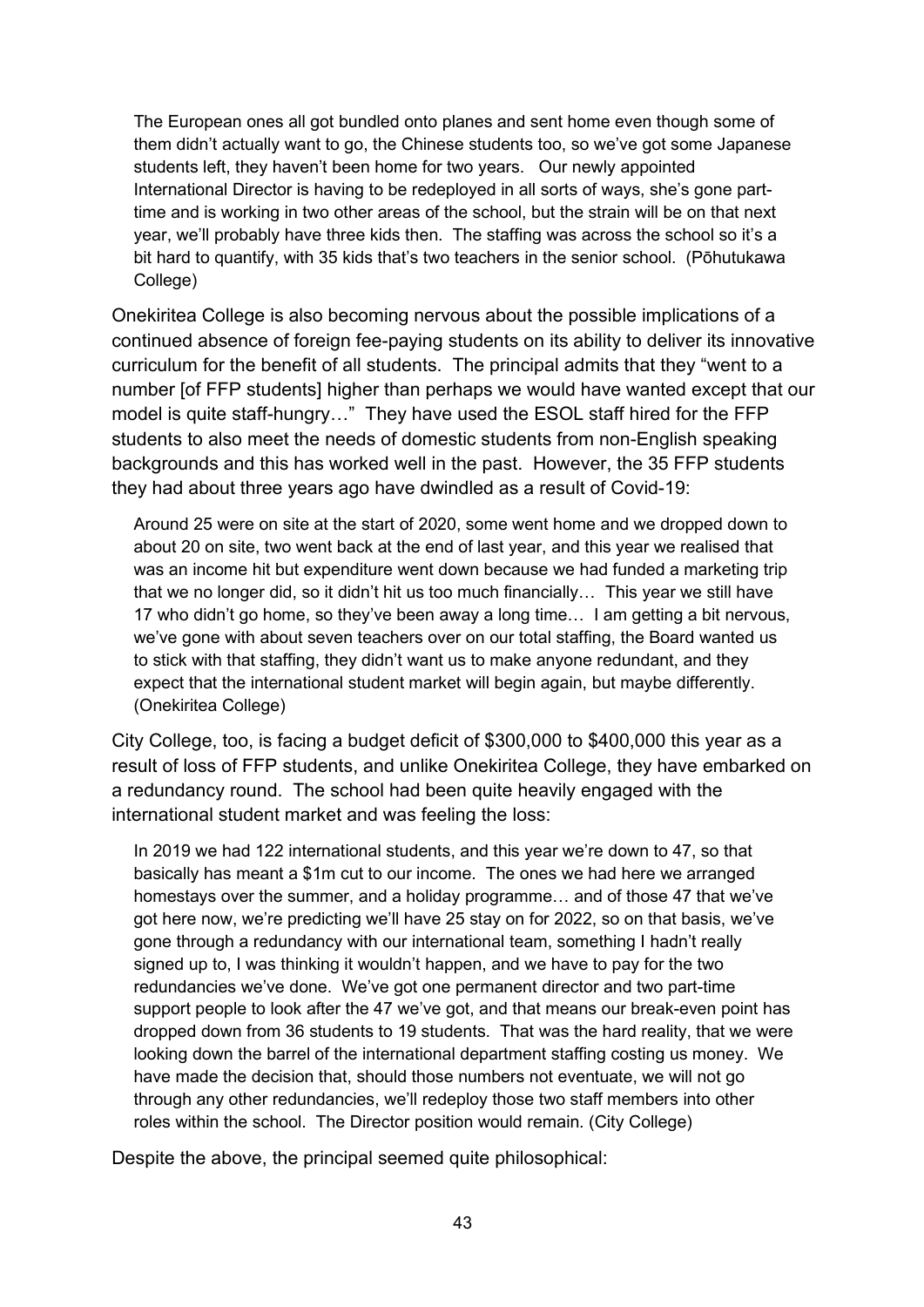Can you find me a principal that runs a school according to their FTTE [entitlement staffing]? A local principal tells me he's 15-18 staff above his entitlement, another school that usually has international students. Another school that had over 300 international students is in deep trouble. We were all warned, keep a nest egg, but nest eggs in schools? Give me a break! (City College)

Kauri College, on the other hand, had not gone into having FFP students in a big way, and had therefore not been as negatively affected as other schools. This was despite the school being in a prime tourism area, with a lot of outdoor opportunities for students. At the time of my visit, they had three FFP students left who had been there pre-Covid and had not gone home. The maximum the school had ever had was about six. As a small school, they had always been reluctant to become dependent on FFP students: "I think it's a mug's game when schools set themselves up to be dependent on foreign fee-paying students… I don't buy into this nonsense that this Covid thing has really hammered us because we haven't got our 200 feepaying students, why did they ever get to that point?"

Instead of FFP students, the school was happy to have a number of exchange students on its roll:

We've found we get as much bang for our buck from the exchange students. They come in, they don't pay a fee but they get added to our staffing, and they generate operations grant. Because we're a smaller school, our classes might have six in Calculus, six in English, three in Geography, so they don't cost us anything at all in our staffing, but they generate staffing, so four or five exchange students can make quite a difference to our staffing formula, that will enable us to run one more course. They come in very good at English so we don't need to provide ESOL, whereas the international students, they require a timetabled period for ESOL plus other maintenance that's required around that because they're more needy and English is a second language, but we don't have to do anything for the exchange students. I'm tilted towards more exchange students and fewer international students. (Kauri College)

### Secondary-tertiary programmes

When a school enrols students in a secondary-tertiary programme, the students concerned are not counted in entitlement staffing, but the school receives funding per student that reflects the proportion of the week that the student is at school, e.g. three or four days. (The tertiary partner receives funding for the balance of the week.)

A number of case study schools had students on secondary-tertiary programmes. Kauri College, for example, had 4 students involved, and received a quarterly payment of \$9,650.00 in its operations grant to reflect this. The principal described himself as "a fan" of the system, because it benefitted their students and "has enabled them to bridge the gap between school and work, or school and training."

However, Kauri College keeps the numbers involved small, for the following reasons: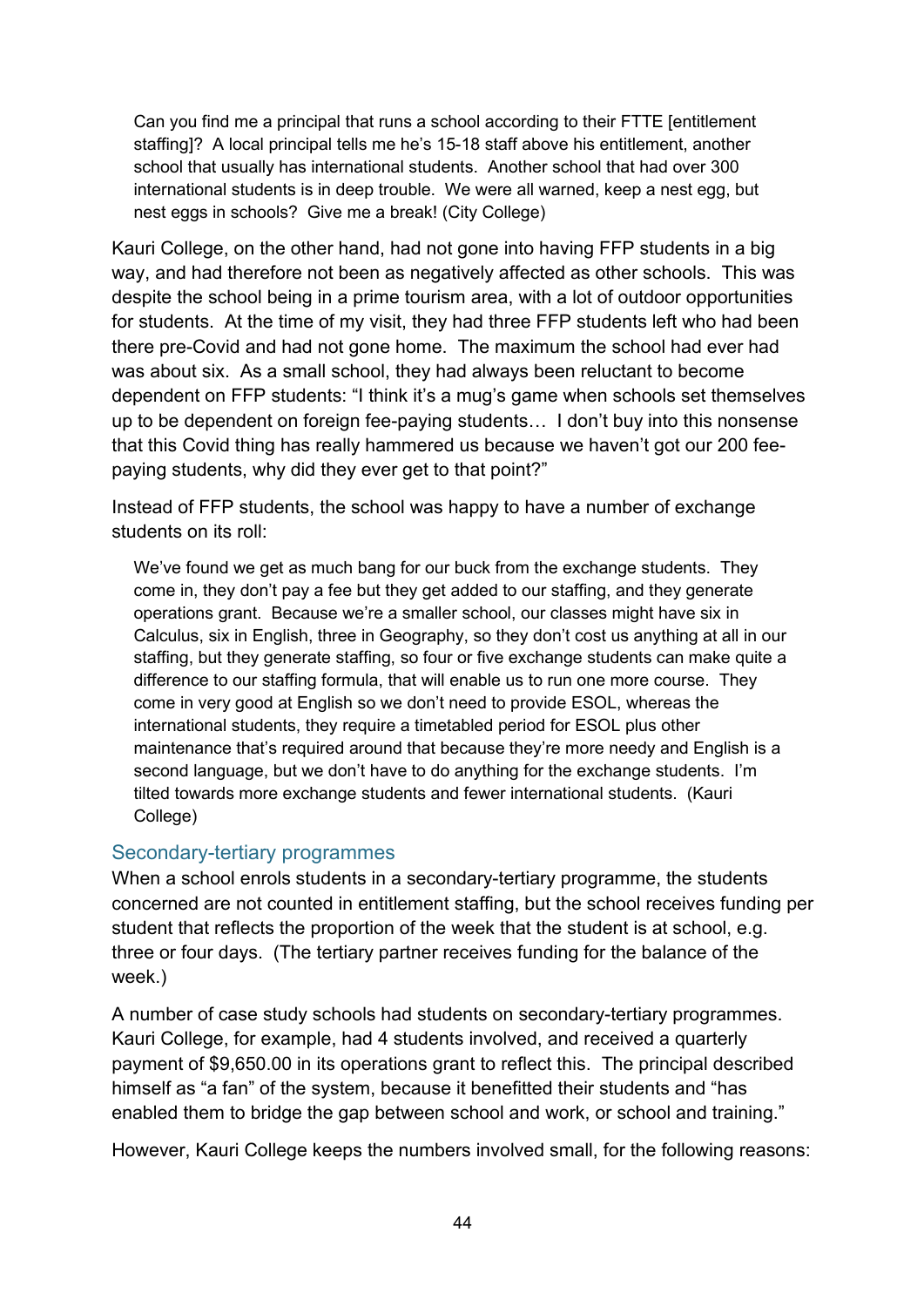The number hovers between four and six, part of it's for pragmatic reasons around transport and those sorts of things, but largely it's about the kind of students it's designed for and matching that student to that programme, and we're not interested in building it up higher just to get a bit more money, that would be wrong. If we can't make it work for the student, we deserve to lose it… After the STP year, most of them leave for further training, apprenticeships or work. (Kauri College)

The principal at Forest Area School was more enthusiastic about their secondarytertiary programmes, and half of their Year 12 students are involved this year. He said, "The kids love it, I think it's hugely successful." They have a Memorandum of Understanding with their closest polytechnic, but they can also use other tertiary partners because of their geographical position. Getting the students to the appropriate courses is an interesting challenge:

We have a school car and we pay someone to drive the students to the courses. We use a teacher aide that doesn't work in school on that day, so he and his wife drive them over, and we get that reimbursed, petrol and wages, it's a great system. (Forest Area School)

The cashed-up nature of the staffing didn't bother him unduly:

The stress of it for a lot of principals is that it comes off your formula staffing, but you get more cash back in than you'd get in formula staffing anyway. As long as you're happy to go over your formula staffing entitlement and then get the cash back in, it's all fine. (Forest Area School)

Kahuarau Girls' College is unusual in that it has its own trades academy which has 81 places across Years 11, 12 and 13. This is a large proportion of the roll to be cashed-up, so the school is funding a considerable number of teachers out of its Operations Grant. A further complication is that the school itself is using only about 50 of these places, with the rest being shared with other schools.

The principal explained where she is using Operations Grant funding for staffing, and where she plans to use it in the near future:

The trades academy, extra staffing in languages, and that's really to get the bilingual pathways under way… On a very basic level, in constructing a timetable, we need extra staff. In my head I have a dream list, so the other area that I know I have to put more staffing into is digital technologies, so that's the big area next year. So it's bilingual pathways, digital technologies, Science, Maths. (Kahuarau Girls' College)

### Funding additional staffing to meet curriculum needs

Schools may also find they need to staff above entitlement because they can't meet students' curriculum needs otherwise. Middleview College finds it can rarely avoid this:

We always spend huge amounts on staffing extra to entitlement. In theory we want to spend zero, and in the odd year we have, but we inevitably have to pay, because in theory we might want to employ just that many, but it depends on the mix, because you can't necessarily find a teacher that can take Phys Ed and Science and Maths, you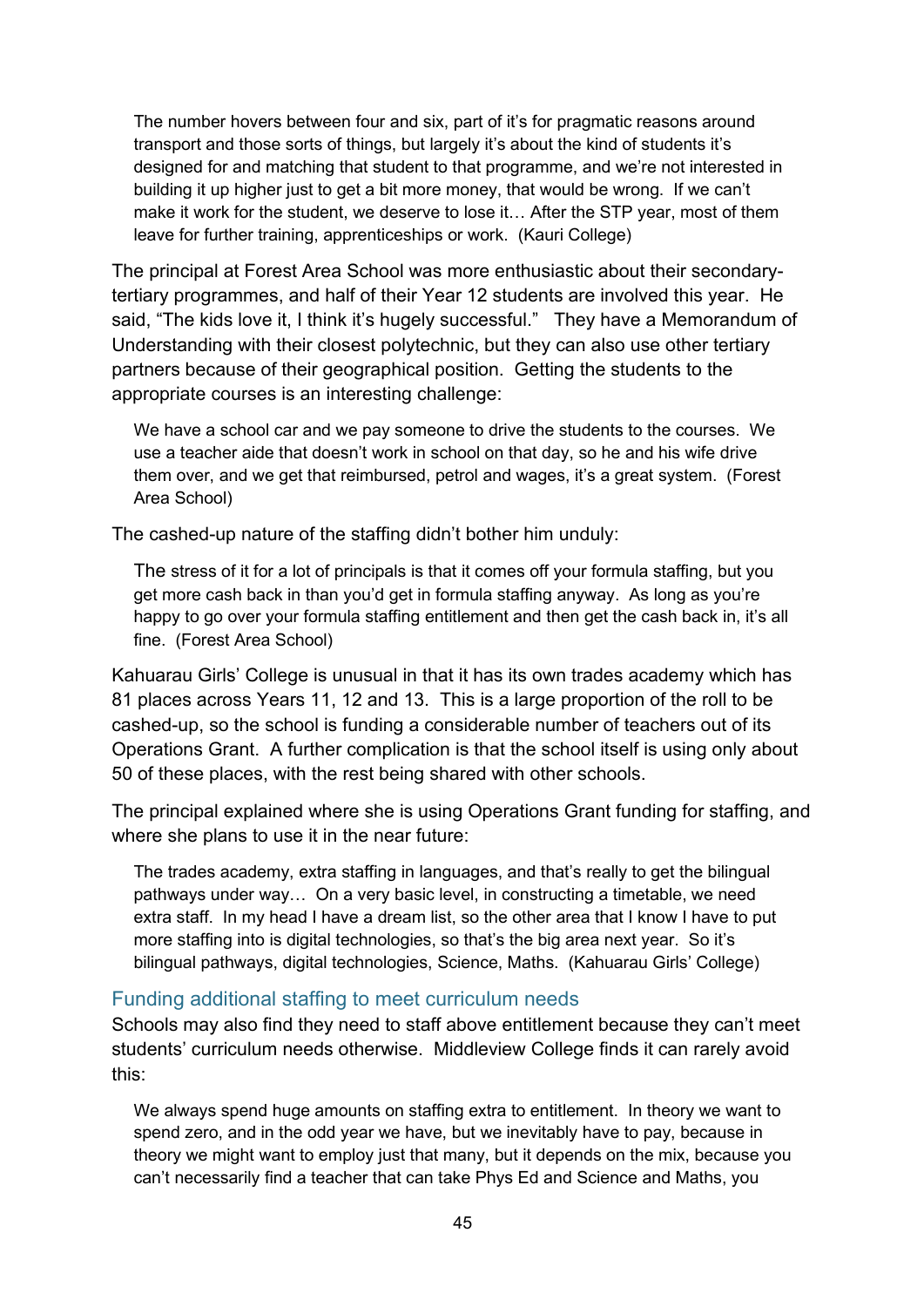might have to employ more to cover that, even though you only wanted to employ one body, so there's a lot of complexity. (Middleview College)

Mapuna High also funds staff above entitlement to meet curriculum needs, and it stretches their resources substantially. This year they are funding 3.24 FTTE, which is more than they feel they can afford. In part, this need is caused by the less than favourable ratio the Ministry of Education uses for their Year 7 and 8 students:

At the start of the year, we were saying "We can't go over 2, we can't go over 2 [FTTE above entitlement]", but we just couldn't make it work. With the class sizes we had to add another Year 9 class, Year 7 and 8 we've got classes of 31 this year, and they have to go in for their Science and Technology groupings and they're practical subjects and they're too big. In some cases we've got two classes split into three, making about 20 in each. But we're not staffed at 1:20, we're staffed at 1:29, so that makes it difficult for the Year 7 and 8. (Mapuna High)

When asked what she would do with more funding, the Mapuna High principal was clear she would spend it on more teachers:

I'd buy more teachers, you've got to put your money where your priorities are, but how can you? How can you manage a budget when it's just not enough? So, we buy in three teachers and I only wanted us to have two because of the international situation [a drop in foreign fee-paying student numbers because of Covid], and that allows us to run a better curriculum with some multi-level classes in the senior school. I'd love not to have multi-level classes, I'd love it if that were possible, but across languages, art, dance, some groups are just not big enough so you make this decision, are you going to cut the subject or are you going to teach multi levels? Dance has got Year 10 to 13 students in it, four levels in one class, the whole class is now around 27 because she won't say no… (Mapuna High)

The principal at Kahuarau Girls' College faced the same issue, and also talked about complexities with paying for teachers out of the Operations Grant:

We can't offer the things that they really need to do, it means that we don't have the digital technology pathways, we haven't got enough… It would be lovely to do more Music, all of those electives… the arts generally… It restricts the opportunities for students, really, it's all of those really future-focused things that we can't do, anything that's connected to IT – coding, robotics – we haven't got enough specialists to push that sort of thing forward. One of the things I'm going to do is to use our money to bring someone in, that's what we'll have to do, but you know there aren't that many mechanisms for me to do that anyway, to pay them. I'll have to use RRR's and then it's either \$4k or \$6k, and then we end up in that tangle with Novopay about who's paying for what. (Kahuarau Girls' College)

#### Smaller schools

Smaller schools are less likely to be able to fund additional teachers out of their bulk grant. The Kura Kaupapa Māori principal was asked if her school bought any additional staffing above entitlement, and she said "No, there's no wiggle room to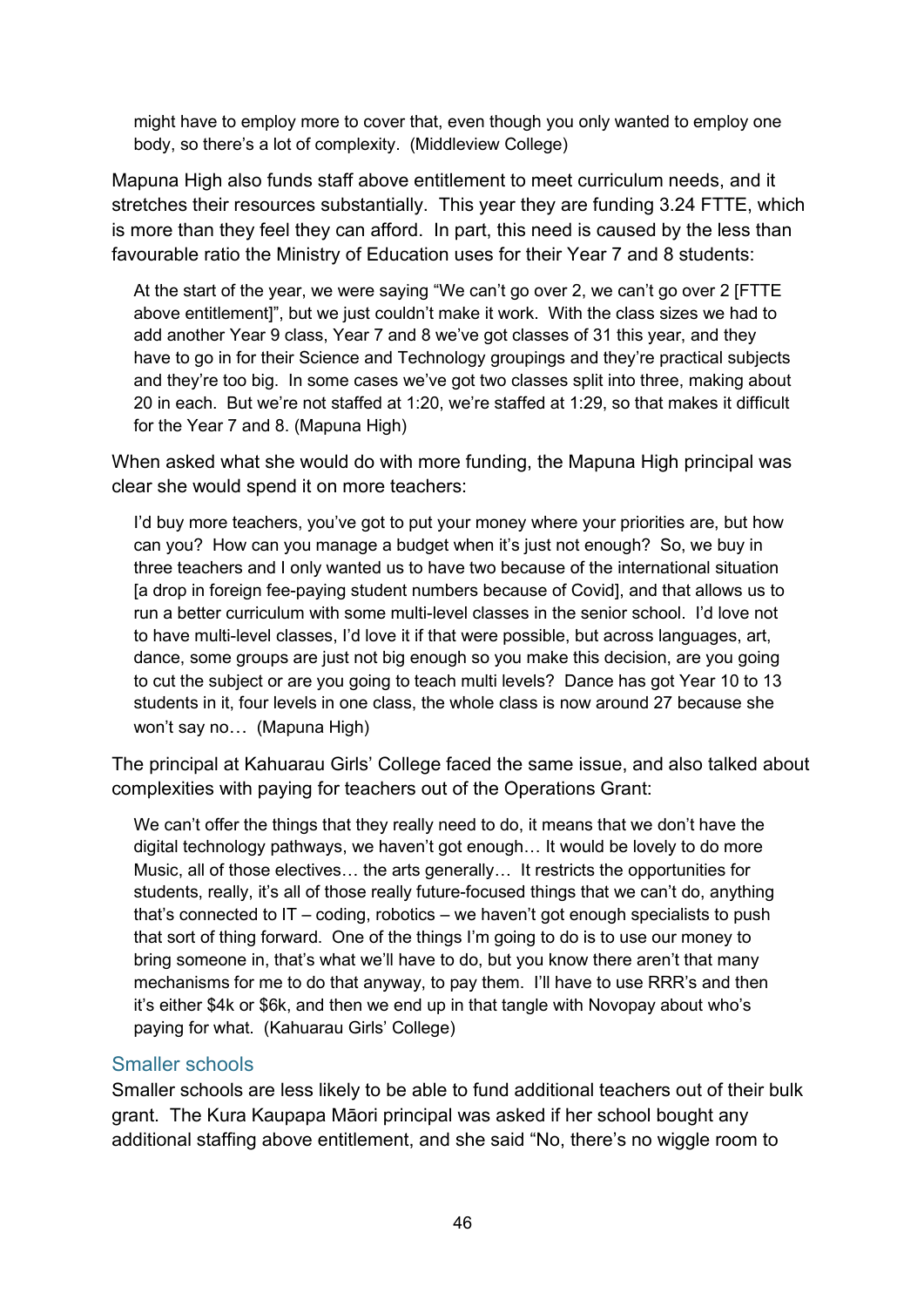fund our own, but it comes right down to who would we fund, because there's no one there. You have to grow your own." (TKKM Rimu)

This concept of "growing your own" seemed to be unique to the Kura Kaupapa Māori context, and was a way of solving the problem of the nationwide shortage of teachers who are both fluent in Te Reo Māori and have appropriate teaching qualifications for the secondary specialist subjects. The principal said:

All the high-performing kura grow their own, like their graduates from Year 13 are encouraged to go to teachers' training college and come back, or the parents are encouraged to. I was one of the first that did that, because who best to teach our tamariki but our own parents and graduates? … So we've got three Raukura, we call them, graduates from our kura, who have gone off and done teachers' training and then come back to us. We celebrate that. They're the role model for the next lot that are coming through, because they see this could be my pathway in front of me. A lot of kura are doing that, there'll be a lot of graduates who are now teaching, because that's the answer, the strategy that we're all doing in order to keep this Kaupapa going in order to be able to provide for the next generation. (TKKM Rimu)

#### **Conclusions**

Schools vary as to their ability to fund additional staffing, and size makes a difference. The two main sources drawn on appear to be funds from FFP students and funds from Secondary-Tertiary programmes. However, two principals confessed to me that their schools had quite substantial cash reserves, accumulated under their predecessors, and they were under pressure from the Ministry of Education to spend this money. In both cases, it seemed likely to be swallowed up more by property projects than by staffing.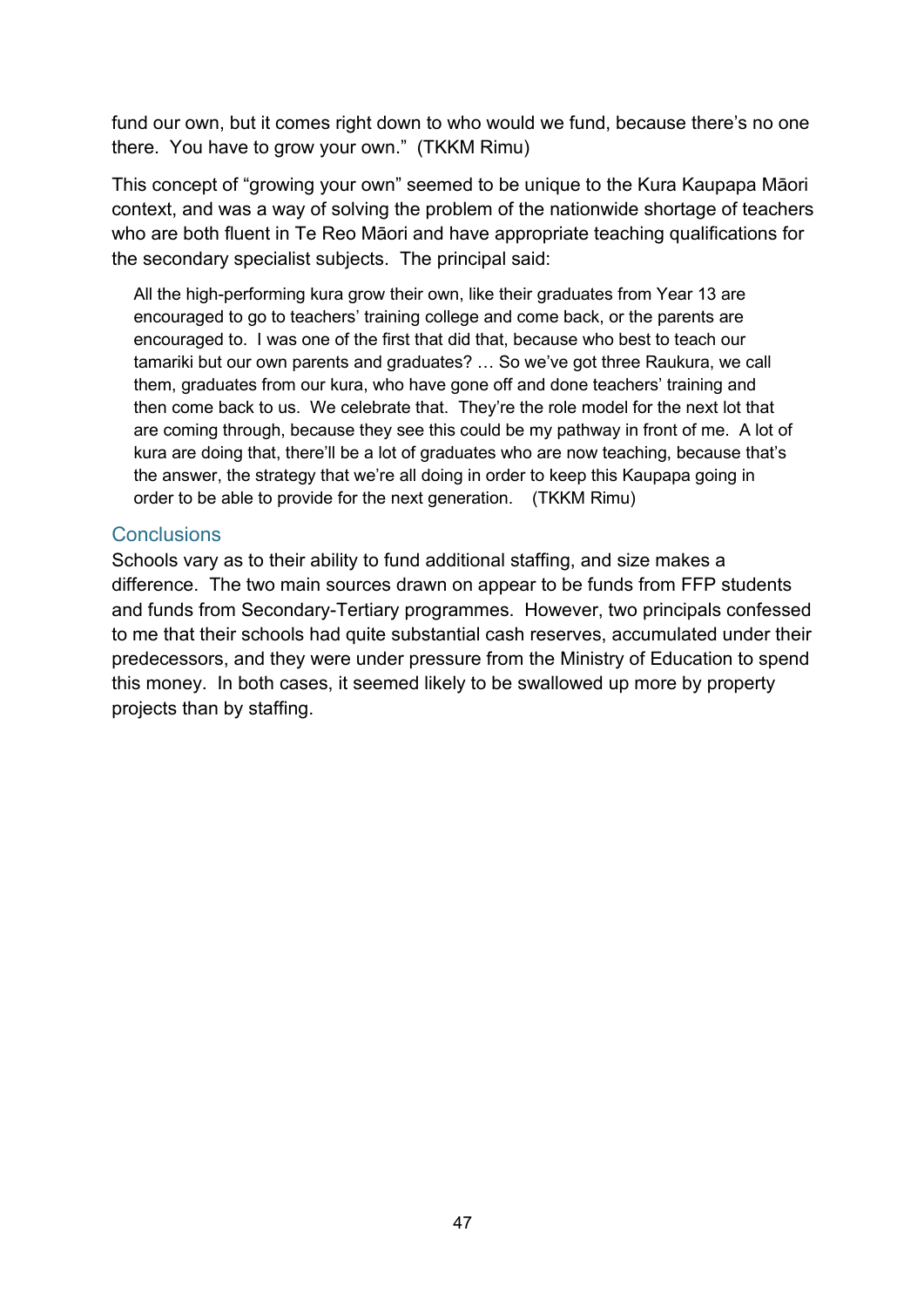# Theme 7: The demands of collaboration

As one principal said of collaboration: "It takes a helluva lot of time…" In recent years, increasing demands have been placed on schools to collaborate:

- With whānau, to ensure that the school is connected with its community;
- With their local Māori community, to develop and make known the school's policies, plans and targets for improving progress and achievement of Māori students;
- With other relevant cultural groups such as Pasifika and other cultures reflected in their school population;
- With other schools in their area, e.g. through creating Kāhui Ako or other forms of collaboration;
- With local social services, police and other agencies for the wellbeing of students;
- With local employers and tertiary organisations in order to facilitate a range of pathways for senior students.

There has been no additional staffing or funding provided to schools for this work, except in the case of Kāhui Ako where there is extra staffing provided to release certain teachers to do the work of the Kāhui Ako. Principals talked about the time demands that some of the various forms of collaboration place on them and other staff, particularly collaboration with Māori and in Kāhui Ako.

## Collaboration with the Māori community

Pōhutukawa College is making determined efforts to work with its local iwi, including having an iwi representative on the Board of Trustees, and a Kaumātua for the school. However, the principal acknowledged that this collaboration work falls mostly on him, and that he has to be very careful not to place excessive demands on the iwi:

It's a small iwi and I know staff would be keen to have more iwi connections but I'm really cautious of not just using them, it's about relationships. Last time I went to see the Kaumātua, the Board had a series of questions they wanted me to ask, but I got through two or three of them and then decided that was enough, I needed to stop asking questions and find out how he's going, you know? Rather than suck knowledge from him. But there's not a lot of people, we've sadly lost a number of Kaumātua, so small numbers but good people. (Pōhutukawa College)

At Onekiritea College, the departure of a Deputy Principal provided an opportunity to get someone into the Senior Leadership Team to lead in that area. The principal said that DP's role was "to lead the embedding of culturally sustainable pedagogies and practices in our school". He commented:

Now that just rolls off your tongue, but it means connecting with the actual local community, the local whānau, developing programmes and practices and pedagogies and she's the DP who's in charge of projects, partners and pathways and sitting in her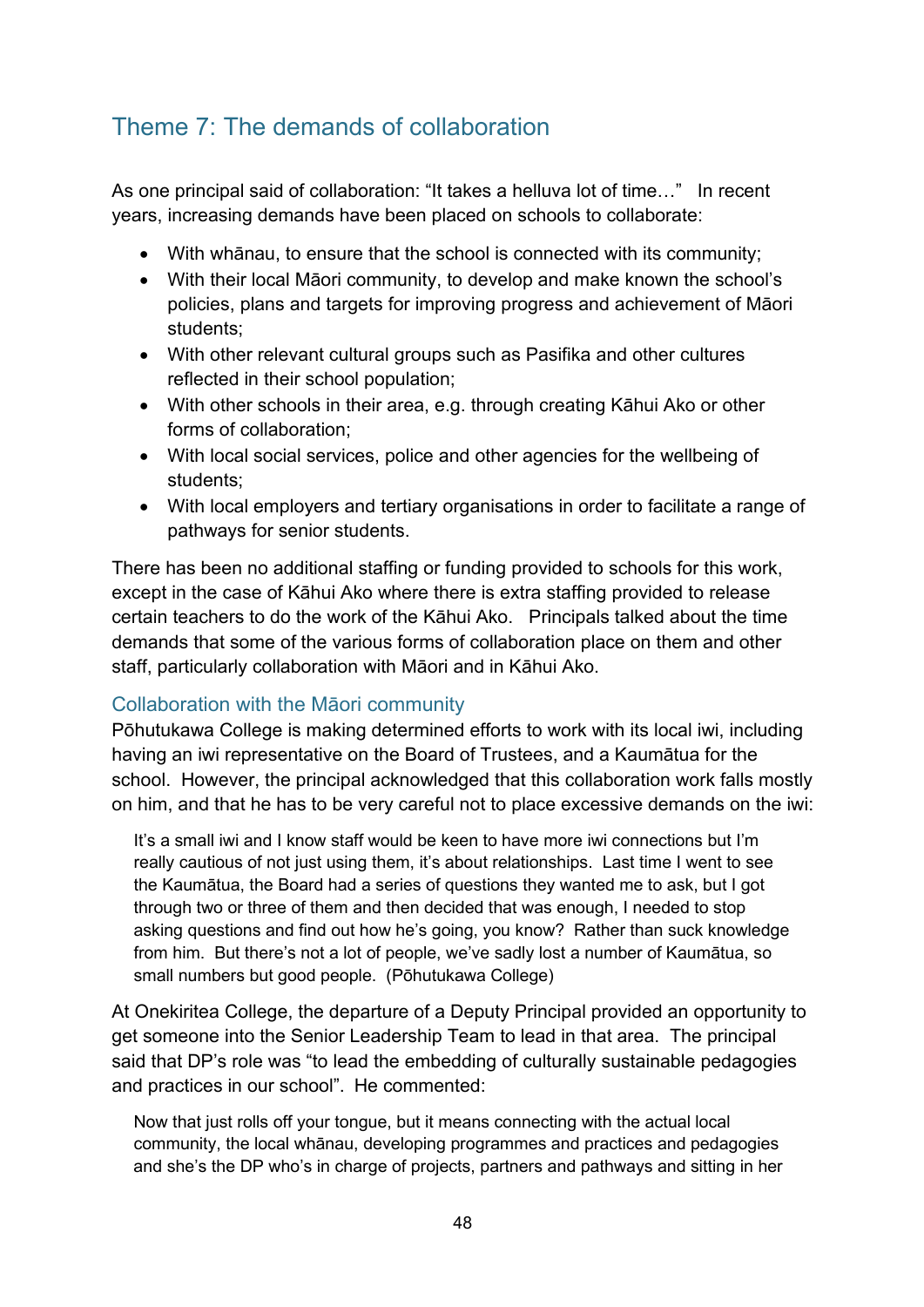umbrella is professional learning, so she manages the Within School leads [for the Kahui Ako], so that's become our professional learning focus, and we've only had one PLD focus for three years and that's embedding culturally sustainable practices and linking in with local iwi, which has been pushed along in some ways, and in some ways hindered, by our Kahui Ako who have this aspiration as well, which I don't think we would have if it wasn't for me insisting on that… They're all into it now. (Onekiritea College)

As is the case for Pōhutukawa College, the local iwi for Onekiritea College is small and therefore has capacity issues. Despite that, the school and iwi have found interesting ways to work together:

One of their few paid people has come in and run workshops on stories of the iwi, and been with us at our Noho, been with groups of kids to develop Kowhaiwhai and so on. A real gateway in was when we partnered with a group … and we developed the first app, in conjunction with the iwi, that takes people through the stories, the Waiata, the Haka, and learning Te Reo, the group ran it for us and everything went through the [iwi] filter. That created a really neat bond out of which grew the idea of working closely with them to influence our curriculum. They're right in the middle of lots of things like developing a place for their marae, and so they said right from the beginning, "Don't you dare come and ask us to come and sit on your Board of Trustees because there's 30 Boards of Trustees that want that, what we want is a meaningful sustainable relationship." We really loved that message, because that's what we want, so we've got a strong relationship with them but it takes a lot of time. (Onekiritea College)

Mapuna High is finding collaboration with its local Māori community a challenge, due to competing demands on the local iwi:

It's a struggle. Prior to me being in this school, the Māori community was strong, and they built a Whare in the school, and at that point the parents were very connected with the school, and some of those parents even trained as teachers, and there were big ties with local iwi. However now there are Kura Kaupapa Māori in the city, and allegiances have shifted. We used to have a Māori DP and we relied on him for connections to the iwi, but he's left. We do have an established connection with a marae, and I want to take the whole staff there to establish a closer relationship.

At the same time, we are working on culturally responsive practice through our professional learning. We have 18 staff doing Ann Milne's course,[17](#page-60-0) and we're working really hard on concepts around anti-racism, on teachers becoming anti-racist, 25 teachers and Board members are doing the course through Education Perfect on Te Reo and Tikanga Māori.<sup>18</sup> We have a Māori counsellor here one day a week, he's developed a model of wellbeing, and he and I do PLD together for other groups. (Mapuna High)

<span id="page-60-0"></span><sup>17</sup> https://www.keaeducation.nz/kea-associates/kea-associates-col-170/ann-milne.html

<span id="page-60-1"></span><sup>18</sup> https://help.educationperfect.com/article/439-education-perfect-te-reo-māori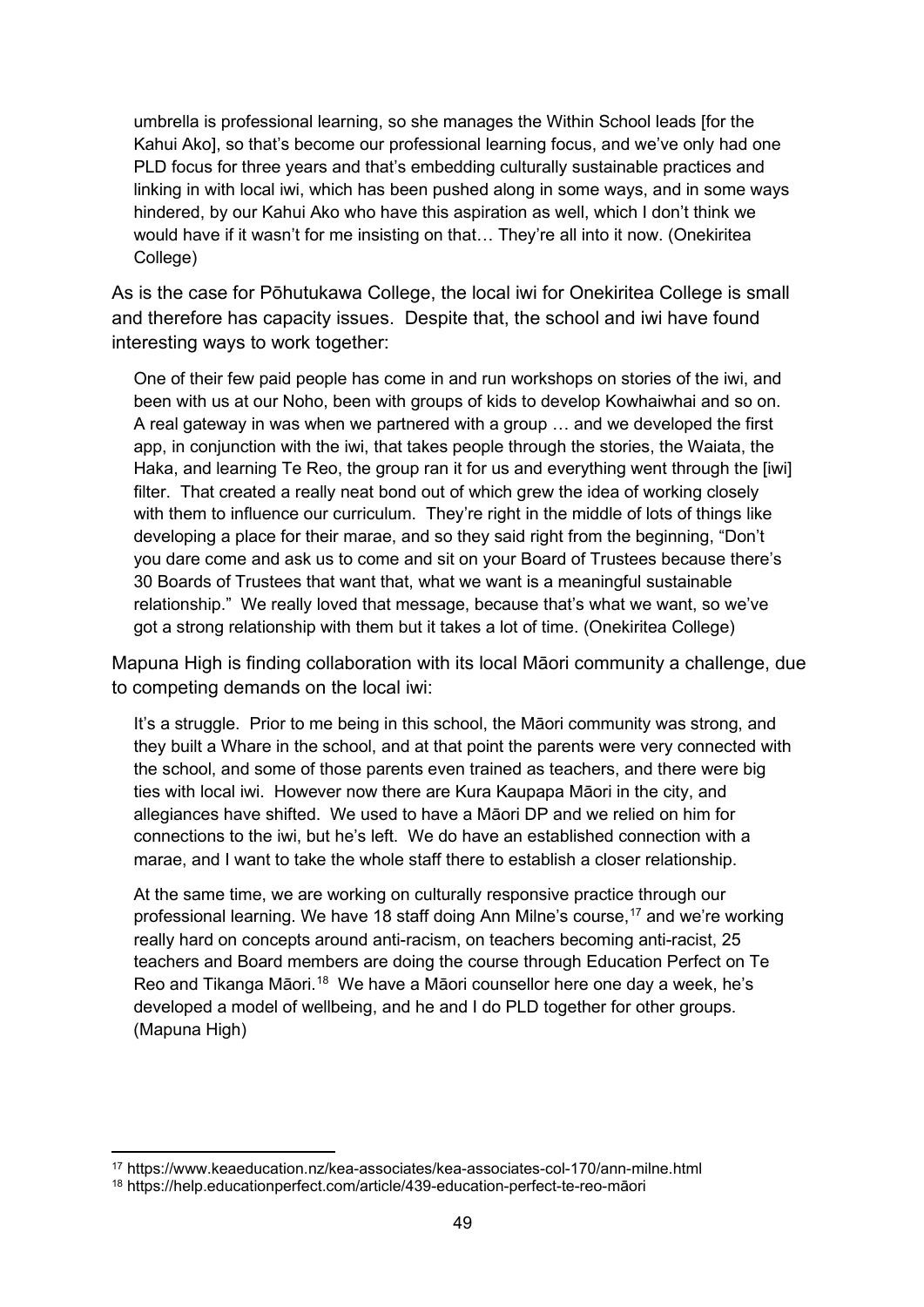The issue of trying to collaborate with an iwi that is very stretched faces Kahuarau Girls' College as well. There is a large Kura Kaupapa Māori in their wider area, and the school is trying to build trust with them about not being in competition:

We've got connections with [Kura Kaupapa Māori] and the iwi who are the mana whenua, we've actually asked the Ministry to help us formalise those connections. We've been very careful to say to the KKM that we're not setting up a Rumaki, we're not going to compete with them in that way, we're trying to transform our total school so that Maori feel they are part of it… The difficulty I find engaging with iwi is actually finding someone who will give us the time, they're really busy, so we struggle to find the elders to come in and be part of it. We're really lucky to have one of our Māori teachers who is an ex-student, trained here, came back and worked here, she really is the one who helps make those connections. We do things like blessings with our own people, it's when we need a male we have trouble, so [teacher] has been training some of the male staff to do the first part of the powhiri. (Kahuarau Girls' College)

Distance from a major centre poses challenges in this area for Kauri College:

We have 9% who identify as Māori but we don't have a local rūnanga, it's an hour 40 away, we have tried to get a kaumatua but haven't been able to. We started Te Reo Māori languages from the local polytechnic, but we haven't had that for the last couple of years. (Kauri College)

Pōhutukawa College has a Māori support staff member who they have shared with a nearby primary school because of his local knowledge:

We have a support staff member who has a lot of local knowledge and history and we gifted him to one of the local primary schools so he could take them on a hikoi around the local area, sharing the knowledge. His staffing doesn't come out of teaching but he's a huge resource. (Pōhutukawa College)

The principal of Bridge College, where at least 80% of the students are Māori, was startled by comments from an Education Review Office team who visited the school:

They said we didn't consult with our Māori community, and the Board are sitting there, and they're all Māori, all mana whenua, and some of the staff are Maori, mana whenua, and they were going "What do you mean?" (Bridge College)

In contrast with the other case study schools, at a Kura Kaupapa Māori, collaboration with the Māori community is fundamental to how they operate. TKKM Rimu is a composite school, but with a Kohanga Reo and a tertiary institution attached in addition. This gives them an ability to provide a continuous pathway of learning, both for the student and their whānau, and with this come significant expectations:

We've got an enrolment criterion that's mandated by our Board that we must have one fluent or confident speaker at home that's able to support the child, because gone are the days that it's the Kura's job to teach the Reo from 9 o'clock to 3 o'clock, no, it's a partnership with the whānau, with the Kāinga, to support the child's journey so that's what we tell them at enrolment, right from the start, that can you please share with us your Reo Māori plan, and if they haven't got one, we'll support them to develop one,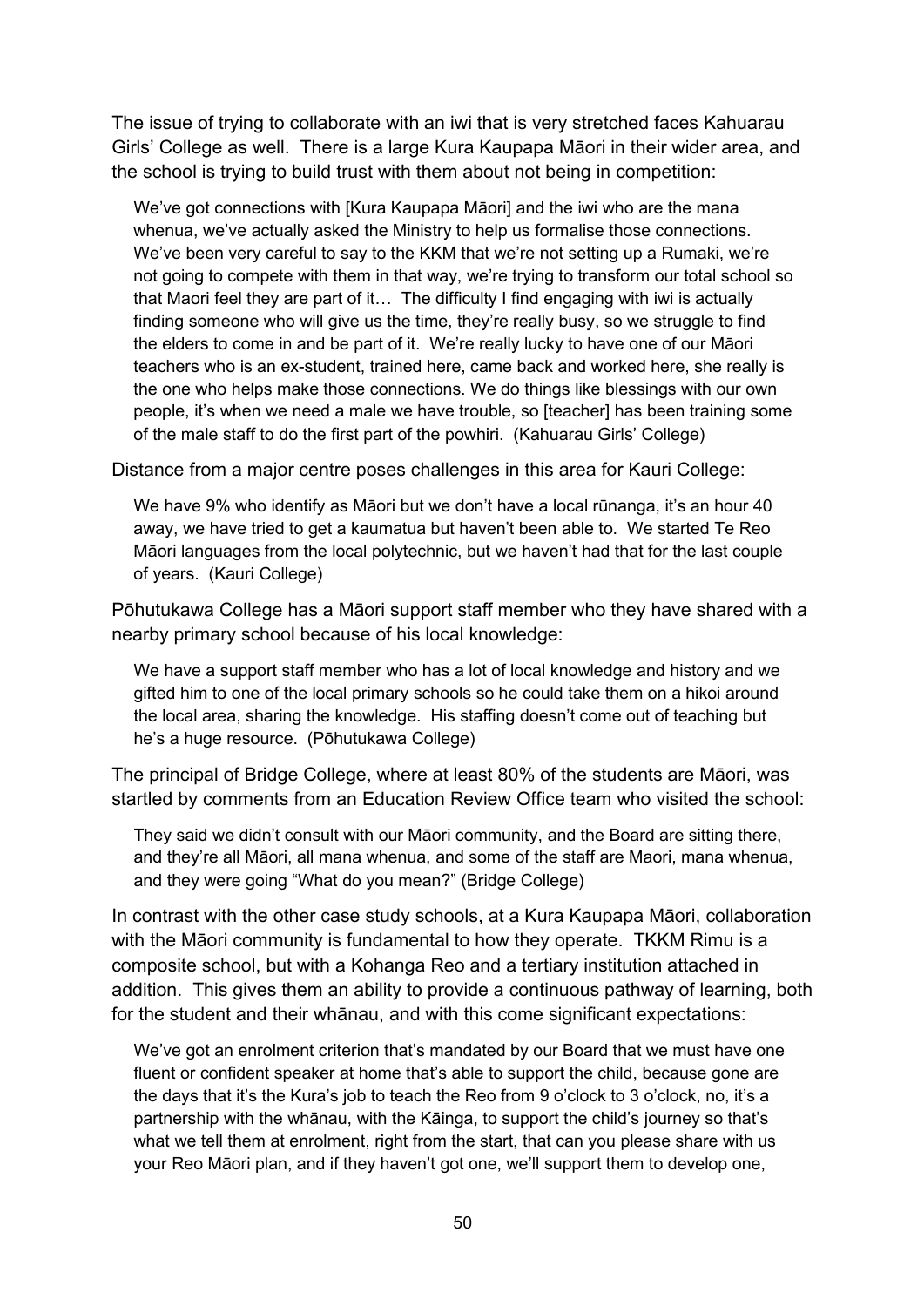because that's what they need in order to support our tamariki… The tertiary part of the campus is able to provide that, they've got a tutor whose job is to teach Te Reo Māori to the tertiary students, and he offers a night class on site to any parent or any staff who want to improve their Reo. (TKKM Rimu)

It is clear from these examples that collaboration with Māori can take different forms in different contexts.

## Communities of learning (Kāhui Ako)

The Kāhui Ako initiative was set up to provide a vehicle for schools to collaborate with other schools. Most schools in the sample were in Kāhui Ako.

Most often, secondary schools are partnered with primary schools in their general area. One principal commented that the initial notion of a secondary school working with the primary schools that fed into it (the so-called 'pipeline') didn't work very well in their city, with only about 40% of the students in their Kāhui Ako's primary schools actually moving to them for secondary. This did not mean that the Kāhui Ako had no value for them, however:

There are lots of initiatives they've had, it started off being subject-based and now it's wellbeing based, they're sharing practice across the CoL. We've got nine full-time learning support coordinators across the CoL, we put extra funding in to ensure every school had one. The coordination of those 10 is great, doing literacy, dyslexia, learning labs, teaching mixed ability classes. Science across the CoL has been a big success, it's really upskilled the primary teachers for science. The focus is cross-cultural practice this year. (Middleview High)

Onekiritea College is in a Kāhui Ako that the principal said had a reputation as high functioning, however he was ambivalent about the benefits:

I waver about the benefits. We've been really successful with collaboration about special needs delivery across the Kāhui Ako, and we've done some really cool work about what successful transition between primary and secondary looks like, and we've been really successful about exposure of students to career opportunities, so this Thursday we have a big Year 6 to Year 9 careers expo coming up, and also that transition from primary, we've been able to talk with primary people about what they think makes for a good transition process… But I do resent from time to time, quite regularly, the amount of work that it creates without the resource coming into our school. (Onekiritea College)

He made the point that while the Lead Principal got time and money for the role, the work of the Kāhui Ako also created workload for him that did not replace anything else, it was extra work. This included, for his senior leadership team, responding to rubrics that were being developed to define what success looked like in order to develop a graduate profile, and also leading workstreams for presenting to the principals in the Kāhui Ako. This is work for which he doesn't receive any extra time.

His school also misses out on the skills and experience of the people who have been appointed to Across Community roles: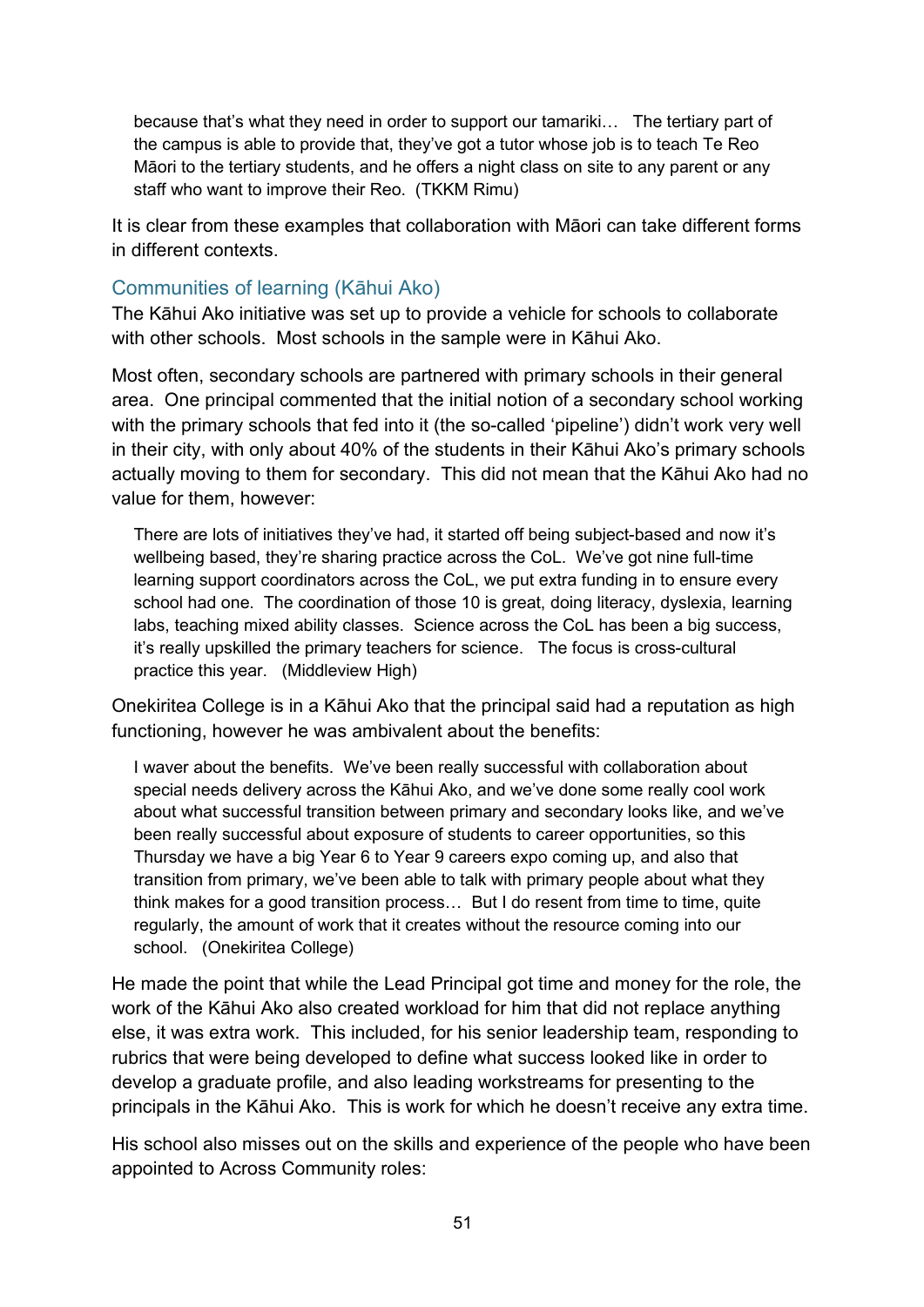Having staff involved, like we've got three of the Across Community leads from our school and there are only five in the whole Kāhui Ako, because they're bloody good people, and you get the staffing back for that, but they're only doing stuff for us for 0.6 so I feel as if we miss out on that quality. (Onekiritea College)

The principal of Kauri College was also unconvinced of the value of Kāhui Ako, and regarded it as money not well spent by the government:

I think there's too much spent on the Communities of Learning, \$360 million. I can see a benefit in this area for the principals in schools with only 2 or 3 staff because they can come together and discuss things, but for schools from this size up [250] there's enough diversity that you can solve most of your problems within the school. But in terms of anything else educational, we've seen nothing from the Community of Learning we're part of. (Kauri College)

Forest Area School was in a Kāhui Ako that was made up of four area schools, and this seemed to be working well for them. The principal called it "the most successful I've seen, because we're all the same and we all share the same issues." The absence of competition across the Community of Learning impressed him:

In this CoL, you can have four or five people across the CoL all teaching new entrants, and there's no competition, no reason to keep secrets, so they can get together and share. We have just one Within School teacher, who has four days out a term. We are all focusing on local curriculum design, so the CoL also has 200 hours of PLD on local curriculum design and we also have our own PLD, mostly on digital curriculum but also on local curriculum, accessing the local community and using the curriculum to access the local community, so I have made contact with [iwi], and the rūnanga are doing research for us on places of local importance, and are going to present in a staff meeting soon, and we have a facilitator working with staff on things like the ecology of the local area for science, those sorts of things. We're doing a combination of bicultural and other general local curriculum lens, which is fine… (Forest Area School)

However, this principal made a comment similar to the principal at Onekiritea College, that the CoL adds to the workloads of people who are not in CoL roles, and in a school where the curriculum leadership tier is very thin, this is a big issue:

Our CoL teacher will go away, and sometimes the AP Secondary goes as well, and they go to these PD days about local curriculum, and they bring it back to syndicate or staff meetings, but then the individual teachers are sent away to make it work, without the time because we don't have the time, and that is a staffing issue. In a larger school I'd have an HOD with a line, and they'd do the work for their department, and then they'd say to their staff, the assistant HOD and I have come up with this plan, and here's a unit we've planned on static images, and we want you to use that as a starting point. It's the same with differentiation, with biculturalism, you'd have someone with the time, energy or initiative to do it. But when you're the only person in the department, you haven't got that. (Forest Area School)

The City College principal could see advantages for them in being in the particular Kāhui Ako they were in, because it helped with recruitment of students into their Rumaki, which has a much larger zone than the rest of the school: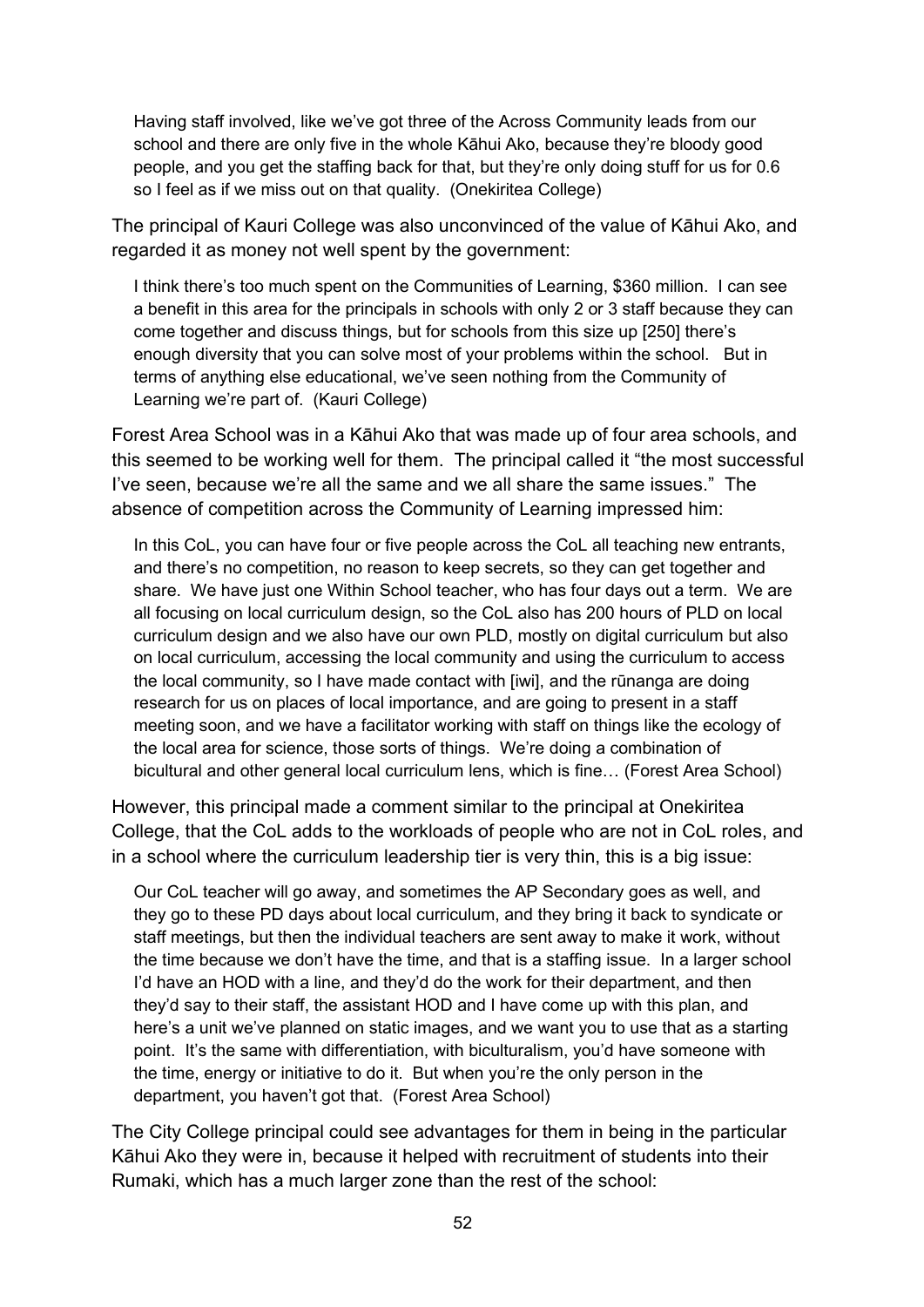We haven't taken out of zone enrolments since 2009. Because of its special character, the Rumaki is able to take students from [across a wider area] and they do, but we have seven immersion units in primary and intermediate schools that are part of the Kāhui Ako so it's starting to become a no-brainer that we focus on those schools rather than [across a wider area]. What we've been working on is to see a greater proportion of the Kāhui Ako schools contributing students to our school. (City College)

He also found it difficult to argue against the principles of Kāhui Ako and he could see some benefits, however there were issues in the practicalities:

Conceptually, notionally, philosophically, the concept of a CoL is hard to argue with, especially at the high school level where you get the benefit of the transitions, that sequencing of learning, but practically, bloody hell, they're a nightmare to run because of the restrictions in relation to funding, in relation to achievement challenges, in relation to meeting time, getting everybody together from across 12 schools, and ... there's professional jealousy between HoDs, who have maybe the biggest role in a school, and the Across Community teachers who get almost an equivalent salary of a 4 MU HoD and they've got bugger all to do… The advantage of the CoL is we know what to expect, we know who's coming, we've met them, we know them, we understand them, we know their educational challenges so we're ahead of the eight ball when they arrive, and this is particularly the case with our learning support students where there's a relationship established right through the intermediate school so that confidence is established for the kids and their parents. (City College)

Pōhutukawa College, on the other hand, was not in a Kāhui Ako yet. They were in the process of getting their model and their achievement challenges signed off when the pandemic struck, and since then there had been no progress. The principal was aware that they were missing out in some ways as a result, but could also see problems with the model in terms of shortage of time for teachers to incorporate the new learnings of the Kāhui Ako into their own practice:

I'm conscious we're missing out on stuff not being in one, and we collaborate with the primary schools anyway, and I'd quite like to pick it up again, but it's where do you find the space and time? One thing I like about it is those in-school teachers, they get a little bit of time and remuneration for being an outstanding classroom teacher and staying in that role is one of the things I like about it. Across school teachers… The problem about the model is there's no funding for all the professional development that's needed, across the whole school, you get all these enthusiastic teachers, and they go right "We're going to do this, we're going to do that!" But then, everyone else says where's the time to do that? The teachers are busy doing their job and they haven't had all that kind of process the leaders have gone through, the thinking and the connections, and they've got all excited, and they've done all of that, then they go to put it out to the rest of the school and … (Pōhutukawa College)

#### **Conclusions**

Collaboration with Māori is an essential part of every school's work, but it can be time-consuming and challenging, and there is no time allocation for principals or other senior leaders to do it. On the other hand, the principals I interviewed all found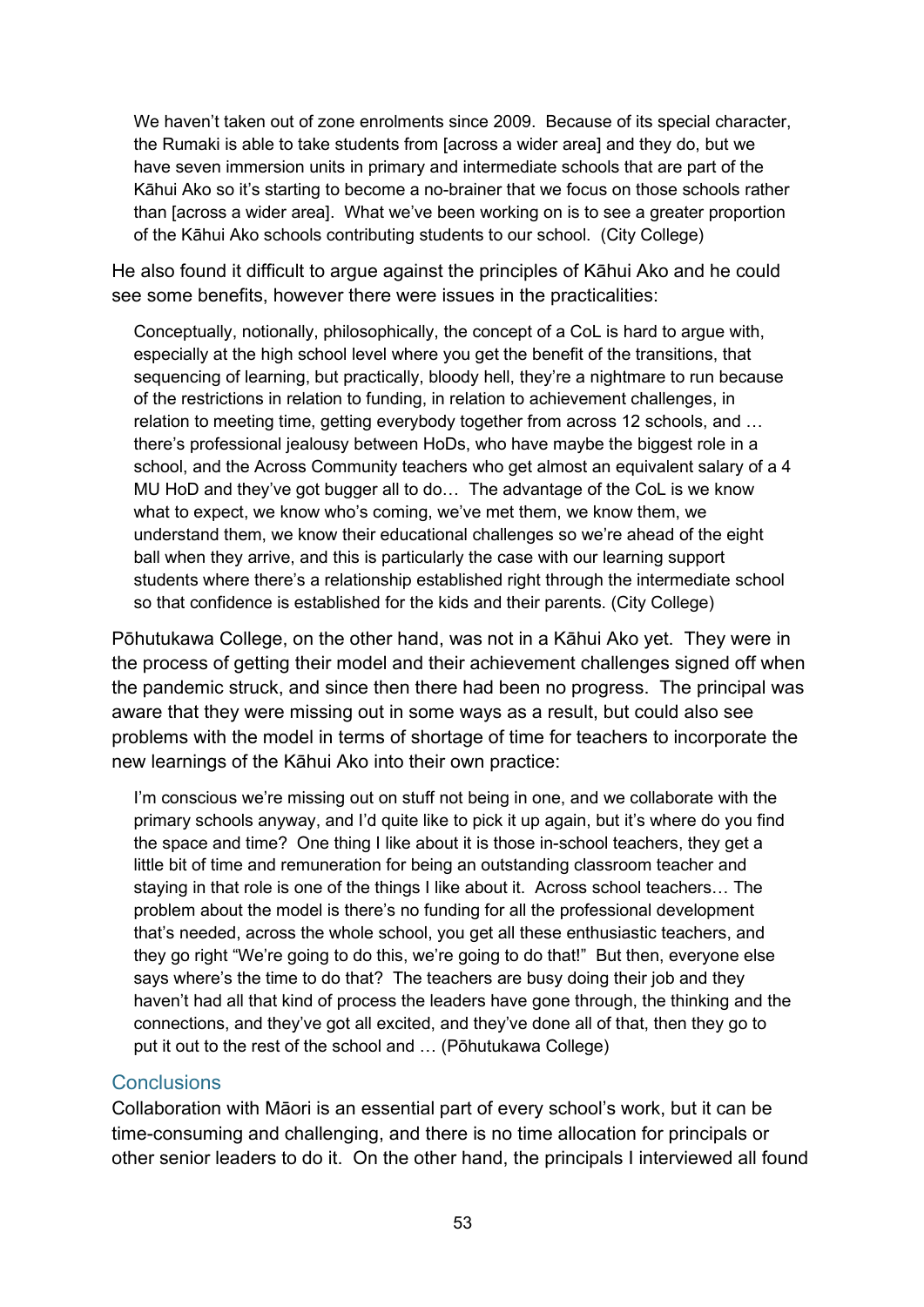this to be a really rewarding part of their school's work, and they could see significant benefits for all of their students, not just their Māori students.

Most case study schools were in Kāhui Ako, and most of those could see some benefits, but this is not a policy that is without problems. The lack of time for those who are not in Kāhui Ako roles but for whom the work of the Kāhui Ako has implications, from classroom teachers right up to principals, is an issue that is being felt in the case study schools.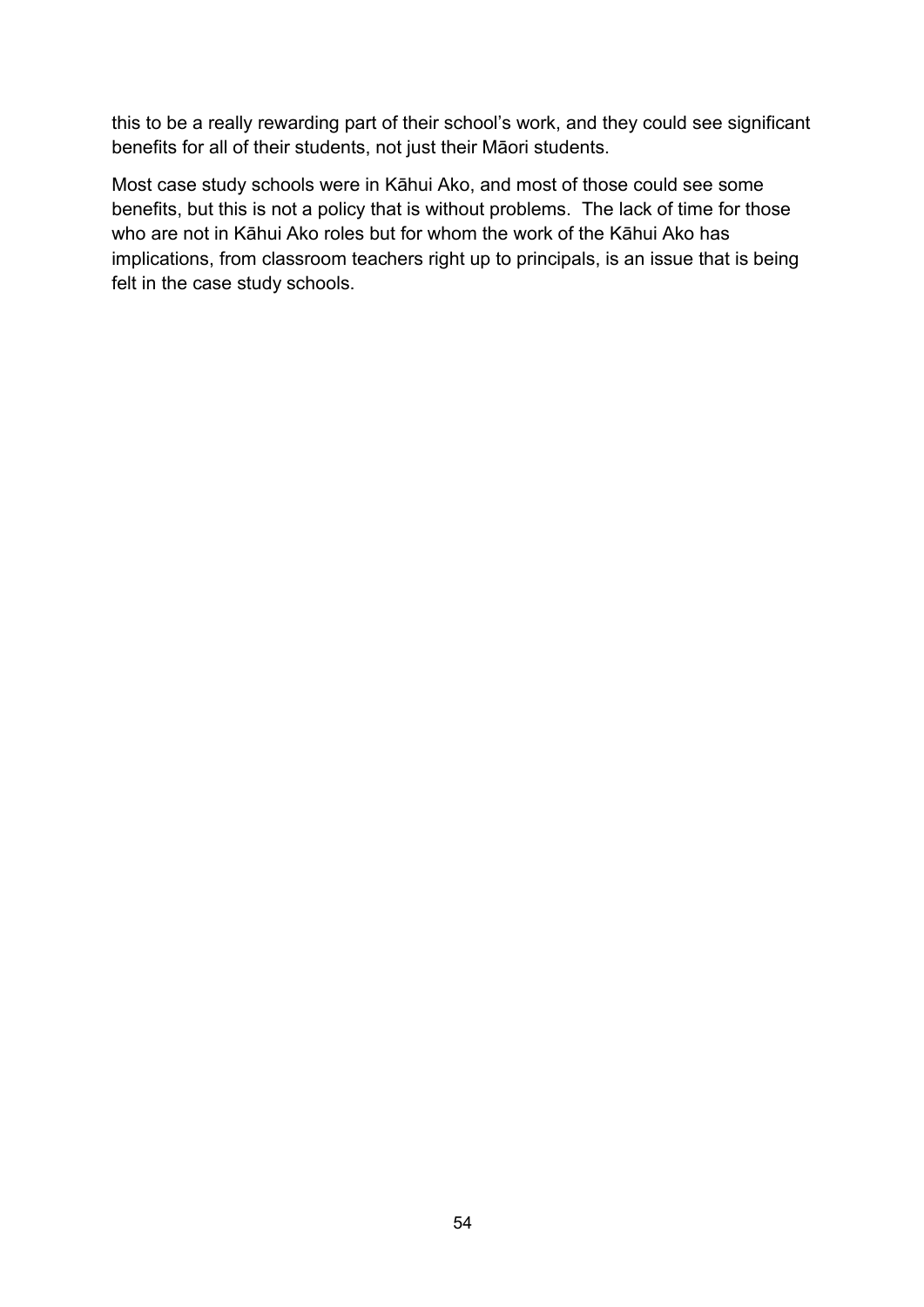## Theme 8: The impacts on teacher supply of insufficient staffing

Although they were not specifically asked about this, some case study schools reported that they were losing teachers, or having teachers ask to move to part-time positions, because of the constant pressure caused by there not being enough staffing resource for teachers to do the work required, leading to excessively high workloads.

#### Teachers wanting to reduce hours

Middleview High had allowed a number of staff to drop to 0.8 FTTE loads:

We've got 14 staff on 0.8, they've made that choice because they think the workload of 5 classes is unsustainable. They come all day but they don't take as much work home. There's only one teacher in our Maths Department that teaches 5 classes, the rest are all on .8. Some people will tell you they don't have any work-life balance, they just work, 60 hours a week or more. (Middleview High)

In contrast, at Pōhutukawa College, the principal is reluctant to agree to teachers dropping to 0.8 or even 0.6:

And what you end up with is a number of teachers requesting to go part-time, and I decline the majority of them because we have the need for people to be team teachers, duty staff, to be part of the school, contributing to the life of the school. Some of them want 0.6, 0.8. What people get attracted to is the idea of  $.8 + 11\%$ , you don't lose a lot of salary, and what people see is they won't have a form class, there's this feeling you can choose a bit about what meetings you come to depending on what you're timetabled for, it transforms your job with a little less income. But you just can't run a school like that. I've got two staff that are doing it temporarily this year, one for health, and one we could in terms of the staffing, it was fine for us to staff, as a one-off for this year, so it's kind of a bit like a refreshment year for her. I don't mind rotating that around different people, but I don't want permanent part-timers who just come in to teach and leave. They're not part of the school, they don't see the change initiatives, they're not part of the change, they haven't contributed to it. (Pōhutukawa College)

The principal at City College has also been facing requests from teachers to move to part-time positions, and because he is observing the Prime Minister's Covid-19 encouragement to us all to be kind, he has tended to agree:

More and more valued staff are negotiating with us, because we're kind like the Prime Minister tells us to be, part-time positions. There are a couple of people who are actually HoDs of smaller departments that are part-time… We accommodate that… That's a compromise, and it's something that my colleagues are saying you'll have to stop being so kind, because we can't sustain this any more… Despite all of the wins that PPTA have had over the 40 plus years that I've worked in this profession, I don't think teaching has ever been more difficult than it is now. (City College)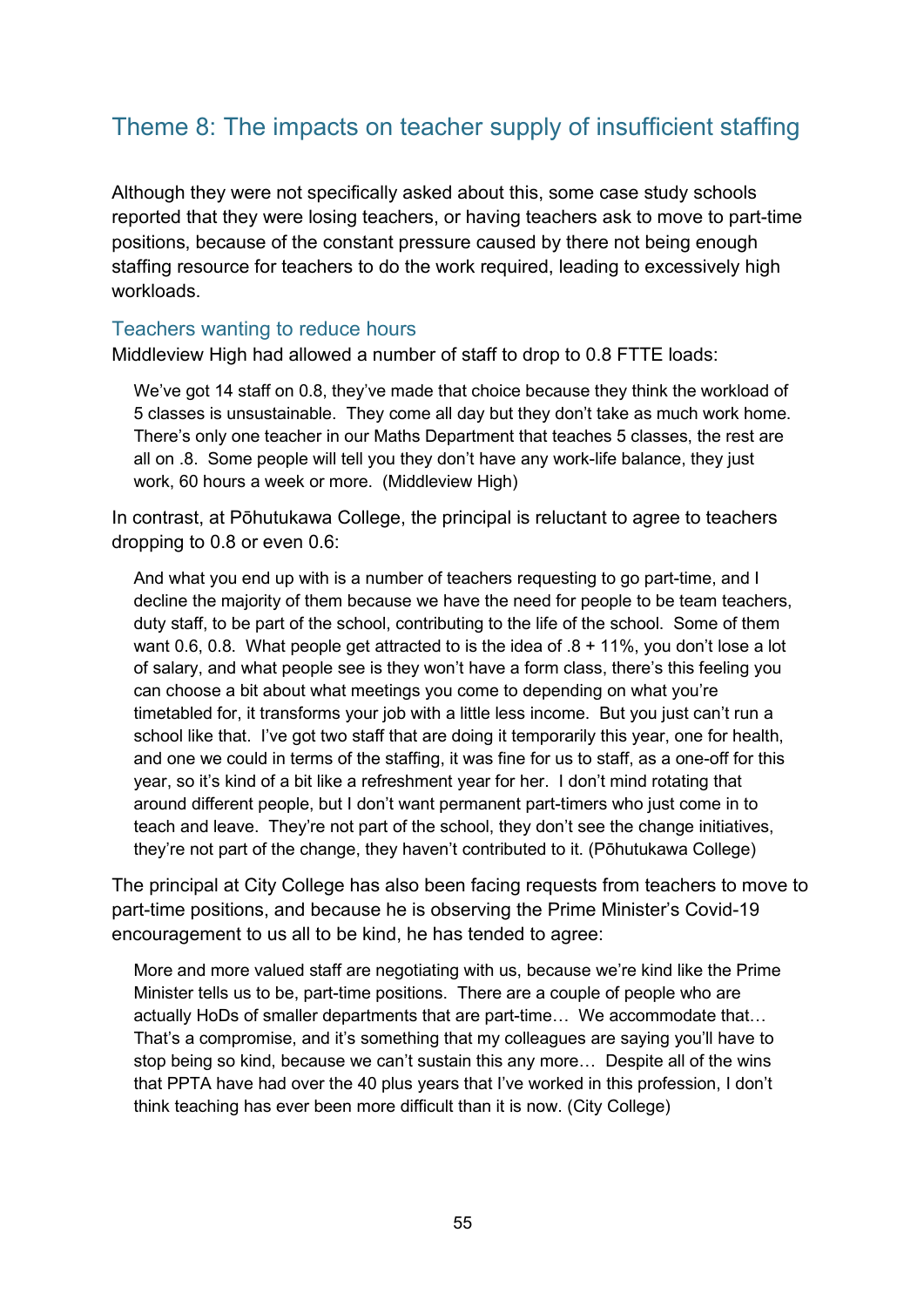#### Loss of teachers

When I visited Mapuna High, the principal was just absorbing the news that one of her English teachers had suddenly resigned because of the lack of work-life balance:

I have an English teacher who's a great teacher who resigned on Friday because she says it's all-encompassing and she doesn't want to do it any more, she wants to do some other things in life. Fair enough. It's a big job. And I think the number of kids that you see in a day in a high school is too tiring. (Mapuna High)

The pace of change at the moment is also an exacerbating factor. The principal at Mapuna High said her teachers were:

… just coping with curriculum, the thought of Curriculum Refresh, NCEA, trying to get their heads around the changes for that, a lot of them are doing [various PLD programmes] and we're trying to bring in a new teaching and learning framework all based around four sort of areas, it's about motivation and resilience: knowing our learners, active planning, goal setting and feedback, and celebration. We've gone through all the research… We've got people who are saying it's just too much, we can't cope any more. We're begging people to coach sports teams… (Mapuna High)

#### **Conclusions**

It is a serious concern that teachers are opting out of part or all of the teaching role in the interests of their mental and physical health, and to achieve a better work-life balance. Qualified teachers are a precious resource, and New Zealand's supply situation is fragile. An injection of extra teachers into all secondary and composite schools would help to make the job of teachers, and of principals, more manageable.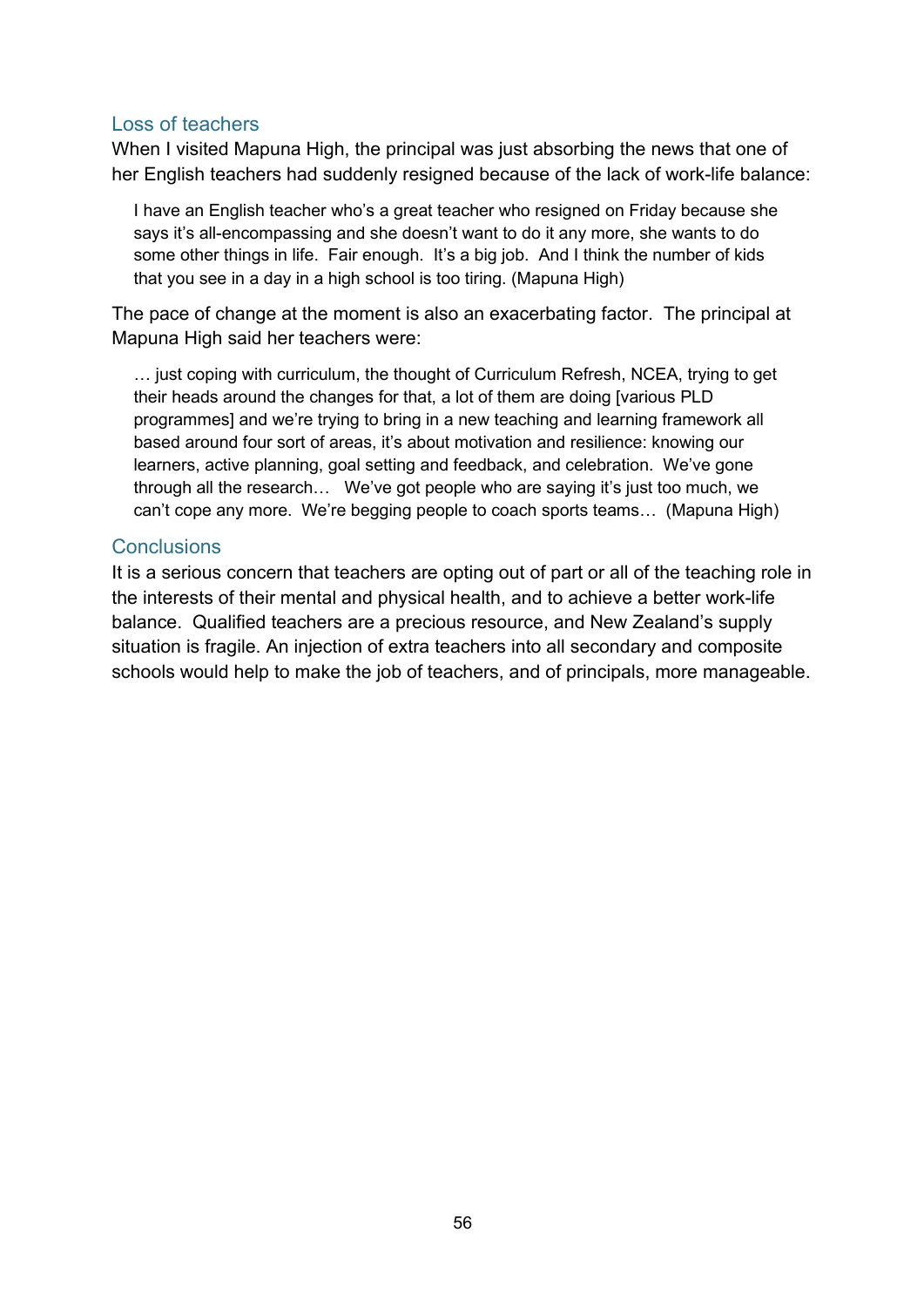## Theme 9: Roll growth

The subject of roll growth came up in a number of interviews in relation to staffing issues. Principals recognised that having a roll that is growing reduces some staffing pressures, but it creates other problems, and allowing schools to grow at the expense of other schools in the immediate area was not good use of taxpayer funds.

### Drivers for growth

The principal of Middleview High argued that Ministry policies incentivised principals to work to maximise the school's roll, rather than to keep it at an appropriate size that would make best use of the capacity of all the schools in a town or a region. This was inconsistent with the current government's wish to see a reduction in competition for students between schools, and was a waste of taxpayer-funded resources when some schools faced declining rolls and unused buildings, and other schools were bursting at the seams and demanding extra buildings.

He said, "If your roll is growing, you are really winning." The way this worked, he said, was that the revenue of a school is determined by its roll, and the more students you have, the bigger your Operations Grant, your 5YA property funding, your Furniture and Equipment grant, and your teacher entitlement. "If you lose students, and your average class size of 28 goes down to 22, you've got less staffing and less money, but you still have to put a teacher in front of each class, you've still got to turn on the lights and the boiler."

He expressed doubts about the principal's salary being based on the size of the school roll:

I say that a principal who lets their school grow at the expense of other schools should get **less** money, because it's their job to manage the roll at the right size, and not take students from other schools. I firmly believe that as a principal you've got an obligation to look at the managing of education in your whole region because we're all responsible for the cost of education to the taxpayer, and it's costing the Ministry huge amounts of money when they have a school that could take 800 more students and they haven't got them. (Middleview High)

The principal at Onekiritea College knows that, whether he likes it or not, his school faces considerable growth over the next few years, as it is sited in an area where new housing construction is very rapid. Although his Staffing Entitlement Notice warns that he may have to reduce staff at the end of the year, he is not worried, as "The demographic predictions are for rapid, rapid, rapid [growth] so it's always going to get eaten up." The school was designed for 1350 students plus a satellite class from a local special school, and it will reach that number within a few years. Onekiritea College has been resolute in taking students only from within its zone.

The principal at City College, whose roll is projected to grow to 2140 by 2023, and 2700 by 2030, also recognises that growth has its advantages: "The bigger your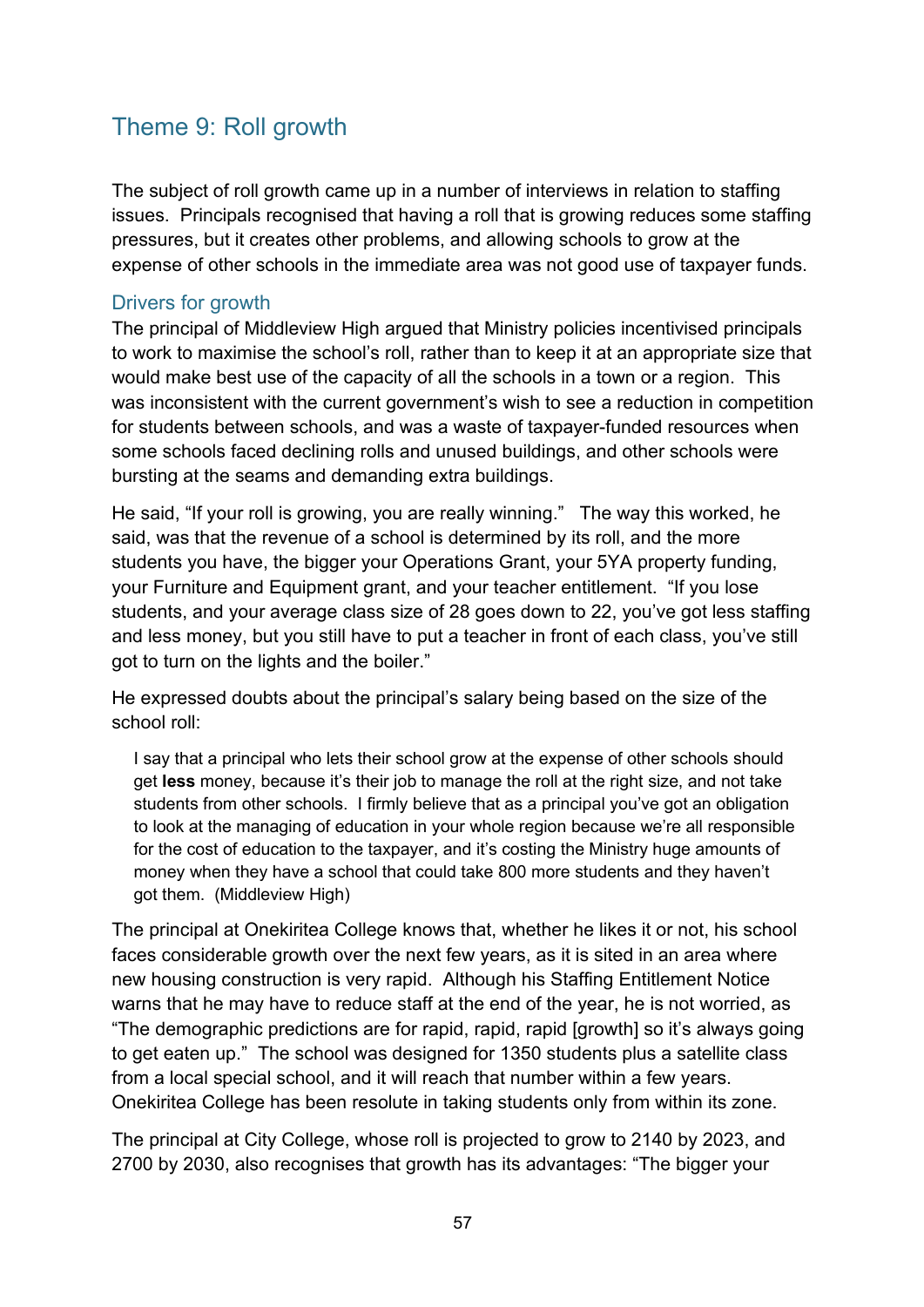school grows, the more subjects you've got in your option lines and the fewer clashes there are and kids get the programmes that they want."

In contrast, the growth at TKKM Rimu has been far more organic, responding to the needs and wishes of its particular school community. The principal explained the history:

We were only ever going to be a three classroom kura, so we built for a maximum of 40, primary. Things developed. We only built the kura, the primary sector, because we had an onsite Kohanga at the time, and we had our tertiary sector, and of course with the tertiary sector came parents, and the parents wanted a Kohanga, and then our graduates from the Kohanga had nowhere to go to continue their Reo, so that's how the Kura Tahi [primary school] was established. And then of course once they graduated year 8, our whānau said "Well, we need secondary now" and so that's pretty much in a nutshell what our progression's been like, it's been based on the needs of the school community of the time. Our secondary is still a baby, it was set up about 2018 off the top of my head. (TKKM Rimu)

### Disadvantages of growth

The principal at Pōhutukawa College was facing a natural growth in the school population over the next few years as a result of a building boom in the school zone. The Ministry has committed to constructing ten new classrooms in the immediate future to cater to this growth. This is not a prospect he greets with any enthusiasm:

As the school grows, the complexities of the number of kids, it changes the dynamic of the school. I think a beautiful school is one of about 1100 students where everyone knows each other. As you grow, you're getting more young people in the same space, it gets more complex to know the kids, to have the relationships. One of our strategic goals is to build connectedness, but how do you achieve that or allow that to happen, what structures do we put in place to allow students to feel connected? (Pōhutukawa College)

As well as seeing advantages from growth, the principal at City College, aware of housing developments which will push up numbers in their zone, is similarly nervous about the prospect of his school growing significantly and losing some of its special character:

I agonise over the roll growing, because we're a very special school indeed, with no uniform, an inclusive school, and I'm desperately worried about losing the special character of the school if we get swamped with numbers. (City College)

### **Conclusions**

Growth is a two-edged sword for schools. Because of rapid housing growth in their zones, some of the case study schools were having to face the prospect of their school rolls increasing in the next few years. They were worried about its impact on the culture and climate of their schools.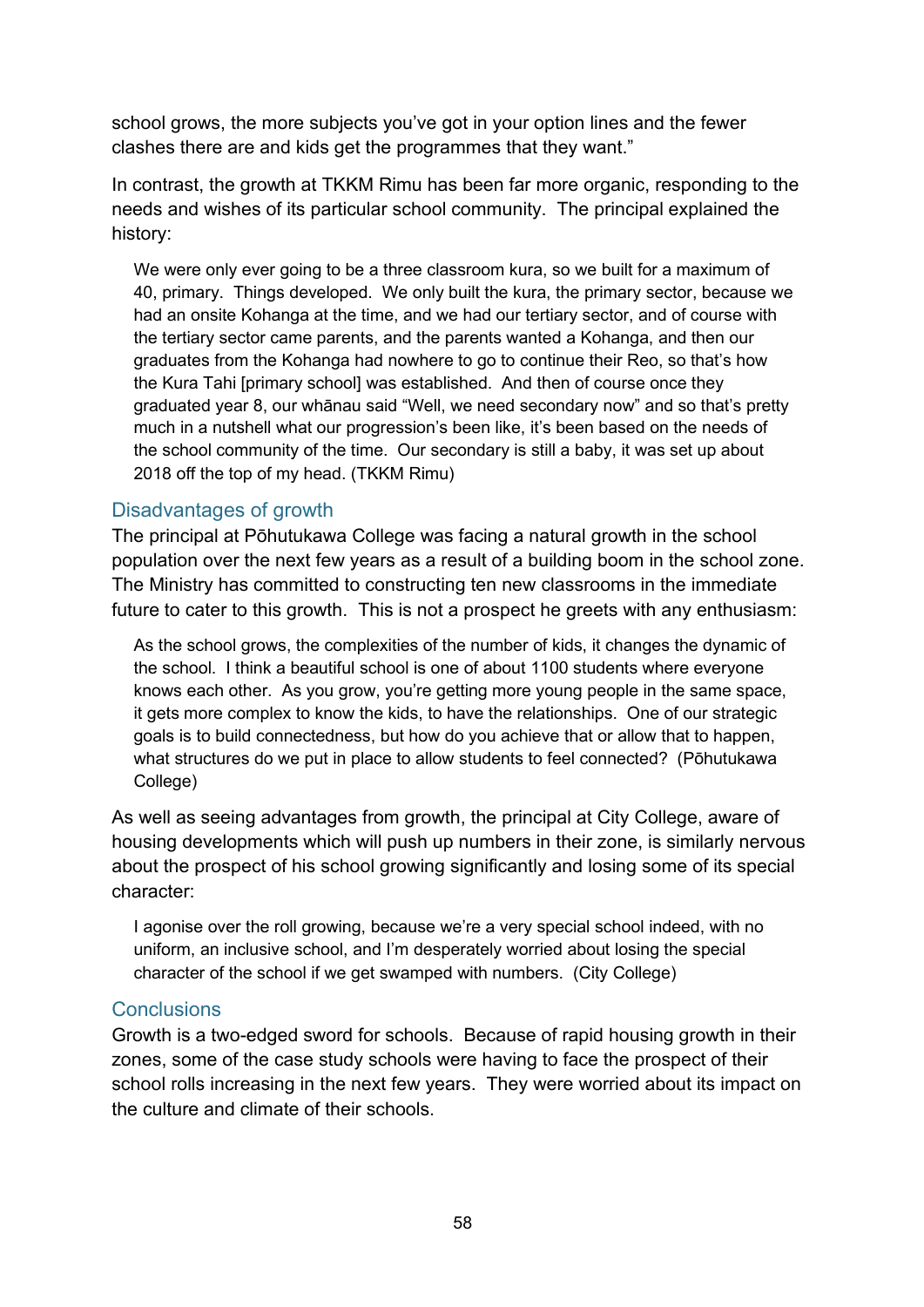## Overall conclusions

While secondary schools share many of the same concerns as primary and intermediate schools, as explored in the recent NZEI research<sup>[19](#page-70-0)</sup>, there are a significant number of complexities that create additional needs for staffing in secondary schools. Subject specialisation is the key to secondary schools providing pathways beyond school for their diverse students, but this makes producing a timetable with insufficient FTTE to staff it a complex task indeed.

Many secondary schools are large institutions, and some very large, with twelve in the 2,000 - 2,999 range, and two with over 3,000 students. A large primary school would be around 600 students. The larger a school becomes, the harder it is to keep classes to a reasonable size and to find staffing to provide for the full range of students' needs, because the impact of the base elements of the staffing formula becomes less and less significant.

The demands for pastoral care and guidance counselling have accelerated over recent years, and been exacerbated by the Covid-19 pandemic. Principals expressed a need for significant injections of extra staffing in this area, if they are to meet the critical wellbeing needs of their students. The urgency of these needs drives principals to pull staffing for pastoral care from the pool that would otherwise have been used for curriculum, or to fund additional positions rather than leave students without support. Socio-economic disadvantage adds to the range and intensity of wellbeing needs in schools, but social and mental health issues are evident in all secondary schools as students grapple with adolescence and the shift to adulthood in a difficult world.

The complexity of the leadership tasks in secondary schools has also been exacerbated by constant increases in demands on schools with no matching increases in management staffing. Over the last twenty years or so, there have been, to name just a few, new requirements for health and safety, teacher registration and appraisal, building partnerships with the Māori community, a changing national curriculum, and a constantly changing qualifications system, the NCEA. New pathways beyond school have opened up for students, and schools have had to expand their curriculum offerings to enable students to access these. As the curriculum expands, the need for skilled middle leadership expands with it.

Over half the schools in the sample were working on quite major curriculum innovation, in order to meet their students' learning and wellbeing needs, and to deliver a more future-focused approach to learning. These schools did not always have the benefit of buildings designed for these different approaches, but this did not stop them.

<span id="page-70-0"></span><sup>19</sup> Pūaotonga Independent Review Panel (2021), op. cit.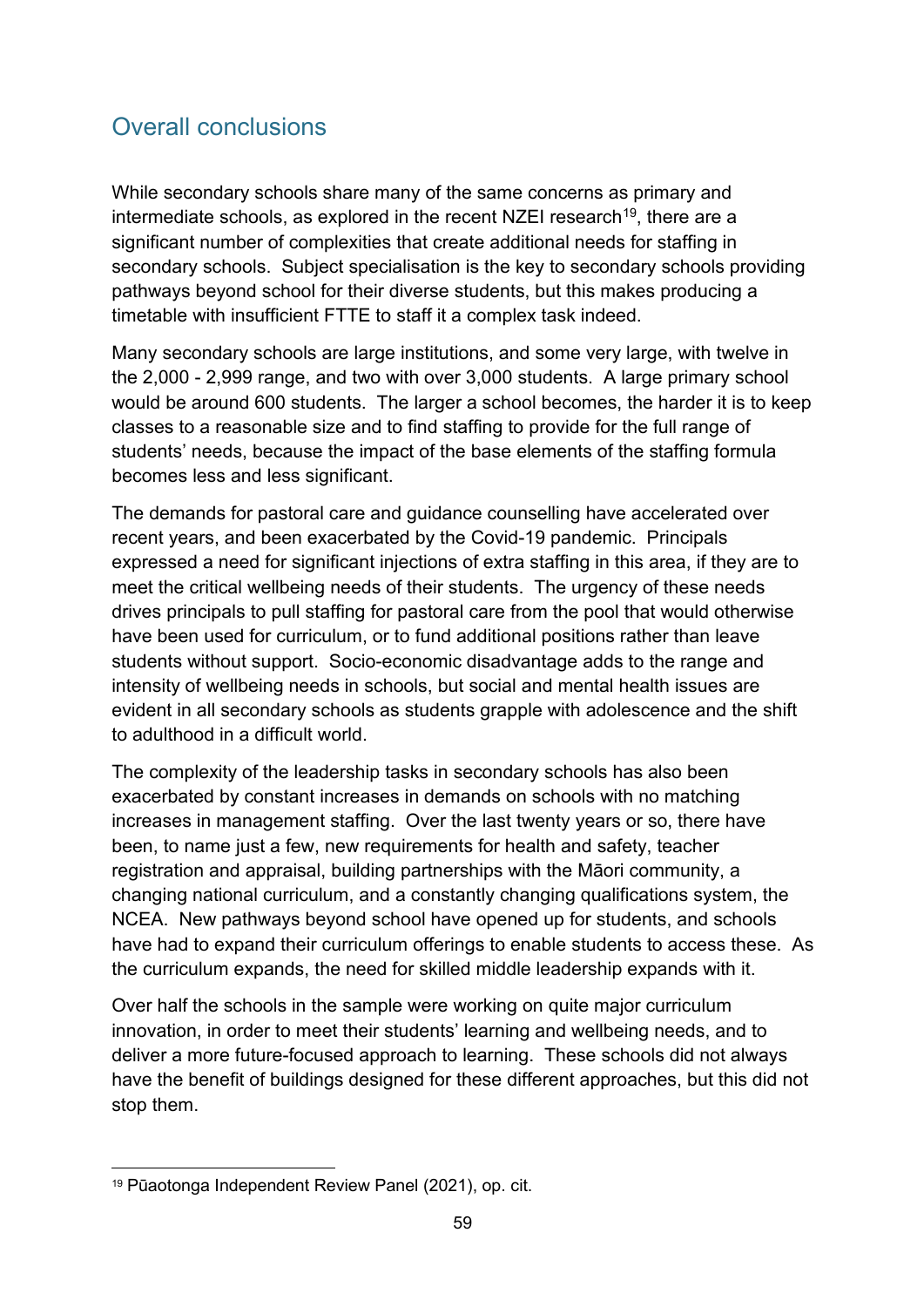It might be thought that innovative timetabling would make more economical use of the staffing resource, however it appears to be quite the opposite, that innovation demands more teaching staff, not less. There is a need for strong whanau/form teacher-student relationships in such schools, in groupings that need to be smaller than traditional form classes, no more than 15 students. These groupings tend to occupy more time in the week, because they ensure students can successfully navigate the range of pathways offered. This usually requires virtually every teacher to have a whanau group role, and is therefore a big demand on staffing. While this kind of innovation is strongly supported by Ministry of Education discourses, there is no extra staffing provision for such schools.

Special needs education has been a hot topic for many years, with protests from parents and schools about insufficient resourcing for it. In the case study schools, the biggest problem was how to support the students that have not been identified officially as requiring support, such as through the Ongoing Resourcing Scheme, but still have significant needs. Schools have to draw on their general curriculum staffing and Operational Funding to support these students to access the curriculum successfully.

Enabling students to access Special Assessment Conditions for NCEA is a major undertaking for secondary schools. Many schools do their own assessments of students, and make applications to NZQA to be allowed to provide the special assessment conditions. The school then needs to provide those conditions for both internal and external assessments. One fortunate school had a "volunteer army" of mostly retired people who gave their time to the school for this purpose, but even so, coordinating these volunteers is a major task.

The pressures of staffing secondary and composite schools when the entitlement staffing is insufficient for the needs mean that most schools end up funding some positions. Some of the case study schools had, pre-Covid, been able to do this through having some foreign fee-paying students, but this source is rapidly dwindling and there is no clear sign of when such students might be able to return. Some schools in the sample had substantial reserves that enabled them to fund additional teachers and teacher aides, but most did not.

Enrolling students in secondary-tertiary programmes forces schools to accept that some of their staffing will be "cashed up", because these students are taken out of the roll calculations and funded instead. While the funding rate appears to be, on balance, a winner for schools, it still introduces a level of complexity and requires principals to consider what staffing they need to buy from the funding.

Collaboration in a variety of forms is another major task for the case study schools. There is a clear expectation that schools will build partnerships with local Iwi and their Rūnanga in order to improve the achievement of Māori students. However, these Māori organisations tend to be very stretched with multiple schools trying to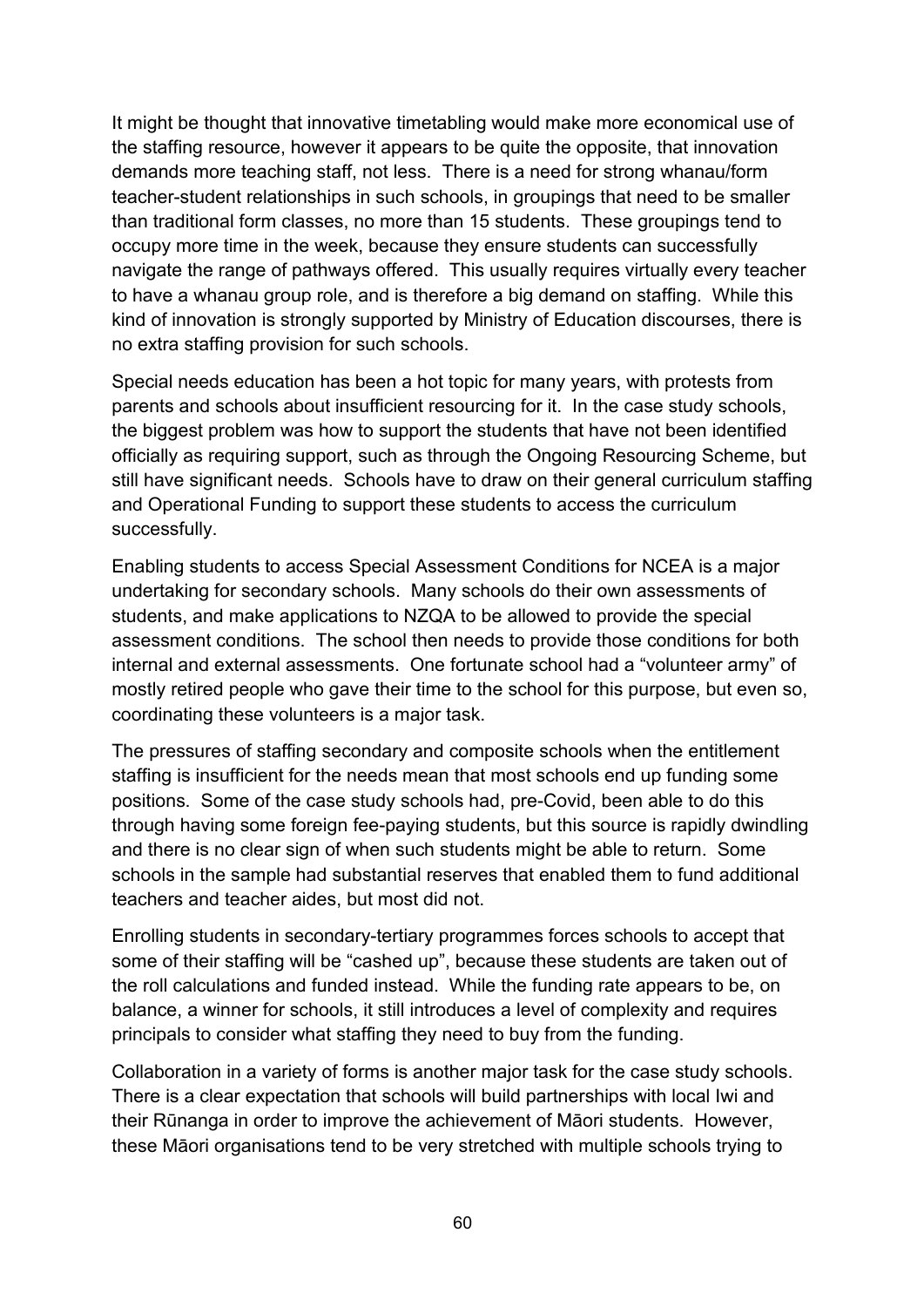partner with them. Almost all of the case study schools had faced these issues, and were having to find creative ways to establish the partnerships they need.

Kāhui Ako, or Communities of Learning, have proven to be a mixed bag for schools. The original model that schools were pressured to adopt in the early years of the programme, of a single secondary school partnering with a number of primary and intermediate schools in its general area, has flaws. In urban areas with a number of secondary schools available, relatively few of the students from the Kāhui Ako's primary and intermediate schools may actually arrive at the secondary school, so the "pipeline" notion does not work very well. One of the most successful Kāhui Ako seemed to be one made up of a group of area schools, because they all had similar issues, and the "pipeline" for them was through the levels of their own school. On the other hand, principals could see benefits in themselves and their staff working with colleagues in primary schools.

Principals talked extensively of the negative impacts on their students when there was insufficient staffing. However, in addition, some principals talked about the negative impacts on teacher wellbeing and teacher supply as well, with examples being given of teachers trying to achieve work-life balance by moving to part-time positions, and others leaving the profession altogether. One might say that one consequence of insufficient staffing in secondary and composite schools is that the profession ends up "eating its own".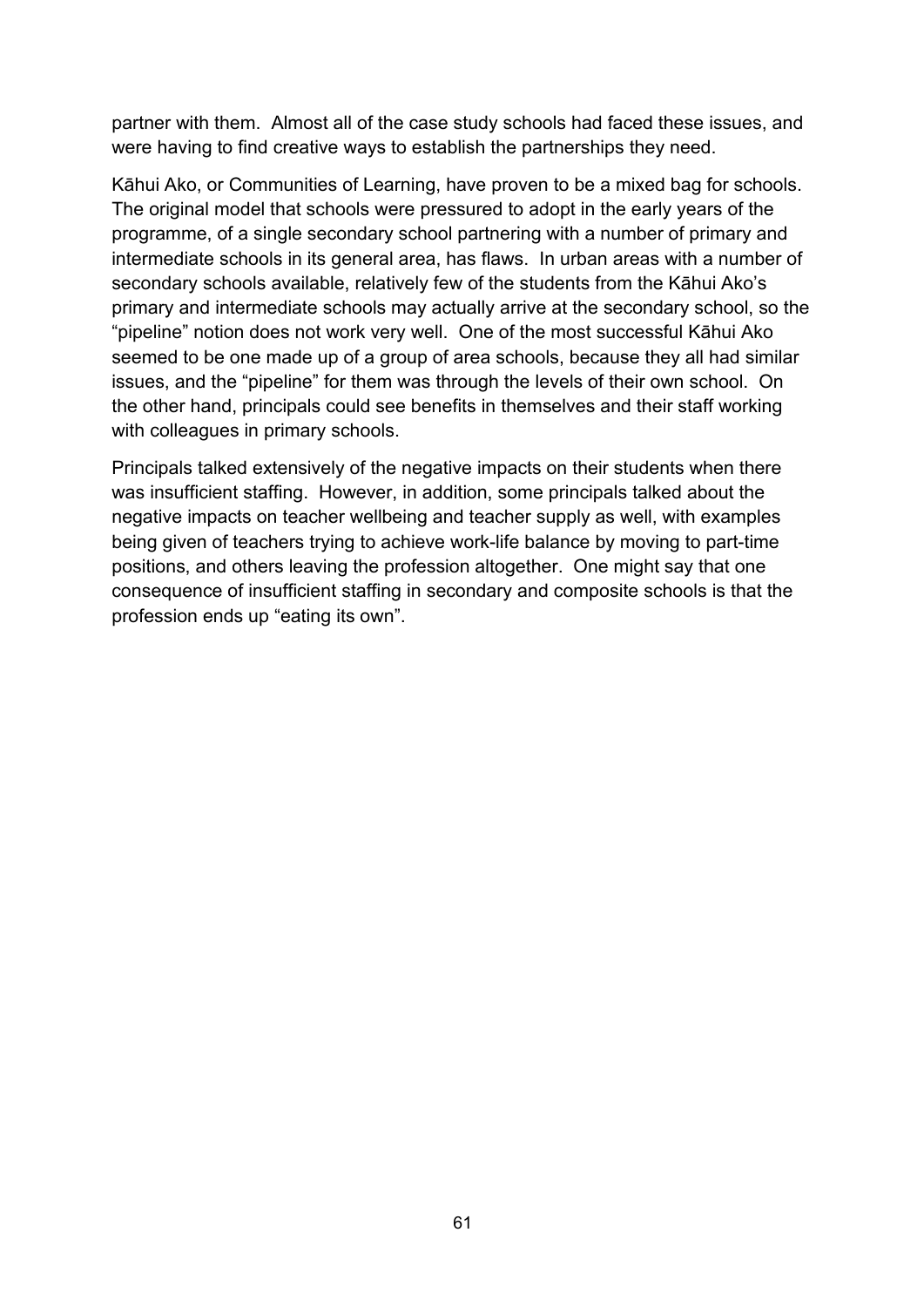## Appendix 1 – Staffing allocation v. usage

The tables below show the staffing allocations of four of the case study schools and compares them with how the staffing is actually used. The tables show only allocations and usage for Curriculum, Management and Base Guidance. Other bits and pieces of staffing, such as ORS staffing, Kāhui Ako staffing, beginning teacher staffing are ignored, because they are all specific to individuals.

In the Usage table, Curriculum staffing is divided into curriculum contact and noncontact, as both are assumed to be able to be staffed from the Curriculum Staffing allocation.

The 'All' column is the total amount of staffing allocated or used, expressed in FTTEs. It is clear there that all four of the schools are funding additional staffing. This means that the percentages are of a higher base than was granted in entitlement staffing.

The summary of the staffing supplied to these schools is given in the table below.

## **Staffing allocations:**

|        |            |            |          | All   |
|--------|------------|------------|----------|-------|
| School | Curriculum | Management | Guidance |       |
|        | 83%        | 11%        | 6%       | 14    |
| 2      | 81%        | 11%        | 9%       | 29.1  |
| 3      | 85%        | 9%         | 6%       | 48.53 |
| 4      | 88%        | 8%         | 4%       | 64.9  |

The proportions of staffing use by designated purpose were:

## **Staffing usage:**

|               |            | Curriculum        |            |          |       |
|---------------|------------|-------------------|------------|----------|-------|
|               | Curriculum | non-              |            |          | All   |
| School        | Contact    | contact           | Management | Guidance | FTTE) |
|               | 74%        | 13% <sup>20</sup> | 9%         | 4%       | 15.2  |
| $\mathcal{P}$ | 57%        | 22%               | 17%        | 4%       | 36.18 |
| 3             | 64%        | 22%               | 11%        | 3%       | 56.01 |
| 4             | 62%        | 19%               | 11%        | 7%       | 69.7  |

<span id="page-73-0"></span> $20$  As this is an area school, not all teachers receive 5 hours (20%) non-contact time per week.